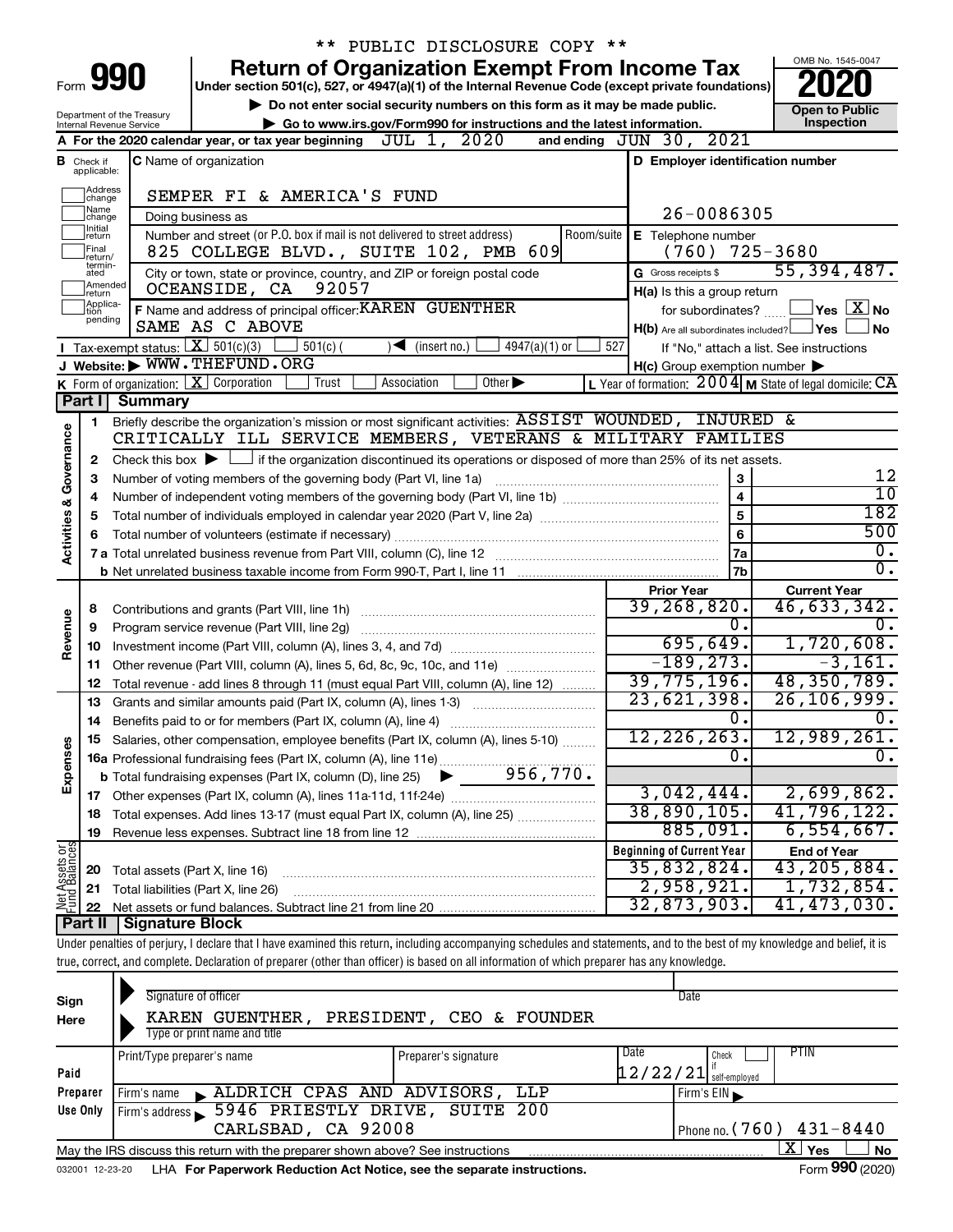|              | SEMPER FI & AMERICA'S FUND<br>Form 990 (2020)<br><b>Statement of Program Service Accomplishments</b><br>Part III I                                                                      | 26-0086305 | Page 2                               |
|--------------|-----------------------------------------------------------------------------------------------------------------------------------------------------------------------------------------|------------|--------------------------------------|
|              |                                                                                                                                                                                         |            |                                      |
| 1            | Briefly describe the organization's mission:                                                                                                                                            |            |                                      |
|              | WE ASSIST COMBAT WOUNDED, CRITICALLY ILL AND INJURED SERVICE MEMBERS,                                                                                                                   |            |                                      |
|              | VETERANS AND MILITARY FAMILIES FROM ALL BRANCHES OF THE U.S. ARMED<br>FORCES, ASSISTING 26,000 WITH \$250 MILLION IN SUPPORT SINCE 2004                                                 |            |                                      |
|              | THROUGH OUR FAMILY SUPPORT, TRANSITION AND WELLNESS PROGRAMS.                                                                                                                           |            |                                      |
| $\mathbf{2}$ | Did the organization undertake any significant program services during the year which were not listed on the                                                                            |            |                                      |
|              | prior Form 990 or 990-EZ?                                                                                                                                                               |            | $X$ Yes $\Box$ No                    |
|              | If "Yes," describe these new services on Schedule O.                                                                                                                                    |            |                                      |
| 3            | Did the organization cease conducting, or make significant changes in how it conducts, any program services?                                                                            |            | $\sqrt{\mathsf{Yes}\ \mathbf{X}}$ No |
| 4            | If "Yes," describe these changes on Schedule O.<br>Describe the organization's program service accomplishments for each of its three largest program services, as measured by expenses. |            |                                      |
|              | Section 501(c)(3) and 501(c)(4) organizations are required to report the amount of grants and allocations to others, the total expenses, and                                            |            |                                      |
|              | revenue, if any, for each program service reported.                                                                                                                                     |            |                                      |
| 4a           | $\overline{21,573,643\cdot}$ (Revenue \$<br>$\overline{31}$ , $\overline{591}$ , $028$ . including grants of \$<br>(Code:<br>(Expenses \$                                               |            |                                      |
|              | OUR SERVICE MEMBER AND FAMILY SUPPORT PROGRAM PROVIDES OUR NATION'S                                                                                                                     |            |                                      |
|              | HEROES WITH DIRECT FINANCIAL ASSISTANCE FOR EXPENSES INCURRED DURING                                                                                                                    |            |                                      |
|              | HOSPITALIZATION, ASSISTING WITH THEIR MOST PRESSING NEEDS AT BEDSIDE,<br>AND ENSURING THEY HAVE SPECIALIZED SUPPORT THROUGHOUT THE DURATION OF                                          |            |                                      |
|              | THEIR RECOVERY. ONGOING ASSISTANCE INCLUDES ADAPTIVE HOUSING,                                                                                                                           |            |                                      |
|              | TRANSPORTATION, AND EQUIPMENT; TARGETED SUPPORT FOR CAREGIVERS,                                                                                                                         |            |                                      |
|              | CHILDREN, AND VIETNAM VETERANS; AND RELIEF AND RECOVERY IN TIMES OF                                                                                                                     |            |                                      |
|              | CRISIS, DISASTER, AND EMERGENCY - INCLUDING THE COVID-19 PANDEMIC.                                                                                                                      |            | IN                                   |
|              | FISCAL YEAR 2021, THE SEMPER FI & AMERICA'S FUND PROVIDED FAMILY                                                                                                                        |            |                                      |
|              | SUPPORT GRANTS TO 8,350 SERVICE MEMBERS, VETERANS AND THEIR FAMILIES                                                                                                                    |            |                                      |
|              |                                                                                                                                                                                         |            |                                      |
| 4b           | 4,388,407.<br>2,996,861.<br>including grants of \$<br>) (Revenue \$<br>(Code:<br>) (Expenses \$                                                                                         |            |                                      |
|              | OUR INTEGRATIVE WELLNESS PROGRAM APPLIES A HOLISTIC APPROACH TO                                                                                                                         |            |                                      |
|              | LONG-TERM HEALTH, PROVIDING WELLNESS TOOLS TO IMPROVE BODY, MIND, AND                                                                                                                   |            |                                      |
|              | SPIRIT. WE FOSTER HEALING IN A POWERFUL AND SUSTAINING WAY, USING                                                                                                                       |            |                                      |
|              | INNOVATIVE TECHNOLOGIES AND HIGH-TECH WELLNESS DEVICES, AS WELL AS                                                                                                                      |            |                                      |
|              | SPORTS, ART, AND ANIMAL THERAPY.<br>IN FISCAL YEAR 2021, THE SEMPER FI &<br>AMERICA'S FUND PROVIDED INTEGRATIVE WELLNESS GRANTS TO 2,250 SERVICE                                        |            |                                      |
|              | MEMBERS, VETERANS AND THEIR FAMILIES.                                                                                                                                                   |            |                                      |
|              |                                                                                                                                                                                         |            |                                      |
|              |                                                                                                                                                                                         |            |                                      |
|              |                                                                                                                                                                                         |            |                                      |
|              |                                                                                                                                                                                         |            |                                      |
|              | $1,536,495.$ (Revenue \$<br>$2,233,835.$ including grants of \$<br>4c (Code:<br>) (Expenses \$                                                                                          |            |                                      |
|              | OUR TRANSITION PROGRAM HELPS VETERANS THRIVE BEYOND THEIR INJURIES AND                                                                                                                  |            |                                      |
|              | CONNECT WITH THEIR COMMUNITIES THROUGH A WIDE RANGE OF EDUCATION                                                                                                                        |            |                                      |
|              | SUPPORT AND CAREER ASSISTANCE, INCLUDING ONE-ON-ONE MENTORSHIPS AND<br>OPPORTUNITIES TO ENGAGE WITH FELLOW VETERANS. THIS PROGRAM PROVIDES OUR                                          |            |                                      |
|              | NATION'S HEROES WITH THE SKILLS AND RESOURCES NEEDED TO SUCCEED IN THE                                                                                                                  |            |                                      |
|              | NEXT PHASES OF THEIR LIVES.<br>IN FISCAL YEAR 2021, THE SEMPER FI &                                                                                                                     |            |                                      |
|              | AMERICA'S FUND PROVIDED TRANSITION GRANTS TO 1,475 SERVICE MEMBERS,                                                                                                                     |            |                                      |
|              | VETERANS AND THEIR FAMILIES.                                                                                                                                                            |            |                                      |
|              |                                                                                                                                                                                         |            |                                      |
|              |                                                                                                                                                                                         |            |                                      |
| 4d           | Other program services (Describe on Schedule O.)                                                                                                                                        |            |                                      |
|              | (Expenses \$<br>including grants of \$<br>(Revenue \$                                                                                                                                   |            |                                      |
| 4е           | 38, 213, 270.<br>Total program service expenses ▶                                                                                                                                       |            |                                      |
|              |                                                                                                                                                                                         |            | Form 990 (2020)                      |
|              | 032002 12-23-20<br>3                                                                                                                                                                    |            |                                      |
|              | 09041222 310575 20529.000<br>2020.05010 SEMPER FI & AMERICA'S FUND                                                                                                                      |            | 20529 01                             |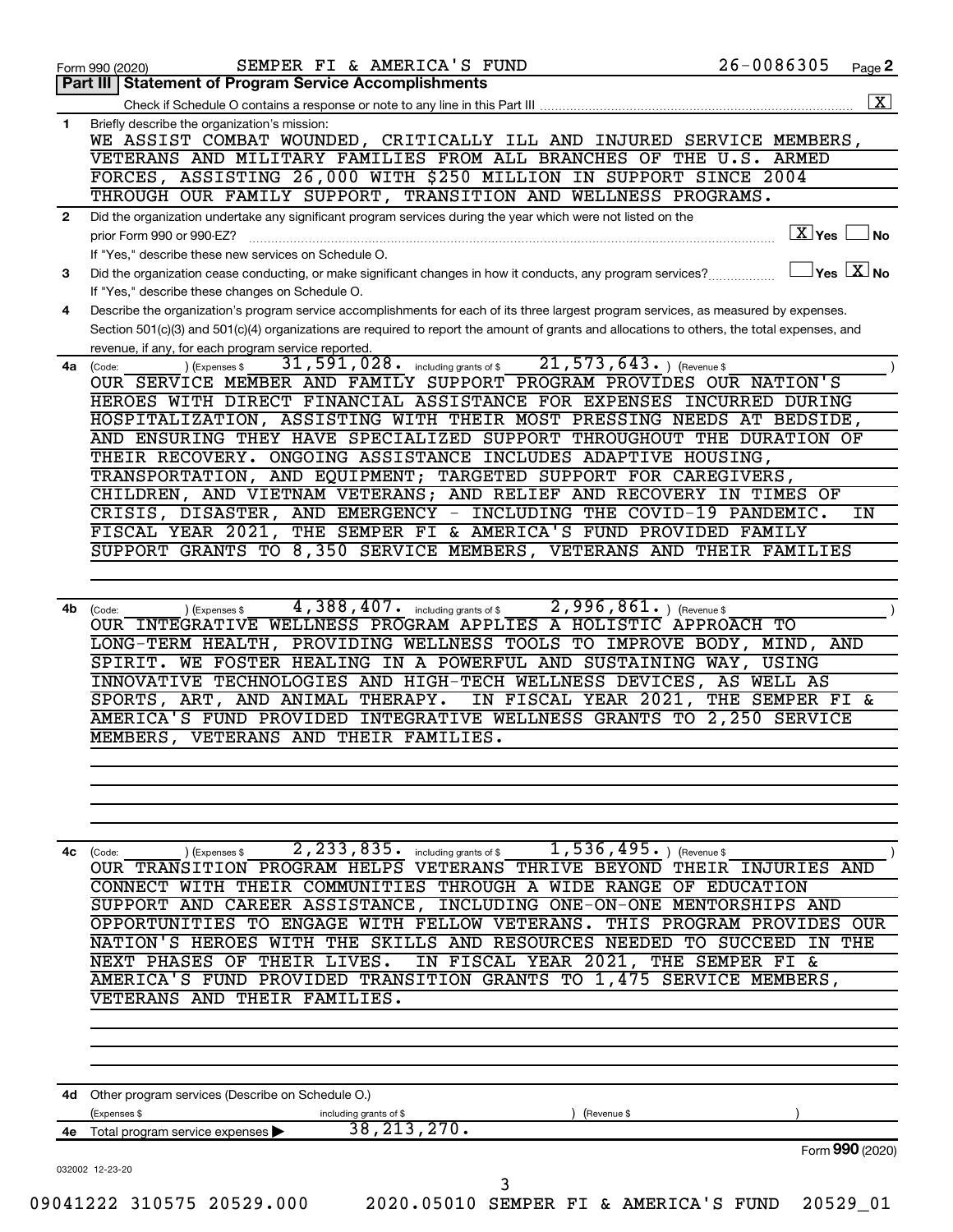|  | Form 990 (2020) |  |
|--|-----------------|--|

**Part IV Checklist of Required Schedules**

Form 990 (2020) Page SEMPER FI & AMERICA'S FUND 26-0086305

|    |                                                                                                                                                                                                                                                   |                        | Yes    | No                      |
|----|---------------------------------------------------------------------------------------------------------------------------------------------------------------------------------------------------------------------------------------------------|------------------------|--------|-------------------------|
| 1  | Is the organization described in section $501(c)(3)$ or $4947(a)(1)$ (other than a private foundation)?                                                                                                                                           |                        |        |                         |
|    | If "Yes," complete Schedule A                                                                                                                                                                                                                     | 1                      | x<br>х |                         |
| 2  |                                                                                                                                                                                                                                                   | $\mathbf{2}$           |        |                         |
| 3  | Did the organization engage in direct or indirect political campaign activities on behalf of or in opposition to candidates for                                                                                                                   |                        |        | х                       |
|    | public office? If "Yes," complete Schedule C, Part I                                                                                                                                                                                              | з                      |        |                         |
| 4  | Section 501(c)(3) organizations. Did the organization engage in lobbying activities, or have a section 501(h) election in effect<br>during the tax year? If "Yes," complete Schedule C, Part II                                                   | 4                      |        | х                       |
| 5  | Is the organization a section 501(c)(4), 501(c)(5), or 501(c)(6) organization that receives membership dues, assessments, or                                                                                                                      |                        |        |                         |
|    |                                                                                                                                                                                                                                                   | 5                      |        | x                       |
| 6  | Did the organization maintain any donor advised funds or any similar funds or accounts for which donors have the right to                                                                                                                         |                        |        |                         |
|    | provide advice on the distribution or investment of amounts in such funds or accounts? If "Yes," complete Schedule D, Part I                                                                                                                      | 6                      |        | х                       |
| 7  | Did the organization receive or hold a conservation easement, including easements to preserve open space,                                                                                                                                         |                        |        |                         |
|    | the environment, historic land areas, or historic structures? If "Yes," complete Schedule D, Part II                                                                                                                                              | $\overline{7}$         |        | x.                      |
| 8  | Did the organization maintain collections of works of art, historical treasures, or other similar assets? If "Yes," complete                                                                                                                      |                        |        |                         |
|    | Schedule D, Part III                                                                                                                                                                                                                              | 8                      |        | x                       |
| 9  | Did the organization report an amount in Part X, line 21, for escrow or custodial account liability, serve as a custodian for                                                                                                                     |                        |        |                         |
|    | amounts not listed in Part X; or provide credit counseling, debt management, credit repair, or debt negotiation services?                                                                                                                         |                        |        |                         |
|    |                                                                                                                                                                                                                                                   | 9                      |        | х                       |
| 10 | Did the organization, directly or through a related organization, hold assets in donor-restricted endowments                                                                                                                                      |                        |        |                         |
|    |                                                                                                                                                                                                                                                   | 10                     | x      |                         |
| 11 | If the organization's answer to any of the following questions is "Yes," then complete Schedule D, Parts VI, VII, VIII, IX, or X                                                                                                                  |                        |        |                         |
|    | as applicable.                                                                                                                                                                                                                                    |                        |        |                         |
|    | a Did the organization report an amount for land, buildings, and equipment in Part X, line 10? If "Yes," complete Schedule D,                                                                                                                     |                        |        |                         |
|    | Part VI                                                                                                                                                                                                                                           | 11a                    | х      |                         |
|    | <b>b</b> Did the organization report an amount for investments - other securities in Part X, line 12, that is 5% or more of its total                                                                                                             |                        |        |                         |
|    |                                                                                                                                                                                                                                                   | 11b                    |        | x.                      |
|    | c Did the organization report an amount for investments - program related in Part X, line 13, that is 5% or more of its total                                                                                                                     |                        |        |                         |
|    |                                                                                                                                                                                                                                                   | 11c                    |        | х                       |
|    | d Did the organization report an amount for other assets in Part X, line 15, that is 5% or more of its total assets reported in                                                                                                                   |                        |        | X.                      |
|    |                                                                                                                                                                                                                                                   | 11d                    |        | х                       |
|    | e Did the organization report an amount for other liabilities in Part X, line 25? If "Yes," complete Schedule D, Part X                                                                                                                           | 11e                    |        |                         |
| f. | Did the organization's separate or consolidated financial statements for the tax year include a footnote that addresses<br>the organization's liability for uncertain tax positions under FIN 48 (ASC 740)? If "Yes," complete Schedule D, Part X | 11f                    | x      |                         |
|    | 12a Did the organization obtain separate, independent audited financial statements for the tax year? If "Yes," complete                                                                                                                           |                        |        |                         |
|    | Schedule D, Parts XI and XII                                                                                                                                                                                                                      | 12a                    | x      |                         |
|    | <b>b</b> Was the organization included in consolidated, independent audited financial statements for the tax year?                                                                                                                                |                        |        |                         |
|    | If "Yes," and if the organization answered "No" to line 12a, then completing Schedule D, Parts XI and XII is optional                                                                                                                             | 12 <sub>b</sub>        |        | x                       |
| 13 |                                                                                                                                                                                                                                                   | 13                     |        | $\overline{\texttt{x}}$ |
|    | 14a Did the organization maintain an office, employees, or agents outside of the United States?                                                                                                                                                   | 14a                    |        | x                       |
|    | <b>b</b> Did the organization have aggregate revenues or expenses of more than \$10,000 from grantmaking, fundraising, business,                                                                                                                  |                        |        |                         |
|    | investment, and program service activities outside the United States, or aggregate foreign investments valued at \$100,000                                                                                                                        |                        |        |                         |
|    |                                                                                                                                                                                                                                                   | 14b                    |        | x                       |
| 15 | Did the organization report on Part IX, column (A), line 3, more than \$5,000 of grants or other assistance to or for any                                                                                                                         |                        |        |                         |
|    |                                                                                                                                                                                                                                                   | 15                     |        | X.                      |
| 16 | Did the organization report on Part IX, column (A), line 3, more than \$5,000 of aggregate grants or other assistance to                                                                                                                          |                        |        |                         |
|    |                                                                                                                                                                                                                                                   | 16                     |        | X.                      |
| 17 | Did the organization report a total of more than \$15,000 of expenses for professional fundraising services on Part IX,                                                                                                                           |                        |        |                         |
|    |                                                                                                                                                                                                                                                   | 17                     |        | x                       |
| 18 | Did the organization report more than \$15,000 total of fundraising event gross income and contributions on Part VIII, lines                                                                                                                      |                        |        |                         |
|    |                                                                                                                                                                                                                                                   | 18                     | X      |                         |
| 19 | Did the organization report more than \$15,000 of gross income from gaming activities on Part VIII, line 9a? If "Yes,"                                                                                                                            |                        |        | X                       |
|    |                                                                                                                                                                                                                                                   | 19                     |        | х                       |
|    |                                                                                                                                                                                                                                                   | 20a<br>20 <sub>b</sub> |        |                         |
| 21 | Did the organization report more than \$5,000 of grants or other assistance to any domestic organization or                                                                                                                                       |                        |        |                         |
|    |                                                                                                                                                                                                                                                   | 21                     | х      |                         |
|    | 032003 12-23-20                                                                                                                                                                                                                                   |                        |        | Form 990 (2020)         |
|    |                                                                                                                                                                                                                                                   |                        |        |                         |

09041222 310575 20529.000 2020.05010 SEMPER FI & AMERICA'S FUND 20529\_01

4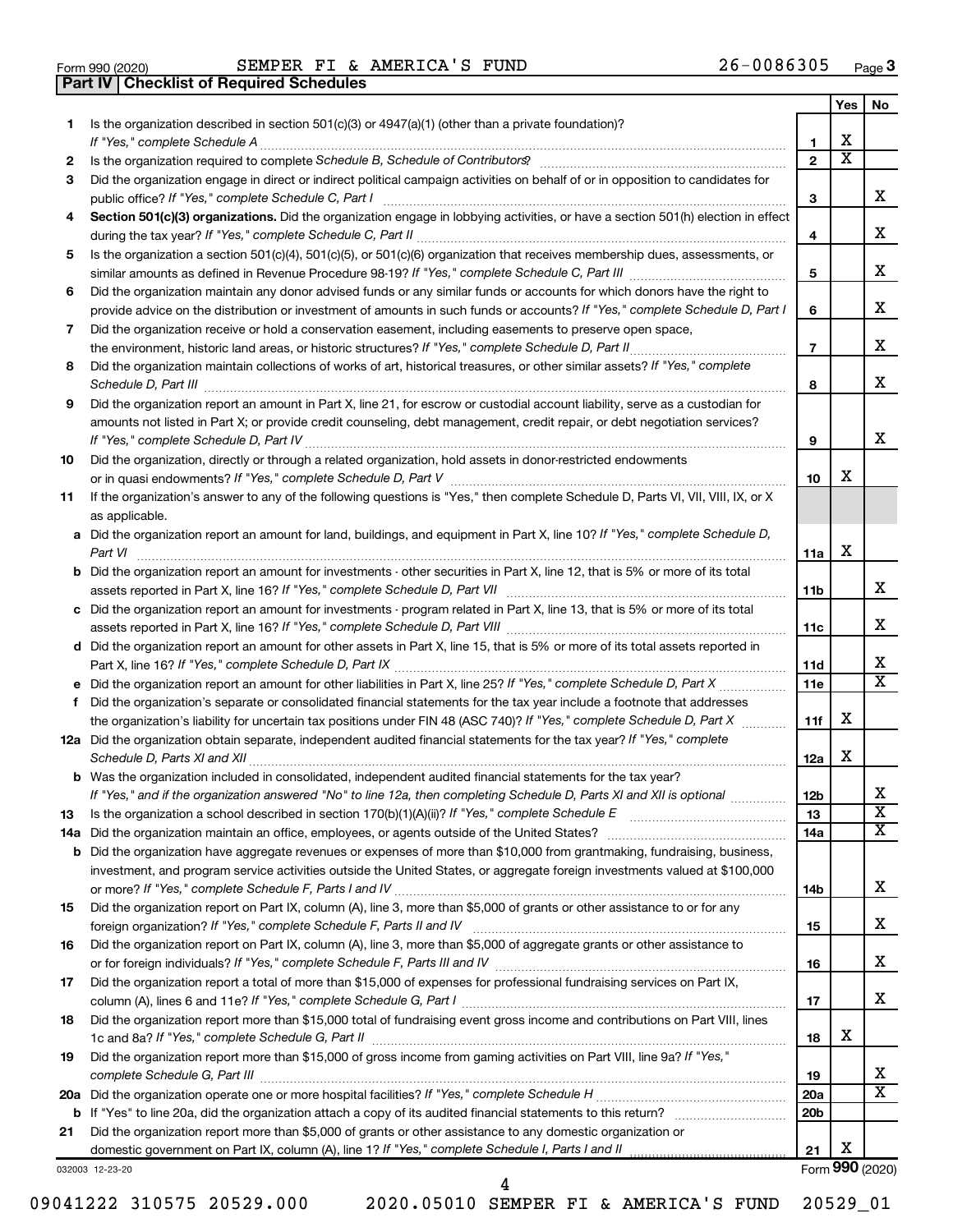*(continued)* **Part IV Checklist of Required Schedules**

|                                       |                                                                                                                                                                                                                                                                                    |                 | Yes                     | No |
|---------------------------------------|------------------------------------------------------------------------------------------------------------------------------------------------------------------------------------------------------------------------------------------------------------------------------------|-----------------|-------------------------|----|
| 22                                    | Did the organization report more than \$5,000 of grants or other assistance to or for domestic individuals on                                                                                                                                                                      | 22              | х                       |    |
| 23                                    | Did the organization answer "Yes" to Part VII, Section A, line 3, 4, or 5 about compensation of the organization's current                                                                                                                                                         |                 |                         |    |
|                                       | and former officers, directors, trustees, key employees, and highest compensated employees? If "Yes," complete<br>Schedule J <b>Execute Schedule J Execute Schedule J</b>                                                                                                          | 23              | X                       |    |
|                                       | 24a Did the organization have a tax-exempt bond issue with an outstanding principal amount of more than \$100,000 as of the<br>last day of the year, that was issued after December 31, 2002? If "Yes," answer lines 24b through 24d and complete                                  | 24a             |                         | X  |
|                                       | b Did the organization invest any proceeds of tax-exempt bonds beyond a temporary period exception?                                                                                                                                                                                | 24b             |                         |    |
|                                       | c Did the organization maintain an escrow account other than a refunding escrow at any time during the year to defease                                                                                                                                                             | 24c             |                         |    |
|                                       |                                                                                                                                                                                                                                                                                    | 24d             |                         |    |
|                                       | 25a Section 501(c)(3), 501(c)(4), and 501(c)(29) organizations. Did the organization engage in an excess benefit                                                                                                                                                                   |                 |                         |    |
|                                       |                                                                                                                                                                                                                                                                                    | 25a             |                         | x  |
|                                       | <b>b</b> Is the organization aware that it engaged in an excess benefit transaction with a disqualified person in a prior year, and<br>that the transaction has not been reported on any of the organization's prior Forms 990 or 990-EZ? If "Yes," complete<br>Schedule L, Part I | 25b             |                         | x  |
| 26                                    | Did the organization report any amount on Part X, line 5 or 22, for receivables from or payables to any current                                                                                                                                                                    |                 |                         |    |
|                                       | or former officer, director, trustee, key employee, creator or founder, substantial contributor, or 35%                                                                                                                                                                            |                 |                         |    |
|                                       | controlled entity or family member of any of these persons? If "Yes," complete Schedule L, Part II [[[[[[[[[[                                                                                                                                                                      | 26              |                         | x  |
| 27                                    | Did the organization provide a grant or other assistance to any current or former officer, director, trustee, key employee,                                                                                                                                                        |                 |                         |    |
|                                       | creator or founder, substantial contributor or employee thereof, a grant selection committee member, or to a 35% controlled                                                                                                                                                        |                 |                         |    |
|                                       | entity (including an employee thereof) or family member of any of these persons? If "Yes," complete Schedule L, Part III                                                                                                                                                           | 27              |                         |    |
| 28                                    | Was the organization a party to a business transaction with one of the following parties (see Schedule L, Part IV                                                                                                                                                                  |                 |                         |    |
|                                       | instructions, for applicable filing thresholds, conditions, and exceptions):<br>a A current or former officer, director, trustee, key employee, creator or founder, or substantial contributor? If                                                                                 | 28a             |                         |    |
|                                       |                                                                                                                                                                                                                                                                                    | 28b             | $\overline{\textbf{x}}$ |    |
|                                       | c A 35% controlled entity of one or more individuals and/or organizations described in lines 28a or 28b? If                                                                                                                                                                        |                 |                         |    |
|                                       |                                                                                                                                                                                                                                                                                    | 28c             |                         |    |
| 29                                    |                                                                                                                                                                                                                                                                                    | 29              | $\overline{\textbf{x}}$ |    |
| 30                                    | Did the organization receive contributions of art, historical treasures, or other similar assets, or qualified conservation                                                                                                                                                        | 30              |                         |    |
| 31                                    | Did the organization liquidate, terminate, or dissolve and cease operations? If "Yes," complete Schedule N, Part I                                                                                                                                                                 | 31              |                         |    |
| 32                                    | Did the organization sell, exchange, dispose of, or transfer more than 25% of its net assets? If "Yes," complete                                                                                                                                                                   |                 |                         |    |
| 33                                    | Did the organization own 100% of an entity disregarded as separate from the organization under Regulations                                                                                                                                                                         | 32              |                         |    |
|                                       |                                                                                                                                                                                                                                                                                    |                 |                         |    |
|                                       |                                                                                                                                                                                                                                                                                    | 33              |                         |    |
|                                       | Was the organization related to any tax-exempt or taxable entity? If "Yes," complete Schedule R, Part II, III, or IV, and<br>Part V, line 1                                                                                                                                        | 34              |                         |    |
|                                       |                                                                                                                                                                                                                                                                                    | <b>35a</b>      |                         |    |
|                                       | b If "Yes" to line 35a, did the organization receive any payment from or engage in any transaction with a controlled entity                                                                                                                                                        | 35 <sub>b</sub> |                         |    |
|                                       | Section 501(c)(3) organizations. Did the organization make any transfers to an exempt non-charitable related organization?                                                                                                                                                         | 36              |                         |    |
|                                       | Did the organization conduct more than 5% of its activities through an entity that is not a related organization                                                                                                                                                                   |                 |                         |    |
|                                       | Did the organization complete Schedule O and provide explanations in Schedule O for Part VI, lines 11b and 19?                                                                                                                                                                     | 37              |                         |    |
|                                       |                                                                                                                                                                                                                                                                                    | 38              | х                       |    |
|                                       |                                                                                                                                                                                                                                                                                    |                 |                         |    |
| 34<br>36<br>37<br>38<br><b>Part V</b> |                                                                                                                                                                                                                                                                                    |                 | Yes                     |    |
|                                       | 26<br>0                                                                                                                                                                                                                                                                            |                 |                         |    |
|                                       |                                                                                                                                                                                                                                                                                    |                 |                         |    |
|                                       | c Did the organization comply with backup withholding rules for reportable payments to vendors and reportable gaming                                                                                                                                                               | 1c              | х                       | No |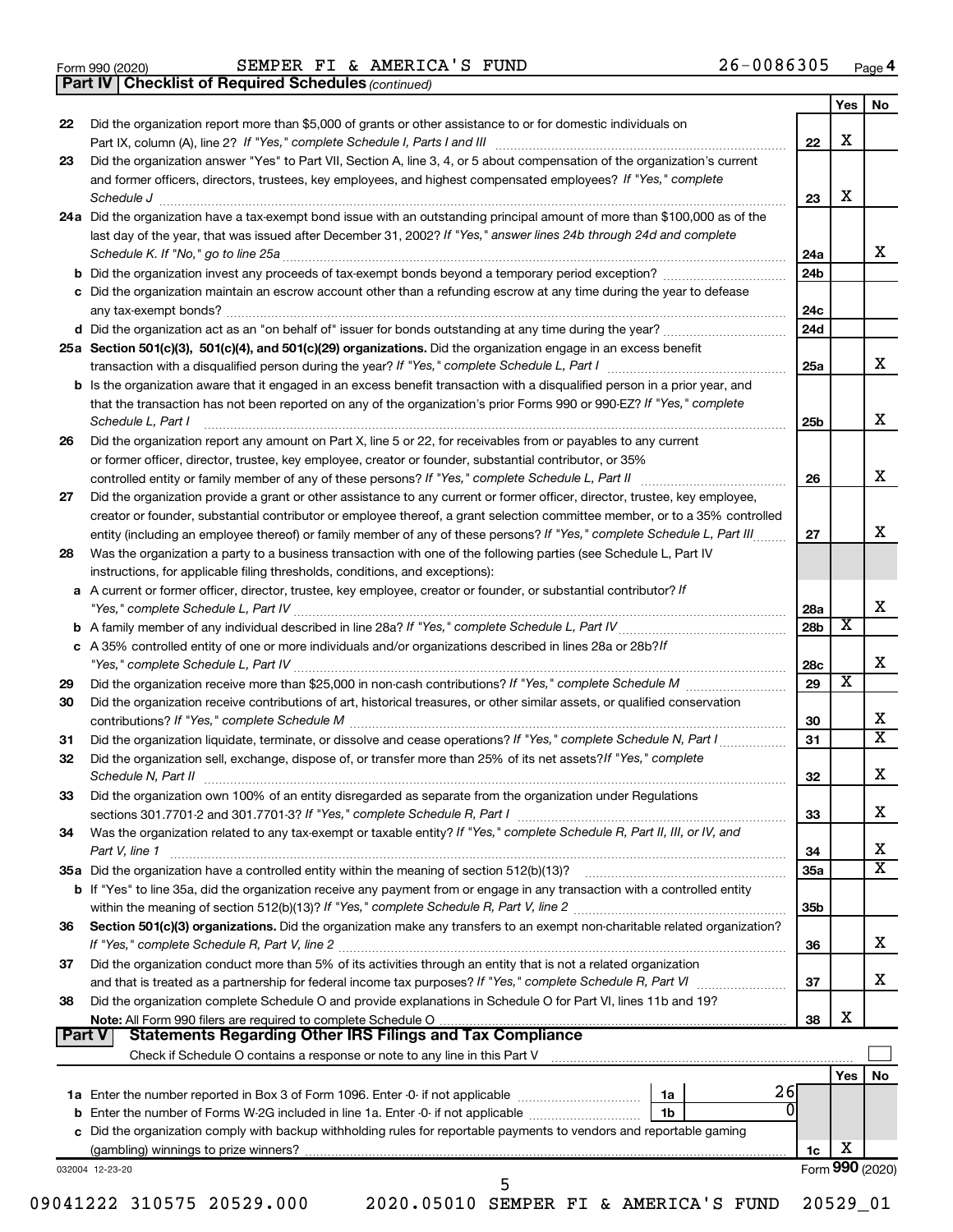|  | Form 990 (2020) |
|--|-----------------|
|  |                 |

**Part V** Statements Regarding Other IRS Filings and Tax Compliance (continued)

|                                                                                                |                                                                                                                                                 |                | Yes | No                           |  |  |  |
|------------------------------------------------------------------------------------------------|-------------------------------------------------------------------------------------------------------------------------------------------------|----------------|-----|------------------------------|--|--|--|
|                                                                                                | 2a Enter the number of employees reported on Form W-3, Transmittal of Wage and Tax Statements,                                                  |                |     |                              |  |  |  |
|                                                                                                | 182<br>filed for the calendar year ending with or within the year covered by this return <i>[[[[[[[[[[[[[[[]]]]</i> ]]<br>2a                    |                |     |                              |  |  |  |
|                                                                                                |                                                                                                                                                 | 2 <sub>b</sub> | х   |                              |  |  |  |
|                                                                                                |                                                                                                                                                 |                |     |                              |  |  |  |
|                                                                                                | 3a Did the organization have unrelated business gross income of \$1,000 or more during the year?                                                | 3a             |     | х                            |  |  |  |
|                                                                                                |                                                                                                                                                 | 3b             |     |                              |  |  |  |
|                                                                                                | 4a At any time during the calendar year, did the organization have an interest in, or a signature or other authority over, a                    |                |     |                              |  |  |  |
|                                                                                                | financial account in a foreign country (such as a bank account, securities account, or other financial account)?                                | 4a             |     | х                            |  |  |  |
|                                                                                                | <b>b</b> If "Yes," enter the name of the foreign country $\blacktriangleright$                                                                  |                |     |                              |  |  |  |
|                                                                                                | See instructions for filing requirements for FinCEN Form 114, Report of Foreign Bank and Financial Accounts (FBAR).                             |                |     |                              |  |  |  |
|                                                                                                |                                                                                                                                                 | 5a             |     | x<br>$\overline{\mathbf{X}}$ |  |  |  |
|                                                                                                |                                                                                                                                                 | 5b             |     |                              |  |  |  |
|                                                                                                |                                                                                                                                                 | 5 <sub>c</sub> |     |                              |  |  |  |
|                                                                                                | 6a Does the organization have annual gross receipts that are normally greater than \$100,000, and did the organization solicit                  | 6a             |     | х                            |  |  |  |
|                                                                                                | <b>b</b> If "Yes," did the organization include with every solicitation an express statement that such contributions or gifts                   |                |     |                              |  |  |  |
|                                                                                                |                                                                                                                                                 | 6b             |     |                              |  |  |  |
| 7                                                                                              | Organizations that may receive deductible contributions under section 170(c).                                                                   |                |     |                              |  |  |  |
| a                                                                                              | Did the organization receive a payment in excess of \$75 made partly as a contribution and partly for goods and services provided to the payor? | 7a             | х   |                              |  |  |  |
|                                                                                                |                                                                                                                                                 | 7b             | х   |                              |  |  |  |
|                                                                                                | c Did the organization sell, exchange, or otherwise dispose of tangible personal property for which it was required                             |                |     |                              |  |  |  |
|                                                                                                |                                                                                                                                                 | 7c             |     | х                            |  |  |  |
|                                                                                                | 7d                                                                                                                                              |                |     |                              |  |  |  |
| е                                                                                              | Did the organization receive any funds, directly or indirectly, to pay premiums on a personal benefit contract?                                 | 7e             |     | х                            |  |  |  |
| f                                                                                              | Did the organization, during the year, pay premiums, directly or indirectly, on a personal benefit contract?                                    |                |     |                              |  |  |  |
| g                                                                                              | If the organization received a contribution of qualified intellectual property, did the organization file Form 8899 as required?                |                |     |                              |  |  |  |
| h                                                                                              | If the organization received a contribution of cars, boats, airplanes, or other vehicles, did the organization file a Form 1098-C?              | 7h             |     |                              |  |  |  |
| 8                                                                                              | Sponsoring organizations maintaining donor advised funds. Did a donor advised fund maintained by the                                            |                |     |                              |  |  |  |
|                                                                                                |                                                                                                                                                 | 8              |     |                              |  |  |  |
| 9                                                                                              | Sponsoring organizations maintaining donor advised funds.                                                                                       |                |     |                              |  |  |  |
| a                                                                                              | Did the sponsoring organization make any taxable distributions under section 4966?                                                              | 9а             |     |                              |  |  |  |
|                                                                                                | b Did the sponsoring organization make a distribution to a donor, donor advisor, or related person? [111] [12]                                  | 9b             |     |                              |  |  |  |
| 10                                                                                             | Section 501(c)(7) organizations. Enter:                                                                                                         |                |     |                              |  |  |  |
|                                                                                                | 10a                                                                                                                                             |                |     |                              |  |  |  |
|                                                                                                | 10 <sub>b</sub><br>b Gross receipts, included on Form 990, Part VIII, line 12, for public use of club facilities                                |                |     |                              |  |  |  |
|                                                                                                | 11 Section 501(c)(12) organizations. Enter:<br>  11a                                                                                            |                |     |                              |  |  |  |
|                                                                                                |                                                                                                                                                 |                |     |                              |  |  |  |
|                                                                                                | b Gross income from other sources (Do not net amounts due or paid to other sources against<br>11b                                               |                |     |                              |  |  |  |
|                                                                                                | 12a Section 4947(a)(1) non-exempt charitable trusts. Is the organization filing Form 990 in lieu of Form 1041?                                  | 12a            |     |                              |  |  |  |
|                                                                                                | <b>b</b> If "Yes," enter the amount of tax-exempt interest received or accrued during the year<br>12 <sub>b</sub>                               |                |     |                              |  |  |  |
| 13                                                                                             | Section 501(c)(29) qualified nonprofit health insurance issuers.                                                                                |                |     |                              |  |  |  |
|                                                                                                | a Is the organization licensed to issue qualified health plans in more than one state?                                                          | 13a            |     |                              |  |  |  |
|                                                                                                | Note: See the instructions for additional information the organization must report on Schedule O.                                               |                |     |                              |  |  |  |
|                                                                                                | <b>b</b> Enter the amount of reserves the organization is required to maintain by the states in which the                                       |                |     |                              |  |  |  |
|                                                                                                | 13 <sub>b</sub>                                                                                                                                 |                |     |                              |  |  |  |
|                                                                                                | 13 <sub>c</sub>                                                                                                                                 |                |     |                              |  |  |  |
| 14a Did the organization receive any payments for indoor tanning services during the tax year? |                                                                                                                                                 |                |     |                              |  |  |  |
|                                                                                                | <b>b</b> If "Yes," has it filed a Form 720 to report these payments? If "No," provide an explanation on Schedule O                              | 14b            |     |                              |  |  |  |
| 15                                                                                             | Is the organization subject to the section 4960 tax on payment(s) of more than \$1,000,000 in remuneration or                                   |                |     |                              |  |  |  |
|                                                                                                | excess parachute payment(s) during the year?                                                                                                    | 15             |     | x                            |  |  |  |
|                                                                                                | If "Yes," see instructions and file Form 4720, Schedule N.                                                                                      |                |     |                              |  |  |  |
| 16                                                                                             | Is the organization an educational institution subject to the section 4968 excise tax on net investment income?                                 | 16             |     | x                            |  |  |  |
|                                                                                                | If "Yes," complete Form 4720, Schedule O.                                                                                                       |                |     |                              |  |  |  |

Form (2020) **990**

032005 12-23-20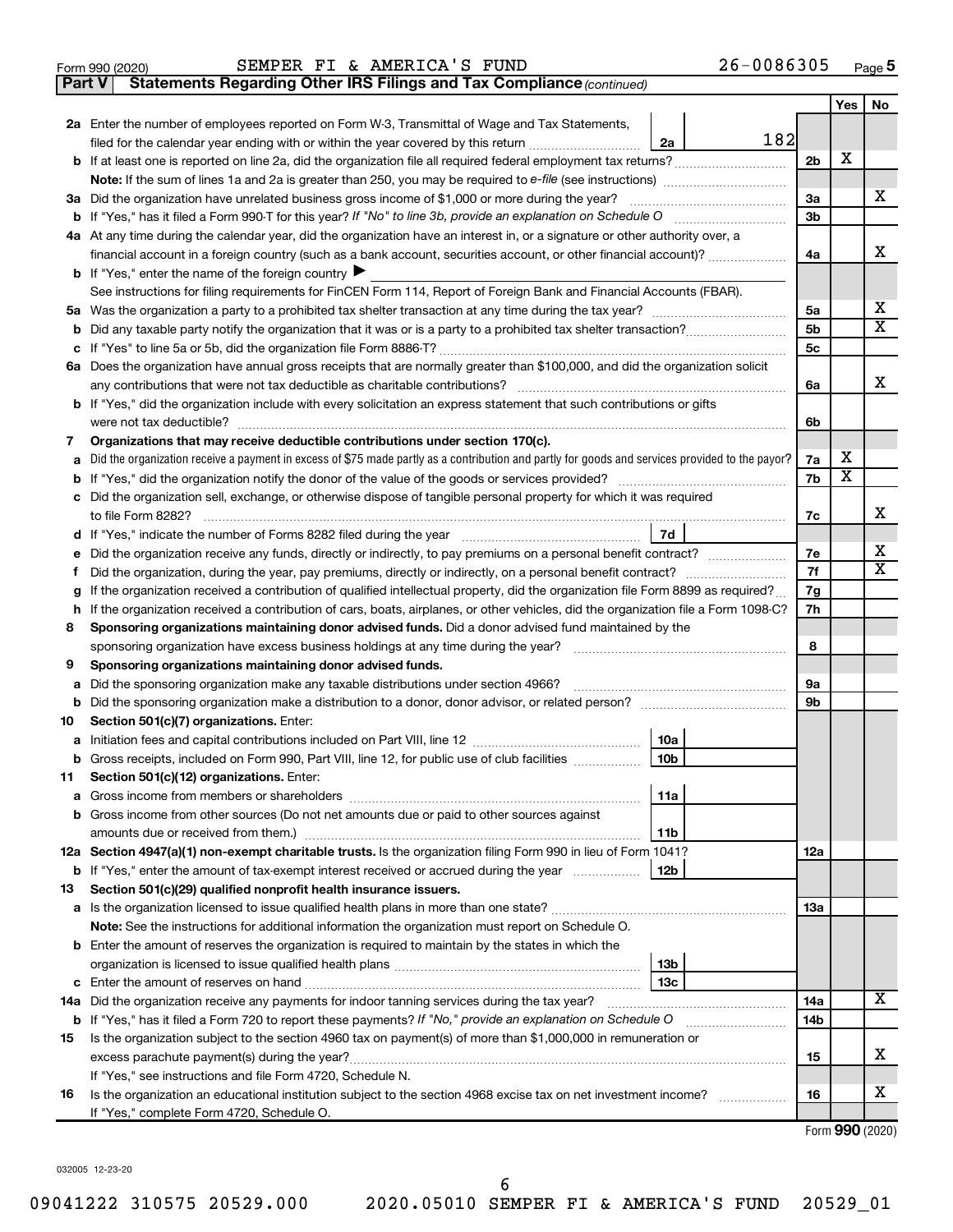| Form 990 (2020) |  |  |  |
|-----------------|--|--|--|
|-----------------|--|--|--|

#### Form 990 (2020) Page SEMPER FI & AMERICA'S FUND 26-0086305

**Part VI** Governance, Management, and Disclosure For each "Yes" response to lines 2 through 7b below, and for a "No" response *to line 8a, 8b, or 10b below, describe the circumstances, processes, or changes on Schedule O. See instructions.*

|          | <b>Section A. Governing Body and Management</b>                                                                                                                                                                                |    |                 |                 |                         |  |
|----------|--------------------------------------------------------------------------------------------------------------------------------------------------------------------------------------------------------------------------------|----|-----------------|-----------------|-------------------------|--|
|          |                                                                                                                                                                                                                                |    |                 |                 | Yes                     |  |
|          | 1a Enter the number of voting members of the governing body at the end of the tax year                                                                                                                                         | 1a | 12              |                 |                         |  |
|          | If there are material differences in voting rights among members of the governing body, or if the governing                                                                                                                    |    |                 |                 |                         |  |
|          | body delegated broad authority to an executive committee or similar committee, explain on Schedule O.                                                                                                                          |    |                 |                 |                         |  |
|          |                                                                                                                                                                                                                                | 1b | 10 <sub>l</sub> |                 |                         |  |
| b        | Enter the number of voting members included on line 1a, above, who are independent                                                                                                                                             |    |                 |                 |                         |  |
| 2        | Did any officer, director, trustee, or key employee have a family relationship or a business relationship with any other                                                                                                       |    |                 |                 |                         |  |
|          |                                                                                                                                                                                                                                |    |                 | $\mathbf{2}$    |                         |  |
| 3        | Did the organization delegate control over management duties customarily performed by or under the direct supervision                                                                                                          |    |                 |                 |                         |  |
|          |                                                                                                                                                                                                                                |    |                 | 3               |                         |  |
| 4        | Did the organization make any significant changes to its governing documents since the prior Form 990 was filed?                                                                                                               |    |                 | 4               |                         |  |
| 5        |                                                                                                                                                                                                                                |    |                 | 5               |                         |  |
| 6        |                                                                                                                                                                                                                                |    |                 | 6               |                         |  |
| 7a       | Did the organization have members, stockholders, or other persons who had the power to elect or appoint one or                                                                                                                 |    |                 |                 |                         |  |
|          |                                                                                                                                                                                                                                |    |                 | 7a              |                         |  |
| b        | Are any governance decisions of the organization reserved to (or subject to approval by) members, stockholders, or                                                                                                             |    |                 |                 |                         |  |
|          |                                                                                                                                                                                                                                |    |                 | 7b              |                         |  |
| 8        | Did the organization contemporaneously document the meetings held or written actions undertaken during the year by the following:                                                                                              |    |                 |                 |                         |  |
| а        |                                                                                                                                                                                                                                |    |                 | 8а              | Х                       |  |
|          |                                                                                                                                                                                                                                |    |                 | 8b              | $\overline{\mathbf{x}}$ |  |
| 9        | Is there any officer, director, trustee, or key employee listed in Part VII, Section A, who cannot be reached at the                                                                                                           |    |                 |                 |                         |  |
|          |                                                                                                                                                                                                                                |    |                 | 9               |                         |  |
|          | <b>Section B. Policies</b> (This Section B requests information about policies not required by the Internal Revenue Code.)                                                                                                     |    |                 |                 |                         |  |
|          |                                                                                                                                                                                                                                |    |                 |                 | Yes                     |  |
|          |                                                                                                                                                                                                                                |    |                 | <b>10a</b>      |                         |  |
|          | <b>b</b> If "Yes," did the organization have written policies and procedures governing the activities of such chapters, affiliates,                                                                                            |    |                 |                 |                         |  |
|          |                                                                                                                                                                                                                                |    |                 | 10 <sub>b</sub> |                         |  |
|          |                                                                                                                                                                                                                                |    |                 | 11a             | X                       |  |
|          | 11a Has the organization provided a complete copy of this Form 990 to all members of its governing body before filing the form?                                                                                                |    |                 |                 |                         |  |
|          | Describe in Schedule O the process, if any, used by the organization to review this Form 990.                                                                                                                                  |    |                 |                 | х                       |  |
| 12a      |                                                                                                                                                                                                                                |    |                 | 12a             | $\overline{\mathbf{X}}$ |  |
|          | Were officers, directors, or trustees, and key employees required to disclose annually interests that could give rise to conflicts?                                                                                            |    |                 | 12 <sub>b</sub> |                         |  |
| с        | Did the organization regularly and consistently monitor and enforce compliance with the policy? If "Yes," describe                                                                                                             |    |                 |                 |                         |  |
|          |                                                                                                                                                                                                                                |    |                 | 12c             | Х                       |  |
| 13       |                                                                                                                                                                                                                                |    |                 | 13              | $\overline{\mathbf{X}}$ |  |
| 14       |                                                                                                                                                                                                                                |    |                 | 14              | $\overline{\mathbf{X}}$ |  |
| 15       | Did the process for determining compensation of the following persons include a review and approval by independent                                                                                                             |    |                 |                 |                         |  |
|          | persons, comparability data, and contemporaneous substantiation of the deliberation and decision?                                                                                                                              |    |                 |                 |                         |  |
| а        | The organization's CEO, Executive Director, or top management official [111] [12] manuscription and an intervention of the organization's CEO, Executive Director, or top management official [12] manuscription and an interv |    |                 | 15a             | х                       |  |
|          |                                                                                                                                                                                                                                |    |                 | 15b             | $\overline{\textbf{x}}$ |  |
|          | If "Yes" to line 15a or 15b, describe the process in Schedule O (see instructions).                                                                                                                                            |    |                 |                 |                         |  |
|          | 16a Did the organization invest in, contribute assets to, or participate in a joint venture or similar arrangement with a                                                                                                      |    |                 |                 |                         |  |
|          | taxable entity during the year?                                                                                                                                                                                                |    |                 | 16a             |                         |  |
|          |                                                                                                                                                                                                                                |    |                 |                 |                         |  |
|          |                                                                                                                                                                                                                                |    |                 |                 |                         |  |
|          | b If "Yes," did the organization follow a written policy or procedure requiring the organization to evaluate its participation                                                                                                 |    |                 |                 |                         |  |
|          | in joint venture arrangements under applicable federal tax law, and take steps to safeguard the organization's                                                                                                                 |    |                 |                 |                         |  |
|          | exempt status with respect to such arrangements?                                                                                                                                                                               |    |                 | 16b             |                         |  |
|          | <b>Section C. Disclosure</b>                                                                                                                                                                                                   |    |                 |                 |                         |  |
|          | List the states with which a copy of this Form 990 is required to be filed CA, AK, AL, AR, CO, CT, DC, FL, GA, HI, IL, KS                                                                                                      |    |                 |                 |                         |  |
| 17<br>18 | Section 6104 requires an organization to make its Forms 1023 (1024 or 1024-A, if applicable), 990, and 990-T (Section 501(c)(3)s only) available                                                                               |    |                 |                 |                         |  |
|          | for public inspection. Indicate how you made these available. Check all that apply.                                                                                                                                            |    |                 |                 |                         |  |
|          | $\lfloor x \rfloor$ Upon request<br><b>X</b> Own website<br>Another's website<br>Other (explain on Schedule O)                                                                                                                 |    |                 |                 |                         |  |
| 19       | Describe on Schedule O whether (and if so, how) the organization made its governing documents, conflict of interest policy, and financial                                                                                      |    |                 |                 |                         |  |
|          | statements available to the public during the tax year.                                                                                                                                                                        |    |                 |                 |                         |  |
| 20       | State the name, address, and telephone number of the person who possesses the organization's books and records                                                                                                                 |    |                 |                 |                         |  |
|          | THOMAS BENOIT - (760)-725-3680                                                                                                                                                                                                 |    |                 |                 |                         |  |
|          | 825 COLLEGE BLVD., SUITE 102, PMB 609, OCEANSIDE,                                                                                                                                                                              | CA | 92057           |                 |                         |  |
|          | SEE SCHEDULE O FOR FULL LIST OF STATES<br>032006 12-23-20<br>7                                                                                                                                                                 |    |                 |                 | Form 990 (2020)         |  |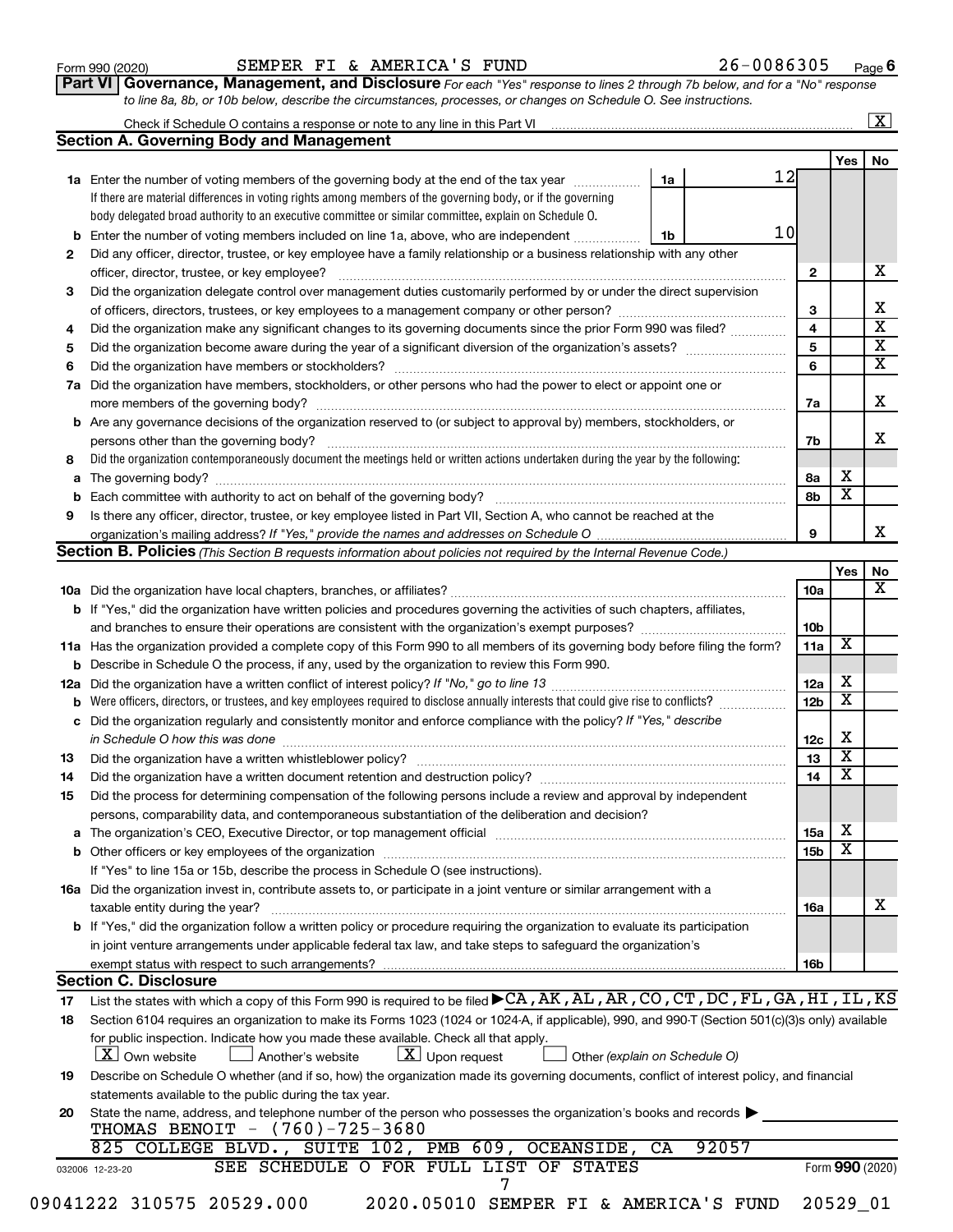$\Box$ 

| Part VII Compensation of Officers, Directors, Trustees, Key Employees, Highest Compensated |  |  |
|--------------------------------------------------------------------------------------------|--|--|
| <b>Employees, and Independent Contractors</b>                                              |  |  |

Check if Schedule O contains a response or note to any line in this Part VII

**Section A. Officers, Directors, Trustees, Key Employees, and Highest Compensated Employees**

**1a**  Complete this table for all persons required to be listed. Report compensation for the calendar year ending with or within the organization's tax year.  $\bullet$  List all of the organization's current officers, directors, trustees (whether individuals or organizations), regardless of amount of compensation.

Enter -0- in columns (D), (E), and (F) if no compensation was paid.

**•** List all of the organization's current key employees, if any. See instructions for definition of "key employee."

• List the organization's five *current* highest compensated employees (other than an officer, director, trustee, or key employee) who received reportable compensation (Box 5 of Form W-2 and/or Box 7 of Form 1099-MISC) of more than \$100,000 from the organization and any related organizations.

 $\bullet$  List all of the organization's former officers, key employees, and highest compensated employees who received more than \$100,000 of reportable compensation from the organization and any related organizations.

**•** List all of the organization's former directors or trustees that received, in the capacity as a former director or trustee of the organization, more than \$10,000 of reportable compensation from the organization and any related organizations.

See instructions for the order in which to list the persons above.

Check this box if neither the organization nor any related organization compensated any current officer, director, or trustee.  $\Box$ 

| (A)                                  | (B)            |                               |                                 |             | (C)          |                                  |        | (D)             | (E)             | (F)                |
|--------------------------------------|----------------|-------------------------------|---------------------------------|-------------|--------------|----------------------------------|--------|-----------------|-----------------|--------------------|
| Name and title                       | Average        |                               | (do not check more than one     |             | Position     |                                  |        | Reportable      | Reportable      | Estimated          |
|                                      | hours per      |                               | box, unless person is both an   |             |              |                                  |        | compensation    | compensation    | amount of          |
|                                      | week           |                               | officer and a director/trustee) |             |              |                                  |        | from            | from related    | other              |
|                                      | (list any      |                               |                                 |             |              |                                  |        | the             | organizations   | compensation       |
|                                      | hours for      |                               |                                 |             |              |                                  |        | organization    | (W-2/1099-MISC) | from the           |
|                                      | related        |                               | trustee                         |             |              |                                  |        | (W-2/1099-MISC) |                 | organization       |
|                                      | organizations  |                               |                                 |             |              |                                  |        |                 |                 | and related        |
|                                      | below<br>line) | ndividual trustee or director | Institutional t                 | Officer     | Key employee | Highest compensated<br> employee | Former |                 |                 | organizations      |
| KAREN GUENTHER<br>(1)                | 40.00          |                               |                                 |             |              |                                  |        |                 |                 |                    |
| PRESIDENT & FOUNDER                  |                | $\mathbf X$                   |                                 | X           |              |                                  |        | 205,844.        | 0.              | 5,518.             |
| (2)<br>TOM BENOIT                    | 40.00          |                               |                                 |             |              |                                  |        |                 |                 |                    |
| CHIEF FINANCIAL OFFICER              |                |                               |                                 | X           |              |                                  |        | 150,895.        | $\mathbf 0$ .   | 36,664.            |
| (3)<br>SONDRIA SAYLOR                | 40.00          |                               |                                 |             |              |                                  |        |                 |                 |                    |
| EXECUTIVE VICE PRESIDENT             |                |                               |                                 |             | X            |                                  |        | 166,018.        | 0.              | 16,425.            |
| WENDY LETHIN<br>(4)                  | 40.00          |                               |                                 |             |              |                                  |        |                 |                 |                    |
| SECRETARY AND EVP, PHILANTHROPY      |                | X                             |                                 | $\mathbf X$ |              |                                  |        | 170,694.        | 0.              | 3,745.             |
| SUSAN ROCCO<br>(5)                   | 40.00          |                               |                                 |             |              |                                  |        |                 |                 |                    |
| EXECUTIVE VICE PRESIDENT             |                |                               |                                 |             | X            |                                  |        | 166,278.        | $\mathbf 0$ .   | 3,727.             |
| (6) DR. LARITTA PAOLINI              | 40.00          |                               |                                 |             |              |                                  |        |                 |                 |                    |
| WELLNESS COACH                       |                |                               |                                 |             |              | $\mathbf X$                      |        | 134,127.        | 0.              | 766.               |
| (7)<br><b>JOHN MAYER</b>             | 40.00          |                               |                                 |             |              |                                  |        |                 |                 |                    |
| SENIOR DIR., APPRENTICESHIP AND JMHP |                |                               |                                 |             |              | $\mathbf X$                      |        | 110,122.        | $\mathbf 0$ .   | 682.               |
| GEN JOSEPH DUNFORD, JR,<br>(8)       | 10.00          |                               |                                 |             |              |                                  |        |                 |                 |                    |
| CHAIRMAN, USMC (RET.)                |                | $\mathbf X$                   |                                 | $\mathbf X$ |              |                                  |        | 0.              | 0.              | $\mathbf 0$ .      |
| (9)<br>ANNETTE CONWAY                | 10.00          |                               |                                 |             |              |                                  |        |                 |                 |                    |
| VICE CHAIRMAN                        |                | х                             |                                 | $\mathbf X$ |              |                                  |        | $\mathbf 0$ .   | О.              | $\mathbf 0$ .      |
| (10) EDWARD (KIM) FOLEY, III         | 10.00          |                               |                                 |             |              |                                  |        |                 |                 |                    |
| TREASURER                            |                | X                             |                                 | $\mathbf X$ |              |                                  |        | $\mathbf 0$ .   | $\mathbf 0$ .   | 0.                 |
| (11) ROBERT BOWLIN, CPA              | 5.00           |                               |                                 |             |              |                                  |        |                 |                 |                    |
| <b>DIRECTOR</b>                      |                | X                             |                                 |             |              |                                  |        | 0.              | $\mathbf 0$ .   | 0.                 |
| (12) SGTMJ CARLTON KENT USMC (RET.)  | 5.00           |                               |                                 |             |              |                                  |        |                 |                 |                    |
| <b>DIRECTOR</b>                      |                | Χ                             |                                 |             |              |                                  |        | $\mathbf 0$ .   | 0.              | $\mathbf 0$ .      |
| (13) LAURA MITCHELL                  | 5.00           |                               |                                 |             |              |                                  |        |                 |                 |                    |
| <b>DIRECTOR</b>                      |                | X                             |                                 |             |              |                                  |        | $\mathbf 0$ .   | 0.              | $\boldsymbol{0}$ . |
| (14) GEN JOHN PAXTON JR. USMC (RET.) | 5.00           |                               |                                 |             |              |                                  |        |                 |                 |                    |
| <b>DIRECTOR</b>                      |                | X                             |                                 |             |              |                                  |        | $\mathbf 0$ .   | $\mathbf 0$ .   | $\boldsymbol{0}$ . |
| (15) LTGEN JOHN SATTLER, USMC (RET.) | 5.00           |                               |                                 |             |              |                                  |        |                 |                 |                    |
| <b>DIRECTOR</b>                      |                | X                             |                                 |             |              |                                  |        | 0.              | 0.              | $\mathbf 0$ .      |
| (16) VADM C. FORREST FAISON III,     | 5.00           |                               |                                 |             |              |                                  |        |                 |                 |                    |
| DIRECTOR, USN (RET.)                 |                | X                             |                                 |             |              |                                  |        | $\mathbf 0$ .   | $\mathbf 0$ .   | 0.                 |
| (17) COL JAMES WEISKOPF, USA (RET.)  | 5.00           |                               |                                 |             |              |                                  |        |                 |                 |                    |
| <b>DIRECTOR</b>                      |                | X                             |                                 |             |              |                                  |        | 0.              | $\mathbf 0$ .   | 0.                 |
| 032007 12-23-20                      |                |                               |                                 |             |              |                                  |        |                 |                 | Form 990 (2020)    |

09041222 310575 20529.000 2020.05010 SEMPER FI & AMERICA'S FUND 20529\_01

8

Form (2020) **990**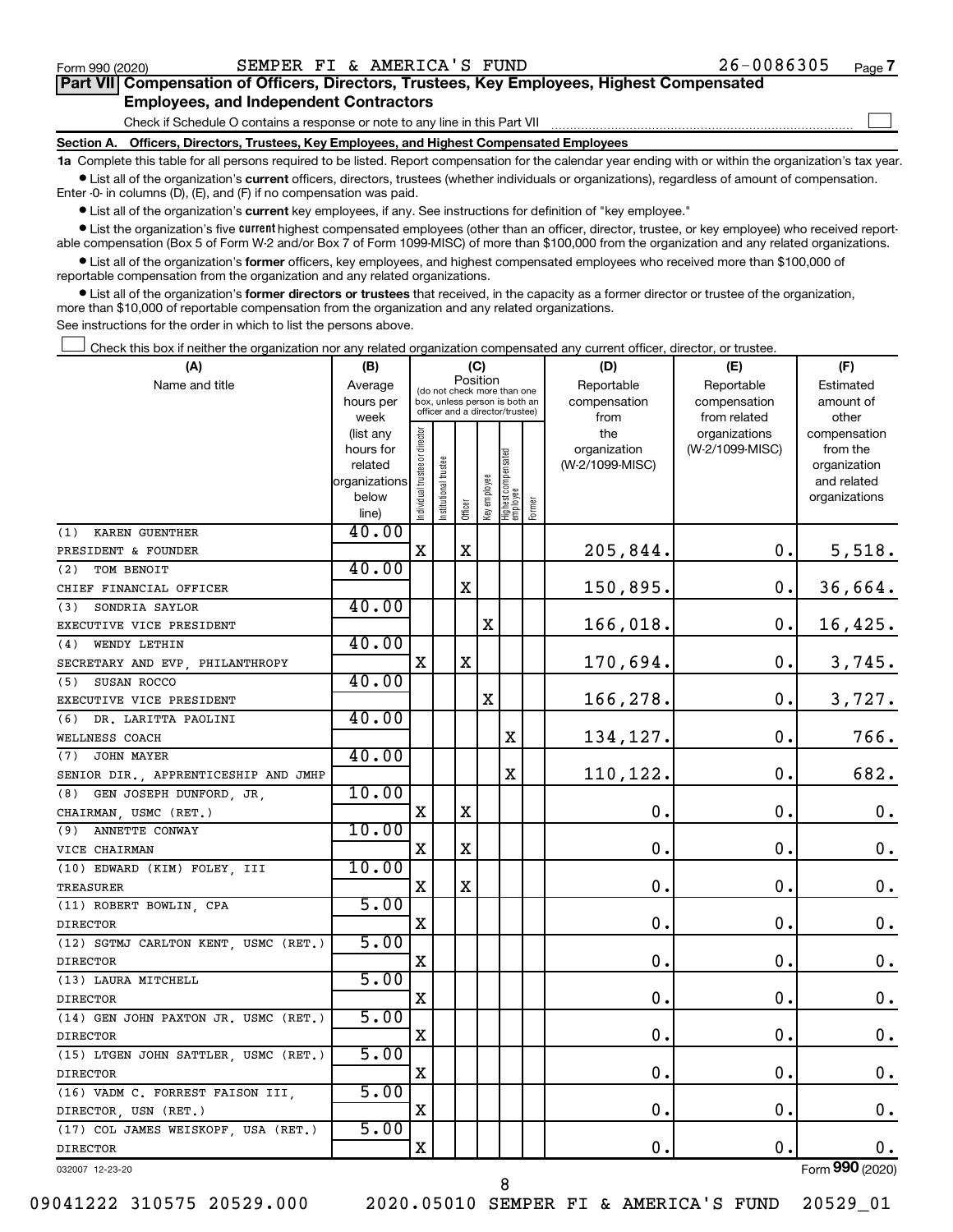|   | SEMPER FI & AMERICA'S FUND<br>Form 990 (2020)                                                                                                                                                                                   |                                                                                            |                                |                                                                                                                          |                 |              |                                   |        |                                                                                     | 26-0086305                                                                            |          |              | Page 8                                                                                            |
|---|---------------------------------------------------------------------------------------------------------------------------------------------------------------------------------------------------------------------------------|--------------------------------------------------------------------------------------------|--------------------------------|--------------------------------------------------------------------------------------------------------------------------|-----------------|--------------|-----------------------------------|--------|-------------------------------------------------------------------------------------|---------------------------------------------------------------------------------------|----------|--------------|---------------------------------------------------------------------------------------------------|
|   | <b>Part VII</b><br>Section A. Officers, Directors, Trustees, Key Employees, and Highest Compensated Employees (continued)                                                                                                       |                                                                                            |                                |                                                                                                                          |                 |              |                                   |        |                                                                                     |                                                                                       |          |              |                                                                                                   |
|   | (A)<br>Name and title                                                                                                                                                                                                           | (B)<br>Average<br>hours per<br>week<br>(list any<br>hours for<br>related<br> organizations | Individual trustee or director | (do not check more than one<br>box, unless person is both an<br>officer and a director/trustee)<br>Institutional trustee | (C)<br>Position |              | Highest compensated<br>  employee |        | (D)<br>Reportable<br>compensation<br>from<br>the<br>organization<br>(W-2/1099-MISC) | (E)<br>Reportable<br>compensation<br>from related<br>organizations<br>(W-2/1099-MISC) |          |              | (F)<br>Estimated<br>amount of<br>other<br>compensation<br>from the<br>organization<br>and related |
|   |                                                                                                                                                                                                                                 | below<br>line)                                                                             |                                |                                                                                                                          | Officer         | Key employee |                                   | Former |                                                                                     |                                                                                       |          |              | organizations                                                                                     |
|   |                                                                                                                                                                                                                                 |                                                                                            |                                |                                                                                                                          |                 |              |                                   |        |                                                                                     |                                                                                       |          |              |                                                                                                   |
|   |                                                                                                                                                                                                                                 |                                                                                            |                                |                                                                                                                          |                 |              |                                   |        |                                                                                     |                                                                                       |          |              |                                                                                                   |
|   |                                                                                                                                                                                                                                 |                                                                                            |                                |                                                                                                                          |                 |              |                                   |        |                                                                                     |                                                                                       |          |              |                                                                                                   |
|   |                                                                                                                                                                                                                                 |                                                                                            |                                |                                                                                                                          |                 |              |                                   |        |                                                                                     |                                                                                       |          |              |                                                                                                   |
|   |                                                                                                                                                                                                                                 |                                                                                            |                                |                                                                                                                          |                 |              |                                   |        |                                                                                     |                                                                                       |          |              |                                                                                                   |
|   |                                                                                                                                                                                                                                 |                                                                                            |                                |                                                                                                                          |                 |              |                                   |        |                                                                                     |                                                                                       |          |              |                                                                                                   |
|   |                                                                                                                                                                                                                                 |                                                                                            |                                |                                                                                                                          |                 |              |                                   |        |                                                                                     |                                                                                       |          |              |                                                                                                   |
|   |                                                                                                                                                                                                                                 |                                                                                            |                                |                                                                                                                          |                 |              |                                   |        |                                                                                     |                                                                                       |          |              |                                                                                                   |
|   |                                                                                                                                                                                                                                 |                                                                                            |                                |                                                                                                                          |                 |              |                                   |        |                                                                                     |                                                                                       |          |              |                                                                                                   |
|   |                                                                                                                                                                                                                                 |                                                                                            |                                |                                                                                                                          |                 |              |                                   |        |                                                                                     |                                                                                       |          |              |                                                                                                   |
|   |                                                                                                                                                                                                                                 |                                                                                            |                                |                                                                                                                          |                 |              |                                   |        |                                                                                     |                                                                                       |          |              |                                                                                                   |
|   |                                                                                                                                                                                                                                 |                                                                                            |                                |                                                                                                                          |                 |              |                                   |        |                                                                                     |                                                                                       |          |              |                                                                                                   |
|   |                                                                                                                                                                                                                                 |                                                                                            |                                |                                                                                                                          |                 |              |                                   |        |                                                                                     |                                                                                       |          |              |                                                                                                   |
|   | 1b Subtotal                                                                                                                                                                                                                     |                                                                                            |                                |                                                                                                                          |                 |              |                                   |        | 1,103,978.<br>$\overline{0}$ .                                                      |                                                                                       | Ο.<br>σ. |              | 67,527.<br>$\overline{0}$ .                                                                       |
|   |                                                                                                                                                                                                                                 |                                                                                            |                                |                                                                                                                          |                 |              |                                   |        | 1, 103, 978.                                                                        |                                                                                       | σ.       |              | 67,527.                                                                                           |
| 2 | Total number of individuals (including but not limited to those listed above) who received more than \$100,000 of reportable                                                                                                    |                                                                                            |                                |                                                                                                                          |                 |              |                                   |        |                                                                                     |                                                                                       |          |              |                                                                                                   |
|   | compensation from the organization                                                                                                                                                                                              |                                                                                            |                                |                                                                                                                          |                 |              |                                   |        |                                                                                     |                                                                                       |          |              | 7<br><b>No</b><br>Yes                                                                             |
| 3 | Did the organization list any former officer, director, trustee, key employee, or highest compensated employee on                                                                                                               |                                                                                            |                                |                                                                                                                          |                 |              |                                   |        |                                                                                     |                                                                                       |          |              |                                                                                                   |
|   |                                                                                                                                                                                                                                 |                                                                                            |                                |                                                                                                                          |                 |              |                                   |        |                                                                                     |                                                                                       |          | з            | x                                                                                                 |
|   | For any individual listed on line 1a, is the sum of reportable compensation and other compensation from the organization<br>and related organizations greater than \$150,000? If "Yes," complete Schedule J for such individual |                                                                                            |                                |                                                                                                                          |                 |              |                                   |        |                                                                                     |                                                                                       |          |              | х                                                                                                 |
| 5 | Did any person listed on line 1a receive or accrue compensation from any unrelated organization or individual for services                                                                                                      |                                                                                            |                                |                                                                                                                          |                 |              |                                   |        |                                                                                     |                                                                                       |          | 4            |                                                                                                   |
|   | rendered to the organization? If "Yes," complete Schedule J for such person                                                                                                                                                     |                                                                                            |                                |                                                                                                                          |                 |              |                                   |        |                                                                                     |                                                                                       |          | 5            | x                                                                                                 |
|   | <b>Section B. Independent Contractors</b><br>Complete this table for your five highest compensated independent contractors that received more than \$100,000 of compensation from                                               |                                                                                            |                                |                                                                                                                          |                 |              |                                   |        |                                                                                     |                                                                                       |          |              |                                                                                                   |
| 1 | the organization. Report compensation for the calendar year ending with or within the organization's tax year.                                                                                                                  |                                                                                            |                                |                                                                                                                          |                 |              |                                   |        |                                                                                     |                                                                                       |          |              |                                                                                                   |
|   | (A)                                                                                                                                                                                                                             |                                                                                            |                                |                                                                                                                          |                 |              |                                   |        | (B)                                                                                 |                                                                                       |          | (C)          |                                                                                                   |
|   | Name and business address                                                                                                                                                                                                       |                                                                                            |                                | <b>NONE</b>                                                                                                              |                 |              |                                   |        | Description of services                                                             |                                                                                       |          | Compensation |                                                                                                   |
|   |                                                                                                                                                                                                                                 |                                                                                            |                                |                                                                                                                          |                 |              |                                   |        |                                                                                     |                                                                                       |          |              |                                                                                                   |
|   |                                                                                                                                                                                                                                 |                                                                                            |                                |                                                                                                                          |                 |              |                                   |        |                                                                                     |                                                                                       |          |              |                                                                                                   |
|   |                                                                                                                                                                                                                                 |                                                                                            |                                |                                                                                                                          |                 |              |                                   |        |                                                                                     |                                                                                       |          |              |                                                                                                   |
|   |                                                                                                                                                                                                                                 |                                                                                            |                                |                                                                                                                          |                 |              |                                   |        |                                                                                     |                                                                                       |          |              |                                                                                                   |
|   |                                                                                                                                                                                                                                 |                                                                                            |                                |                                                                                                                          |                 |              |                                   |        |                                                                                     |                                                                                       |          |              |                                                                                                   |
|   |                                                                                                                                                                                                                                 |                                                                                            |                                |                                                                                                                          |                 |              |                                   |        |                                                                                     |                                                                                       |          |              |                                                                                                   |
|   |                                                                                                                                                                                                                                 |                                                                                            |                                |                                                                                                                          |                 |              |                                   |        |                                                                                     |                                                                                       |          |              |                                                                                                   |
| 2 | Total number of independent contractors (including but not limited to those listed above) who received more than                                                                                                                |                                                                                            |                                |                                                                                                                          |                 |              | 0                                 |        |                                                                                     |                                                                                       |          |              |                                                                                                   |
|   | \$100,000 of compensation from the organization                                                                                                                                                                                 |                                                                                            |                                |                                                                                                                          |                 |              |                                   |        |                                                                                     |                                                                                       |          |              | Form 990 (2020)                                                                                   |

032008 12-23-20

9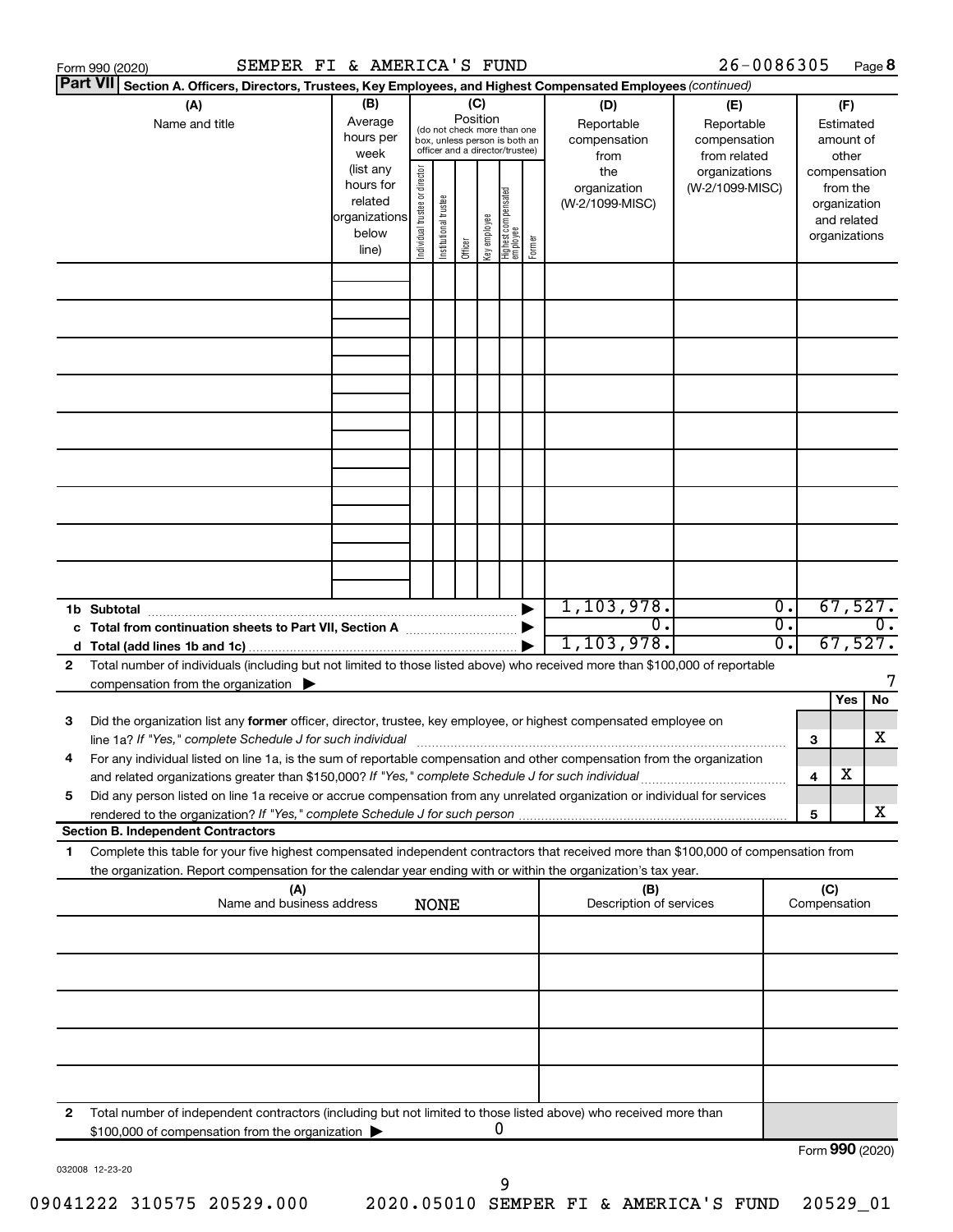|                                                           |                  |        | Form 990 (2020)                                                                                                        |    |                |                      | SEMPER FI & AMERICA'S FUND |                      |                                                               | 26-0086305                  | Page 9                                                          |
|-----------------------------------------------------------|------------------|--------|------------------------------------------------------------------------------------------------------------------------|----|----------------|----------------------|----------------------------|----------------------|---------------------------------------------------------------|-----------------------------|-----------------------------------------------------------------|
|                                                           | <b>Part VIII</b> |        | <b>Statement of Revenue</b>                                                                                            |    |                |                      |                            |                      |                                                               |                             |                                                                 |
|                                                           |                  |        |                                                                                                                        |    |                |                      |                            |                      |                                                               |                             |                                                                 |
|                                                           |                  |        |                                                                                                                        |    |                |                      |                            | (A)<br>Total revenue | (B)<br>Related or exempt<br>function revenue business revenue | $\overline{C}$<br>Unrelated | (D)<br>Revenue excluded<br>from tax under<br>sections 512 - 514 |
|                                                           |                  |        | 1 a Federated campaigns                                                                                                |    | 1a             |                      |                            |                      |                                                               |                             |                                                                 |
| Contributions, Gifts, Grants<br>and Other Similar Amounts |                  | b      | Membership dues<br>$\ldots \ldots \ldots \ldots \ldots$                                                                |    | 1 <sub>b</sub> |                      |                            |                      |                                                               |                             |                                                                 |
|                                                           |                  |        | c Fundraising events                                                                                                   |    | 1 <sub>c</sub> |                      | 148,359.                   |                      |                                                               |                             |                                                                 |
|                                                           |                  |        | d Related organizations                                                                                                |    | 1 <sub>d</sub> |                      |                            |                      |                                                               |                             |                                                                 |
|                                                           |                  |        | e Government grants (contributions)                                                                                    |    | 1e             |                      | 1,906,100.                 |                      |                                                               |                             |                                                                 |
|                                                           |                  |        | All other contributions, gifts, grants, and                                                                            |    |                |                      |                            |                      |                                                               |                             |                                                                 |
|                                                           |                  |        | similar amounts not included above                                                                                     |    | 1f             |                      | 44,578,883.                |                      |                                                               |                             |                                                                 |
|                                                           |                  | g      | Noncash contributions included in lines 1a-1f                                                                          |    | 1g  \$         |                      | 6, 314, 775.               |                      |                                                               |                             |                                                                 |
|                                                           |                  |        |                                                                                                                        |    |                |                      |                            | 46,633,342.          |                                                               |                             |                                                                 |
|                                                           |                  |        |                                                                                                                        |    |                |                      | <b>Business Code</b>       |                      |                                                               |                             |                                                                 |
| Program Service<br>Revenue                                |                  | 2a     |                                                                                                                        |    |                |                      |                            |                      |                                                               |                             |                                                                 |
|                                                           |                  | b      |                                                                                                                        |    |                |                      |                            |                      |                                                               |                             |                                                                 |
|                                                           |                  | c<br>d | <u> 1989 - Johann Stein, marwolaethau a bhann an t-Albann an t-Albann an t-Albann an t-Albann an t-Albann an t-Alb</u> |    |                |                      |                            |                      |                                                               |                             |                                                                 |
|                                                           |                  | е      | the control of the control of the control of the control of the control of                                             |    |                |                      |                            |                      |                                                               |                             |                                                                 |
|                                                           |                  | f      |                                                                                                                        |    |                |                      |                            |                      |                                                               |                             |                                                                 |
|                                                           |                  |        |                                                                                                                        |    |                |                      |                            |                      |                                                               |                             |                                                                 |
|                                                           | 3                |        | Investment income (including dividends, interest, and                                                                  |    |                |                      |                            |                      |                                                               |                             |                                                                 |
|                                                           |                  |        |                                                                                                                        |    |                |                      |                            | 493,436.             |                                                               |                             | 493,436.                                                        |
|                                                           | 4                |        | Income from investment of tax-exempt bond proceeds                                                                     |    |                |                      |                            |                      |                                                               |                             |                                                                 |
|                                                           | 5                |        |                                                                                                                        |    |                |                      |                            |                      |                                                               |                             |                                                                 |
|                                                           |                  |        |                                                                                                                        |    | (i) Real       |                      | (ii) Personal              |                      |                                                               |                             |                                                                 |
|                                                           |                  | 6а     | Gross rents<br>$\cdots$                                                                                                | 6a |                |                      |                            |                      |                                                               |                             |                                                                 |
|                                                           |                  | b      | Less: rental expenses                                                                                                  | 6b |                |                      |                            |                      |                                                               |                             |                                                                 |
|                                                           |                  |        | Rental income or (loss)                                                                                                | 6c |                |                      |                            |                      |                                                               |                             |                                                                 |
|                                                           |                  |        | d Net rental income or (loss)                                                                                          |    | (i) Securities |                      | (ii) Other                 |                      |                                                               |                             |                                                                 |
|                                                           |                  |        | 7 a Gross amount from sales of<br>assets other than inventory                                                          |    | 8, 264, 177.   |                      |                            |                      |                                                               |                             |                                                                 |
|                                                           |                  |        | <b>b</b> Less: cost or other basis                                                                                     | 7a |                |                      |                            |                      |                                                               |                             |                                                                 |
|                                                           |                  |        | and sales expenses                                                                                                     | 7b | 7,037,005.     |                      |                            |                      |                                                               |                             |                                                                 |
| evenue                                                    |                  |        | c Gain or (loss)                                                                                                       | 7c | 1,227,172.     |                      |                            |                      |                                                               |                             |                                                                 |
|                                                           |                  |        |                                                                                                                        |    |                |                      |                            | 1,227,172.           |                                                               |                             | 1,227,172.                                                      |
| Other R                                                   |                  |        | 8 a Gross income from fundraising events (not                                                                          |    |                |                      |                            |                      |                                                               |                             |                                                                 |
|                                                           |                  |        | including \$<br>$\frac{148,359.66}{2}$                                                                                 |    |                |                      |                            |                      |                                                               |                             |                                                                 |
|                                                           |                  |        | contributions reported on line 1c). See                                                                                |    |                |                      |                            |                      |                                                               |                             |                                                                 |
|                                                           |                  |        | Part IV, line 18                                                                                                       |    |                | l 8a                 | 3,532.                     |                      |                                                               |                             |                                                                 |
|                                                           |                  |        |                                                                                                                        |    |                | 8b                   | 6,693.                     |                      |                                                               |                             |                                                                 |
|                                                           |                  | c      | Net income or (loss) from fundraising events                                                                           |    |                |                      | ▶                          | $-3,161.$            |                                                               |                             | $-3, 161.$                                                      |
|                                                           |                  |        | 9 a Gross income from gaming activities. See                                                                           |    |                |                      |                            |                      |                                                               |                             |                                                                 |
|                                                           |                  |        |                                                                                                                        |    |                | 9a<br>9 <sub>b</sub> |                            |                      |                                                               |                             |                                                                 |
|                                                           |                  |        | <b>b</b> Less: direct expenses <b>manually</b><br>c Net income or (loss) from gaming activities                        |    |                |                      |                            |                      |                                                               |                             |                                                                 |
|                                                           |                  |        | 10 a Gross sales of inventory, less returns                                                                            |    |                |                      |                            |                      |                                                               |                             |                                                                 |
|                                                           |                  |        |                                                                                                                        |    |                | 10a                  |                            |                      |                                                               |                             |                                                                 |
|                                                           |                  |        | <b>b</b> Less: cost of goods sold                                                                                      |    |                | 10b                  |                            |                      |                                                               |                             |                                                                 |
|                                                           |                  |        | c Net income or (loss) from sales of inventory                                                                         |    |                |                      |                            |                      |                                                               |                             |                                                                 |
|                                                           |                  |        |                                                                                                                        |    |                |                      | <b>Business Code</b>       |                      |                                                               |                             |                                                                 |
| Miscellaneous<br>Revenue                                  |                  | 11a    |                                                                                                                        |    |                |                      |                            |                      |                                                               |                             |                                                                 |
|                                                           |                  | b      |                                                                                                                        |    |                |                      |                            |                      |                                                               |                             |                                                                 |
|                                                           |                  | c      |                                                                                                                        |    |                |                      |                            |                      |                                                               |                             |                                                                 |
|                                                           |                  |        |                                                                                                                        |    |                |                      |                            |                      |                                                               |                             |                                                                 |
|                                                           |                  |        |                                                                                                                        |    |                |                      | ▶                          |                      |                                                               |                             |                                                                 |
|                                                           | 12               |        |                                                                                                                        |    |                |                      |                            | 48, 350, 789.        | 0.                                                            | $0$ .                       | 1,717,447.<br>Form 990 (2020)                                   |
| 032009 12-23-20                                           |                  |        |                                                                                                                        |    |                |                      |                            |                      |                                                               |                             |                                                                 |

10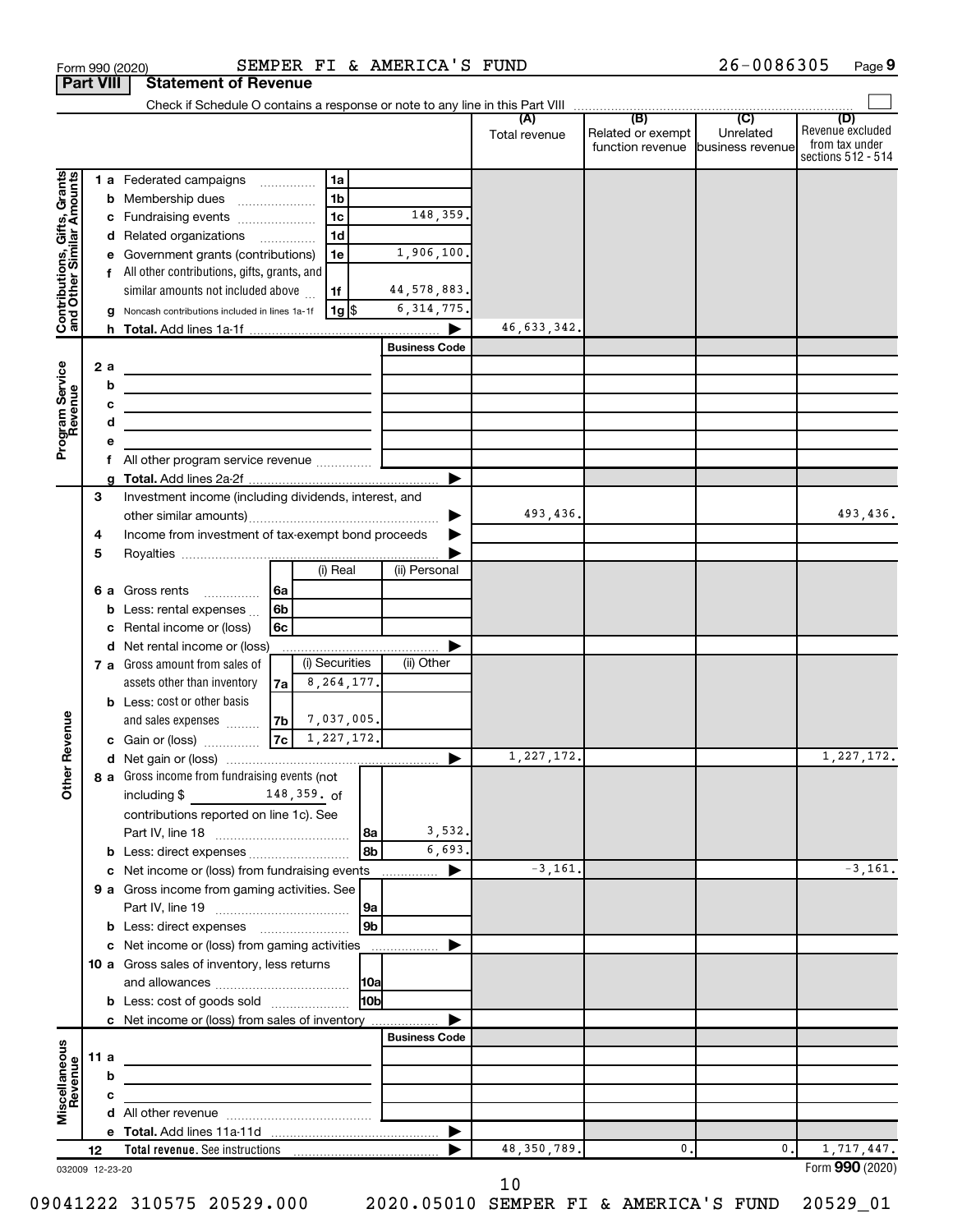Form 990 (2020) SEMPER FI & AMERICA'S FUND 26-0086305 <sub>Page</sub> **Part IX Statement of Functional Expenses**

*Section 501(c)(3) and 501(c)(4) organizations must complete all columns. All other organizations must complete column (A).*

|          | Check if Schedule O contains a response or note to any line in this Part IX                                                                                                                                |                       |                                    |                                    |                         |
|----------|------------------------------------------------------------------------------------------------------------------------------------------------------------------------------------------------------------|-----------------------|------------------------------------|------------------------------------|-------------------------|
|          | Do not include amounts reported on lines 6b,<br>7b, 8b, 9b, and 10b of Part VIII.                                                                                                                          | (A)<br>Total expenses | (B)<br>Program service<br>expenses | Management and<br>general expenses | Fundraising<br>expenses |
| 1.       | Grants and other assistance to domestic organizations<br>and domestic governments. See Part IV, line 21                                                                                                    | 40,000.               | 40,000.                            |                                    |                         |
| 2        | Grants and other assistance to domestic                                                                                                                                                                    |                       |                                    |                                    |                         |
|          |                                                                                                                                                                                                            | 26,066,999.           | 26,066,999.                        |                                    |                         |
| 3        | Grants and other assistance to foreign<br>organizations, foreign governments, and foreign                                                                                                                  |                       |                                    |                                    |                         |
|          | individuals. See Part IV, lines 15 and 16                                                                                                                                                                  |                       |                                    |                                    |                         |
| 4        |                                                                                                                                                                                                            |                       |                                    |                                    |                         |
| 5        | Compensation of current officers, directors,                                                                                                                                                               |                       |                                    |                                    |                         |
|          | trustees, and key employees                                                                                                                                                                                | 955,345.              | 587,188.                           | 293,227.                           | 74,930.                 |
| 6        | Compensation not included above to disqualified                                                                                                                                                            |                       |                                    |                                    |                         |
|          | persons (as defined under section 4958(f)(1)) and                                                                                                                                                          |                       |                                    |                                    |                         |
|          | persons described in section 4958(c)(3)(B)                                                                                                                                                                 |                       |                                    |                                    |                         |
| 7        |                                                                                                                                                                                                            | 10,043,028.           | 8,197,974.                         | 1,363,870.                         | 481, 184.               |
| 8        | Pension plan accruals and contributions (include<br>section 401(k) and 403(b) employer contributions)                                                                                                      | 116,349.              | 92,006.                            | 18,618.                            | 5,725.                  |
| 9        |                                                                                                                                                                                                            | 1,044,917.            | 832,388.                           | 160, 446.                          | 52,083.                 |
| 10       |                                                                                                                                                                                                            | 829,622.              | 669,551.                           | 121, 184.                          | 38,887.                 |
| 11       | Fees for services (nonemployees):                                                                                                                                                                          |                       |                                    |                                    |                         |
|          |                                                                                                                                                                                                            |                       |                                    |                                    |                         |
| b        |                                                                                                                                                                                                            |                       |                                    |                                    |                         |
|          |                                                                                                                                                                                                            | 36,400.               |                                    | 36,400.                            |                         |
|          |                                                                                                                                                                                                            |                       |                                    |                                    |                         |
|          | e Professional fundraising services. See Part IV, line 17                                                                                                                                                  | 107, 184.             |                                    | 107, 184.                          |                         |
| f        |                                                                                                                                                                                                            |                       |                                    |                                    |                         |
|          | g Other. (If line 11g amount exceeds 10% of line 25,<br>column (A) amount, list line 11g expenses on Sch O.)                                                                                               | 754,434.              | 394,758.                           | 283,294.                           | 76,382.                 |
| 12       |                                                                                                                                                                                                            |                       |                                    |                                    |                         |
| 13       |                                                                                                                                                                                                            | 91,795.               | 73,258.                            | 14, 108.                           | 4,429.                  |
| 14       |                                                                                                                                                                                                            | 254,635.              | 175,689.                           | 71,738.                            | 7,208.                  |
| 15       |                                                                                                                                                                                                            |                       |                                    |                                    |                         |
| 16       |                                                                                                                                                                                                            | 135, 127.             | 114,577.                           | 16,039.                            | 4,511.                  |
| 17       |                                                                                                                                                                                                            | 89,381.               | 75,629.                            | 11,795.                            | 1,957.                  |
| 18       | Payments of travel or entertainment expenses                                                                                                                                                               |                       |                                    |                                    |                         |
|          | for any federal, state, or local public officials                                                                                                                                                          | 12,357.               | 10,637.                            | 1,346.                             | 374.                    |
| 19<br>20 | Conferences, conventions, and meetings<br>Interest                                                                                                                                                         |                       |                                    |                                    |                         |
| 21       |                                                                                                                                                                                                            |                       |                                    |                                    |                         |
| 22       | Depreciation, depletion, and amortization                                                                                                                                                                  | 108, 754.             | 88,110.                            | 14,450.                            | 6,194.                  |
| 23       | Insurance                                                                                                                                                                                                  | 107,632.              | 82, 165.                           | 21,269.                            | 4,198.                  |
| 24       | Other expenses. Itemize expenses not covered<br>above (List miscellaneous expenses on line 24e. If<br>line 24e amount exceeds 10% of line 25, column (A)<br>amount, list line 24e expenses on Schedule O.) |                       |                                    |                                    |                         |
| a        | POSTAGE & SHIPPING                                                                                                                                                                                         | 570, 256.             | 484,850.                           | 38, 722.                           | 46,684.                 |
|          | EDUCATIONAL/PROMOTIONAL                                                                                                                                                                                    | 298,614.              | 179, 116.                          | 2,931.                             | 116, 567.               |
|          | OTHER OPERATING EXPENSE                                                                                                                                                                                    | 133, 293.             | 48,375.                            | 49,461.                            | 35,457.                 |
| d        |                                                                                                                                                                                                            |                       |                                    |                                    |                         |
| е        | All other expenses                                                                                                                                                                                         |                       |                                    |                                    |                         |
| 25       | Total functional expenses. Add lines 1 through 24e                                                                                                                                                         | 41,796,122.           | 38, 213, 270.                      | 2,626,082.                         | 956,770.                |
| 26       | Joint costs. Complete this line only if the organization<br>reported in column (B) joint costs from a combined                                                                                             |                       |                                    |                                    |                         |
|          | educational campaign and fundraising solicitation.                                                                                                                                                         |                       |                                    |                                    |                         |
|          | Check here $\blacktriangleright$ $\boxed{\textbf{X}}$ if following SOP 98-2 (ASC 958-720)                                                                                                                  | 283,654.              | 205,535.                           | 2,931.                             | 75,188.                 |

032010 12-23-20

Form (2020) **990**

11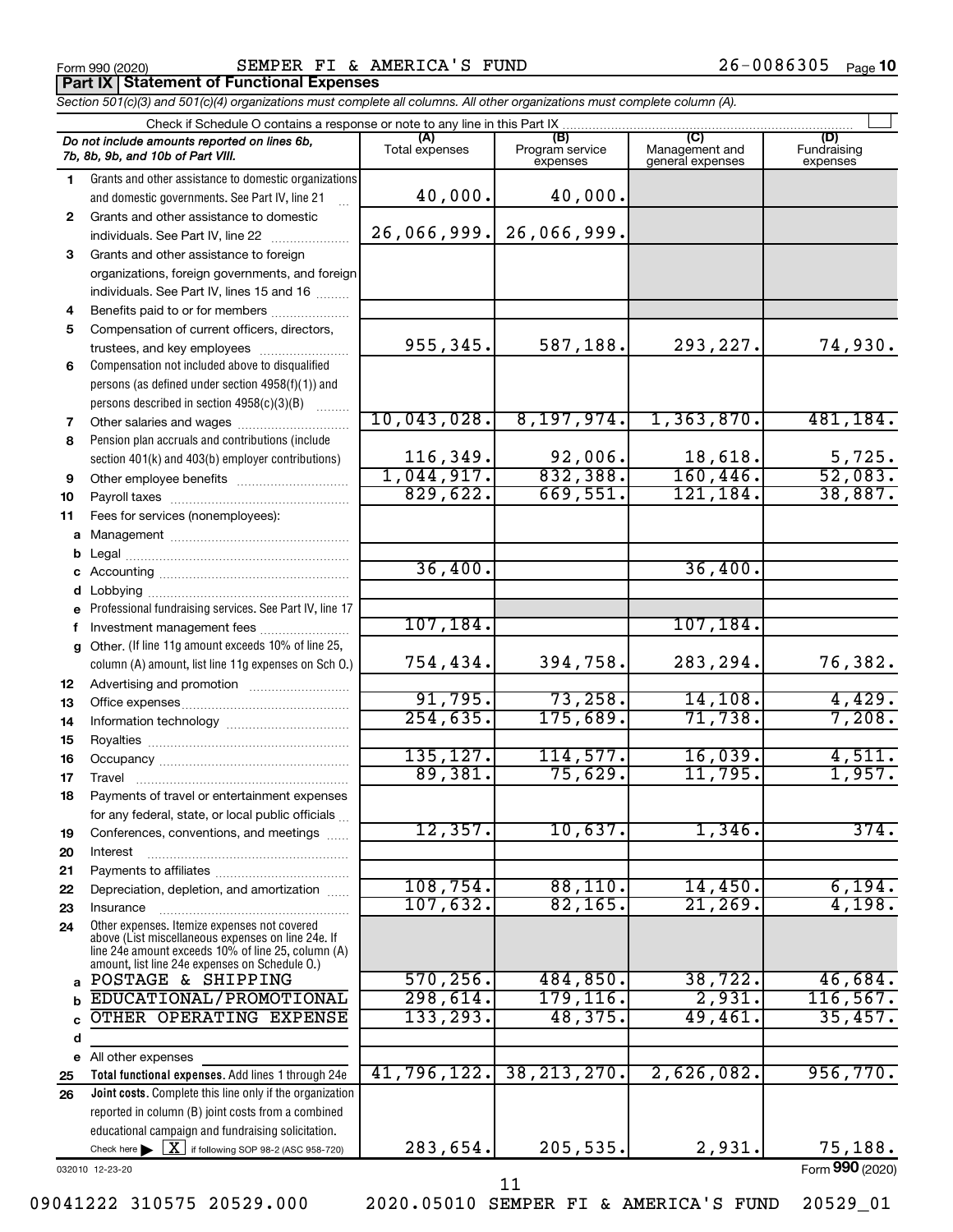**33**

|                             |    | basis. Complete Part VI of Schedule D                                                      | 10a             | 410,584.   |               |                 |               |
|-----------------------------|----|--------------------------------------------------------------------------------------------|-----------------|------------|---------------|-----------------|---------------|
|                             |    |                                                                                            | 10 <sub>b</sub> | 254,849.   | 90,084.       | 10 <sub>c</sub> | 155, 735.     |
|                             | 11 |                                                                                            |                 |            | 21,563,640.   | 11              | 30, 116, 129. |
|                             | 12 |                                                                                            |                 |            |               | 12              |               |
|                             | 13 |                                                                                            |                 |            |               | 13              |               |
|                             | 14 |                                                                                            |                 |            | 90,926.       | 14              | 27,083.       |
|                             | 15 |                                                                                            |                 |            |               | 15              |               |
|                             | 16 |                                                                                            |                 |            | 35,832,824.   | 16              | 43, 205, 884. |
|                             | 17 |                                                                                            |                 | 1,052,821. | 17            | 1,732,854.      |               |
|                             | 18 |                                                                                            |                 |            |               | 18              |               |
|                             | 19 |                                                                                            |                 |            | 19            |                 |               |
|                             | 20 |                                                                                            |                 |            | 20            |                 |               |
|                             | 21 | Escrow or custodial account liability. Complete Part IV of Schedule D                      |                 |            |               | 21              |               |
|                             | 22 | Loans and other payables to any current or former officer, director,                       |                 |            |               |                 |               |
|                             |    | trustee, key employee, creator or founder, substantial contributor, or 35%                 |                 |            |               |                 |               |
| Liabilities                 |    | controlled entity or family member of any of these persons                                 |                 |            |               | 22              |               |
|                             | 23 | Secured mortgages and notes payable to unrelated third parties <i>manumum</i>              |                 | 23         |               |                 |               |
|                             | 24 |                                                                                            |                 |            | 24            |                 |               |
|                             | 25 | Other liabilities (including federal income tax, payables to related third                 |                 |            |               |                 |               |
|                             |    | parties, and other liabilities not included on lines 17-24). Complete Part X               |                 |            |               |                 |               |
|                             |    | of Schedule D                                                                              |                 |            | 1,906,100.    | 25              | 0.            |
|                             | 26 |                                                                                            |                 |            | 2,958,921.    | 26              | 1,732,854.    |
|                             |    | Organizations that follow FASB ASC 958, check here $\blacktriangleright \lfloor X \rfloor$ |                 |            |               |                 |               |
|                             |    | and complete lines 27, 28, 32, and 33.                                                     |                 |            |               |                 |               |
|                             | 27 |                                                                                            |                 |            | 21, 193, 903. | 27              | 25,031,668.   |
|                             | 28 |                                                                                            |                 |            | 11,680,000.   | 28              | 16,441,362.   |
|                             |    | Organizations that do not follow FASB ASC 958, check here ▶ □                              |                 |            |               |                 |               |
|                             |    | and complete lines 29 through 33.                                                          |                 |            |               |                 |               |
|                             | 29 |                                                                                            |                 |            |               | 29              |               |
|                             | 30 | Paid-in or capital surplus, or land, building, or equipment fund <i></i>                   |                 |            |               | 30              |               |
| Net Assets or Fund Balances | 31 | Retained earnings, endowment, accumulated income, or other funds                           |                 |            | 31            |                 |               |
|                             | 32 |                                                                                            |                 |            | 32,873,903.   | 32              | 41,473,030.   |
|                             |    |                                                                                            |                 |            |               |                 |               |

#### Form 990 (2020) Page SEMPER FI & AMERICA'S FUND 26-0086305

**5** Loans and other receivables from any current or former officer, director,

trustee, key employee, creator or founder, substantial contributor, or 35% controlled entity or family member of any of these persons ~~~~~~~~~

under section 4958(f)(1)), and persons described in section 4958(c)(3)(B)  $\ldots$ Notes and loans receivable, net ~~~~~~~~~~~~~~~~~~~~~~~ Inventories for sale or use ~~~~~~~~~~~~~~~~~~~~~~~~~~ Prepaid expenses and deferred charges ~~~~~~~~~~~~~~~~~~

Check if Schedule O contains a response or note to any line in this Part X

Cash - non-interest-bearing ~~~~~~~~~~~~~~~~~~~~~~~~~ Savings and temporary cash investments ~~~~~~~~~~~~~~~~~~ Pledges and grants receivable, net ~~~~~~~~~~~~~~~~~~~~~ Accounts receivable, net ~~~~~~~~~~~~~~~~~~~~~~~~~~

**6** Loans and other receivables from other disqualified persons (as defined

**10 a** Land, buildings, and equipment: cost or other

Total liabilities and net assets/fund balances

 $\perp$ 

**(A) (B)**

Beginning of year | | End of year

 $626, 150. |11$ ,037,323.  $5,787,782.$  2 4,723,057 6,400,000. 5,200,000. 97,833. 4 124,814.

**5**

1,176,409. | 9 | 1,821,743

**33**

35,832,824. 43,205,884.

Form (2020) **990**

**Part X** | **Balance Sheet** 

**7 8 9**

**Assets**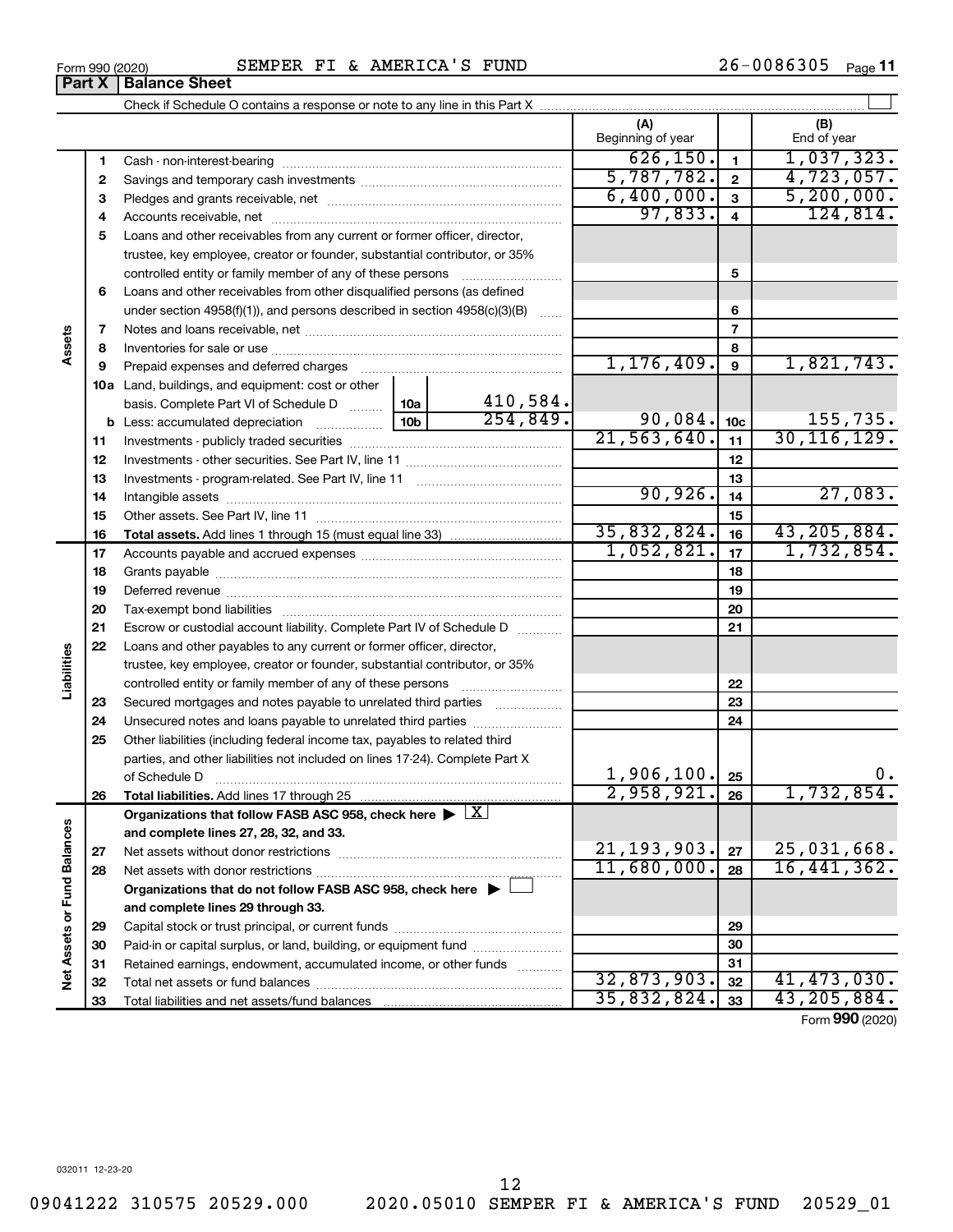|    | SEMPER FI & AMERICA'S FUND<br>Form 990 (2020)                                                                                                                                                                                  |                | 26-0086305     |     | Page 12             |
|----|--------------------------------------------------------------------------------------------------------------------------------------------------------------------------------------------------------------------------------|----------------|----------------|-----|---------------------|
|    | <b>Part XI Reconciliation of Net Assets</b>                                                                                                                                                                                    |                |                |     |                     |
|    |                                                                                                                                                                                                                                |                |                |     |                     |
|    |                                                                                                                                                                                                                                |                |                |     |                     |
| 1  |                                                                                                                                                                                                                                | 1              | 48,350,789.    |     |                     |
| 2  |                                                                                                                                                                                                                                | $\mathbf{2}$   | 41,796,122.    |     |                     |
| з  | Revenue less expenses. Subtract line 2 from line 1                                                                                                                                                                             | 3              | 6,554,667.     |     |                     |
| 4  |                                                                                                                                                                                                                                | 4<br>5         | 32,873,903.    |     |                     |
| 5  | Net unrealized gains (losses) on investments [111] matter in the contract of the contract of the contract of the contract of the contract of the contract of the contract of the contract of the contract of the contract of t | 2,044,460.     |                |     |                     |
| 6  |                                                                                                                                                                                                                                | 6              |                |     |                     |
| 7  | Investment expenses www.communication.com/www.communication.com/www.communication.com/www.com                                                                                                                                  | $\overline{7}$ |                |     |                     |
| 8  | Prior period adjustments www.communication.communication.com/news/communications/communications/communications                                                                                                                 | 8              |                |     |                     |
| 9  | Other changes in net assets or fund balances (explain on Schedule O)                                                                                                                                                           | 9              |                |     | $\overline{0}$ .    |
| 10 | Net assets or fund balances at end of year. Combine lines 3 through 9 (must equal Part X, line 32,                                                                                                                             |                |                |     |                     |
|    |                                                                                                                                                                                                                                | 10             | 41, 473, 030.  |     |                     |
|    | Part XII Financial Statements and Reporting                                                                                                                                                                                    |                |                |     |                     |
|    |                                                                                                                                                                                                                                |                |                |     |                     |
| 1  | $\lfloor \mathbf{X} \rfloor$ Accrual<br>Accounting method used to prepare the Form 990: [130] Cash<br>Other<br><b>Contract</b>                                                                                                 |                |                | Yes | No                  |
|    | If the organization changed its method of accounting from a prior year or checked "Other," explain in Schedule O.                                                                                                              |                |                |     |                     |
|    |                                                                                                                                                                                                                                |                | 2a             |     | x                   |
|    | If "Yes," check a box below to indicate whether the financial statements for the year were compiled or reviewed on a                                                                                                           |                |                |     |                     |
|    | separate basis, consolidated basis, or both:                                                                                                                                                                                   |                |                |     |                     |
|    | Consolidated basis<br>Both consolidated and separate basis<br>Separate basis                                                                                                                                                   |                |                |     |                     |
|    |                                                                                                                                                                                                                                |                | 2 <sub>b</sub> | x   |                     |
|    | If "Yes," check a box below to indicate whether the financial statements for the year were audited on a separate basis,                                                                                                        |                |                |     |                     |
|    | consolidated basis, or both:                                                                                                                                                                                                   |                |                |     |                     |
|    | $\lfloor x \rfloor$ Separate basis<br>Consolidated basis<br>Both consolidated and separate basis                                                                                                                               |                |                |     |                     |
|    | c If "Yes" to line 2a or 2b, does the organization have a committee that assumes responsibility for oversight of the audit,                                                                                                    |                |                |     |                     |
|    |                                                                                                                                                                                                                                |                | 2c             | х   |                     |
|    | If the organization changed either its oversight process or selection process during the tax year, explain on Schedule O.                                                                                                      |                |                |     |                     |
|    | 3a As a result of a federal award, was the organization required to undergo an audit or audits as set forth in the Single Audit                                                                                                |                |                |     |                     |
|    |                                                                                                                                                                                                                                |                | 3a             |     | х                   |
|    | <b>b</b> If "Yes," did the organization undergo the required audit or audits? If the organization did not undergo the required audit                                                                                           |                |                |     |                     |
|    |                                                                                                                                                                                                                                |                | 3b             |     |                     |
|    |                                                                                                                                                                                                                                |                |                |     | $000 \text{ hours}$ |

Form (2020) **990**

032012 12-23-20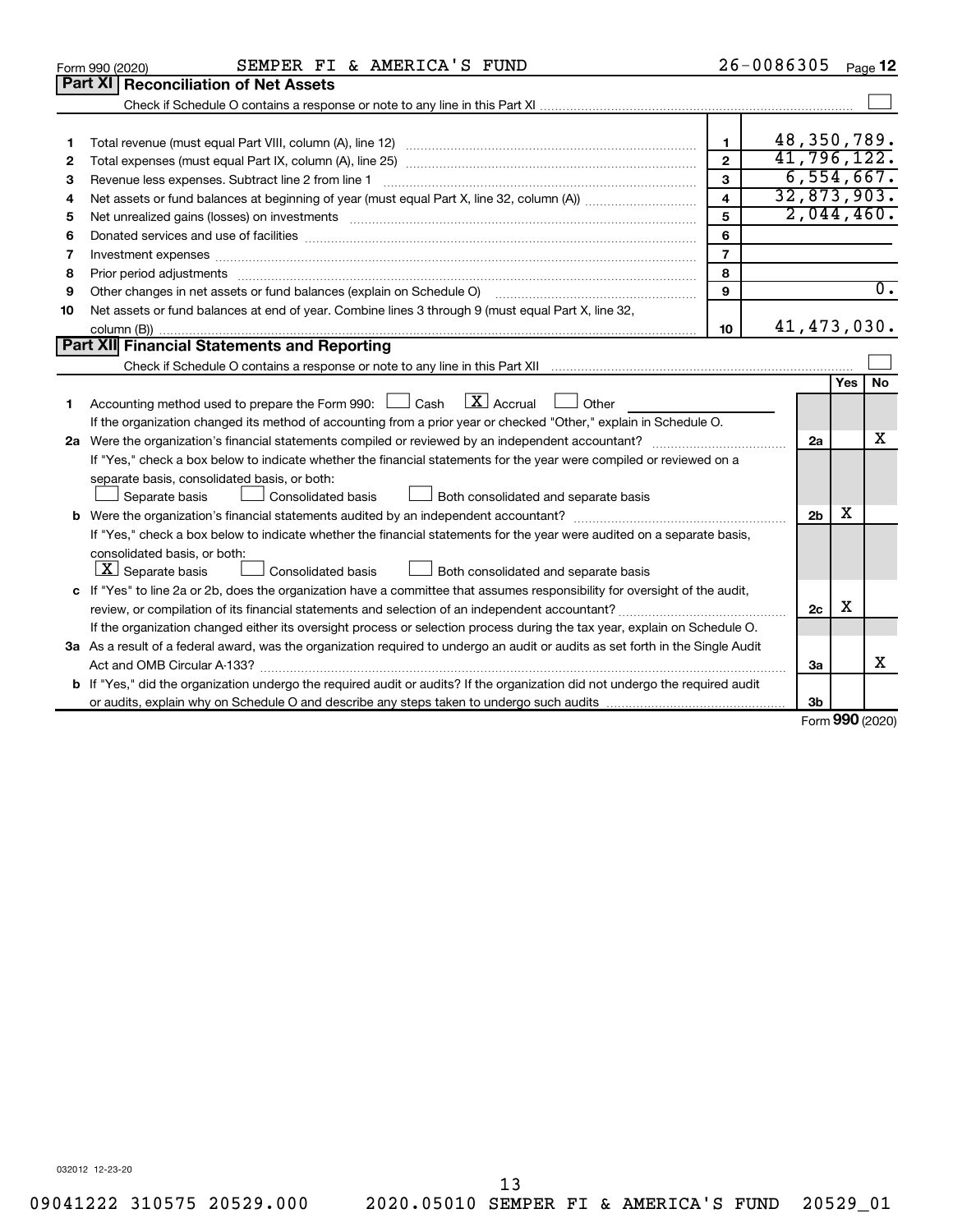**SCHEDULE A**

# **Public Charity Status and Public Support 2020**

**(Form 990 or 990-EZ) Complete if the organization is a section 501(c)(3) organization or a section**

**4947(a)(1) nonexempt charitable trust.**

| OMB No. 1545-0047                   |
|-------------------------------------|
| U2                                  |
| <b>Open to Public</b><br>Inspection |
|                                     |

|       |                 | Department of the Treasury<br>Internal Revenue Service |                                                                        | Attach to Form 990 or Form 990-EZ.<br>Go to www.irs.gov/Form990 for instructions and the latest information.                                                                                                                                                   |                                                                |    |                            | <b>Open to Public</b><br><b>Inspection</b> |
|-------|-----------------|--------------------------------------------------------|------------------------------------------------------------------------|----------------------------------------------------------------------------------------------------------------------------------------------------------------------------------------------------------------------------------------------------------------|----------------------------------------------------------------|----|----------------------------|--------------------------------------------|
|       |                 | Name of the organization                               |                                                                        |                                                                                                                                                                                                                                                                |                                                                |    |                            | <b>Employer identification number</b>      |
|       |                 |                                                        |                                                                        | SEMPER FI & AMERICA'S FUND                                                                                                                                                                                                                                     |                                                                |    |                            | 26-0086305                                 |
|       | Part I          |                                                        |                                                                        | Reason for Public Charity Status. (All organizations must complete this part.) See instructions.                                                                                                                                                               |                                                                |    |                            |                                            |
|       |                 |                                                        |                                                                        | The organization is not a private foundation because it is: (For lines 1 through 12, check only one box.)                                                                                                                                                      |                                                                |    |                            |                                            |
| 1     |                 |                                                        |                                                                        | A church, convention of churches, or association of churches described in section 170(b)(1)(A)(i).                                                                                                                                                             |                                                                |    |                            |                                            |
| 2     |                 |                                                        |                                                                        | A school described in section 170(b)(1)(A)(ii). (Attach Schedule E (Form 990 or 990-EZ).)                                                                                                                                                                      |                                                                |    |                            |                                            |
| з     |                 |                                                        |                                                                        | A hospital or a cooperative hospital service organization described in section 170(b)(1)(A)(iii).                                                                                                                                                              |                                                                |    |                            |                                            |
| 4     |                 |                                                        |                                                                        | A medical research organization operated in conjunction with a hospital described in section 170(b)(1)(A)(iii). Enter the hospital's name,                                                                                                                     |                                                                |    |                            |                                            |
|       |                 | city, and state:                                       |                                                                        |                                                                                                                                                                                                                                                                |                                                                |    |                            |                                            |
| 5     |                 |                                                        |                                                                        | An organization operated for the benefit of a college or university owned or operated by a governmental unit described in                                                                                                                                      |                                                                |    |                            |                                            |
|       |                 |                                                        | section 170(b)(1)(A)(iv). (Complete Part II.)                          |                                                                                                                                                                                                                                                                |                                                                |    |                            |                                            |
| 6     |                 |                                                        |                                                                        | A federal, state, or local government or governmental unit described in section 170(b)(1)(A)(v).                                                                                                                                                               |                                                                |    |                            |                                            |
|       | $7 \mid X \mid$ |                                                        |                                                                        | An organization that normally receives a substantial part of its support from a governmental unit or from the general public described in                                                                                                                      |                                                                |    |                            |                                            |
| 8     |                 |                                                        | section 170(b)(1)(A)(vi). (Complete Part II.)                          | A community trust described in section 170(b)(1)(A)(vi). (Complete Part II.)                                                                                                                                                                                   |                                                                |    |                            |                                            |
| 9     |                 |                                                        |                                                                        | An agricultural research organization described in section 170(b)(1)(A)(ix) operated in conjunction with a land-grant college                                                                                                                                  |                                                                |    |                            |                                            |
|       |                 |                                                        |                                                                        | or university or a non-land-grant college of agriculture (see instructions). Enter the name, city, and state of the college or                                                                                                                                 |                                                                |    |                            |                                            |
|       |                 | university:                                            |                                                                        |                                                                                                                                                                                                                                                                |                                                                |    |                            |                                            |
| 10    |                 |                                                        |                                                                        | An organization that normally receives (1) more than 33 1/3% of its support from contributions, membership fees, and gross receipts from                                                                                                                       |                                                                |    |                            |                                            |
|       |                 |                                                        |                                                                        | activities related to its exempt functions, subject to certain exceptions; and (2) no more than 33 1/3% of its support from gross investment                                                                                                                   |                                                                |    |                            |                                            |
|       |                 |                                                        |                                                                        | income and unrelated business taxable income (less section 511 tax) from businesses acquired by the organization after June 30, 1975.                                                                                                                          |                                                                |    |                            |                                            |
|       |                 |                                                        | See section 509(a)(2). (Complete Part III.)                            |                                                                                                                                                                                                                                                                |                                                                |    |                            |                                            |
| 11    |                 |                                                        |                                                                        | An organization organized and operated exclusively to test for public safety. See section 509(a)(4).                                                                                                                                                           |                                                                |    |                            |                                            |
| 12    |                 |                                                        |                                                                        | An organization organized and operated exclusively for the benefit of, to perform the functions of, or to carry out the purposes of one or                                                                                                                     |                                                                |    |                            |                                            |
|       |                 |                                                        |                                                                        | more publicly supported organizations described in section 509(a)(1) or section 509(a)(2). See section 509(a)(3). Check the box in                                                                                                                             |                                                                |    |                            |                                            |
|       |                 |                                                        |                                                                        | lines 12a through 12d that describes the type of supporting organization and complete lines 12e, 12f, and 12g.                                                                                                                                                 |                                                                |    |                            |                                            |
| а     |                 |                                                        |                                                                        | Type I. A supporting organization operated, supervised, or controlled by its supported organization(s), typically by giving<br>the supported organization(s) the power to regularly appoint or elect a majority of the directors or trustees of the supporting |                                                                |    |                            |                                            |
|       |                 |                                                        | organization. You must complete Part IV, Sections A and B.             |                                                                                                                                                                                                                                                                |                                                                |    |                            |                                            |
| b     |                 |                                                        |                                                                        | Type II. A supporting organization supervised or controlled in connection with its supported organization(s), by having                                                                                                                                        |                                                                |    |                            |                                            |
|       |                 |                                                        |                                                                        | control or management of the supporting organization vested in the same persons that control or manage the supported                                                                                                                                           |                                                                |    |                            |                                            |
|       |                 |                                                        | organization(s). You must complete Part IV, Sections A and C.          |                                                                                                                                                                                                                                                                |                                                                |    |                            |                                            |
| с     |                 |                                                        |                                                                        | Type III functionally integrated. A supporting organization operated in connection with, and functionally integrated with,                                                                                                                                     |                                                                |    |                            |                                            |
|       |                 |                                                        |                                                                        | its supported organization(s) (see instructions). You must complete Part IV, Sections A, D, and E.                                                                                                                                                             |                                                                |    |                            |                                            |
| d     |                 |                                                        |                                                                        | Type III non-functionally integrated. A supporting organization operated in connection with its supported organization(s)                                                                                                                                      |                                                                |    |                            |                                            |
|       |                 |                                                        |                                                                        | that is not functionally integrated. The organization generally must satisfy a distribution requirement and an attentiveness                                                                                                                                   |                                                                |    |                            |                                            |
|       |                 |                                                        |                                                                        | requirement (see instructions). You must complete Part IV, Sections A and D, and Part V.                                                                                                                                                                       |                                                                |    |                            |                                            |
| е     |                 |                                                        |                                                                        | Check this box if the organization received a written determination from the IRS that it is a Type I, Type II, Type III                                                                                                                                        |                                                                |    |                            |                                            |
|       |                 |                                                        |                                                                        | functionally integrated, or Type III non-functionally integrated supporting organization.                                                                                                                                                                      |                                                                |    |                            |                                            |
|       |                 |                                                        | Provide the following information about the supported organization(s). |                                                                                                                                                                                                                                                                |                                                                |    |                            |                                            |
|       |                 | (i) Name of supported                                  | (ii) EIN                                                               | (iii) Type of organization                                                                                                                                                                                                                                     | (iv) Is the organization listed<br>in your governing document? |    | (v) Amount of monetary     | (vi) Amount of other                       |
|       |                 | organization                                           |                                                                        | (described on lines 1-10<br>above (see instructions))                                                                                                                                                                                                          | Yes                                                            | No | support (see instructions) | support (see instructions)                 |
|       |                 |                                                        |                                                                        |                                                                                                                                                                                                                                                                |                                                                |    |                            |                                            |
|       |                 |                                                        |                                                                        |                                                                                                                                                                                                                                                                |                                                                |    |                            |                                            |
|       |                 |                                                        |                                                                        |                                                                                                                                                                                                                                                                |                                                                |    |                            |                                            |
|       |                 |                                                        |                                                                        |                                                                                                                                                                                                                                                                |                                                                |    |                            |                                            |
|       |                 |                                                        |                                                                        |                                                                                                                                                                                                                                                                |                                                                |    |                            |                                            |
|       |                 |                                                        |                                                                        |                                                                                                                                                                                                                                                                |                                                                |    |                            |                                            |
|       |                 |                                                        |                                                                        |                                                                                                                                                                                                                                                                |                                                                |    |                            |                                            |
|       |                 |                                                        |                                                                        |                                                                                                                                                                                                                                                                |                                                                |    |                            |                                            |
|       |                 |                                                        |                                                                        |                                                                                                                                                                                                                                                                |                                                                |    |                            |                                            |
| Total |                 |                                                        |                                                                        |                                                                                                                                                                                                                                                                |                                                                |    |                            |                                            |

LHA For Paperwork Reduction Act Notice, see the Instructions for Form 990 or 990-EZ. 032021 01-25-21 Schedule A (Form 990 or 990-EZ) 2020 14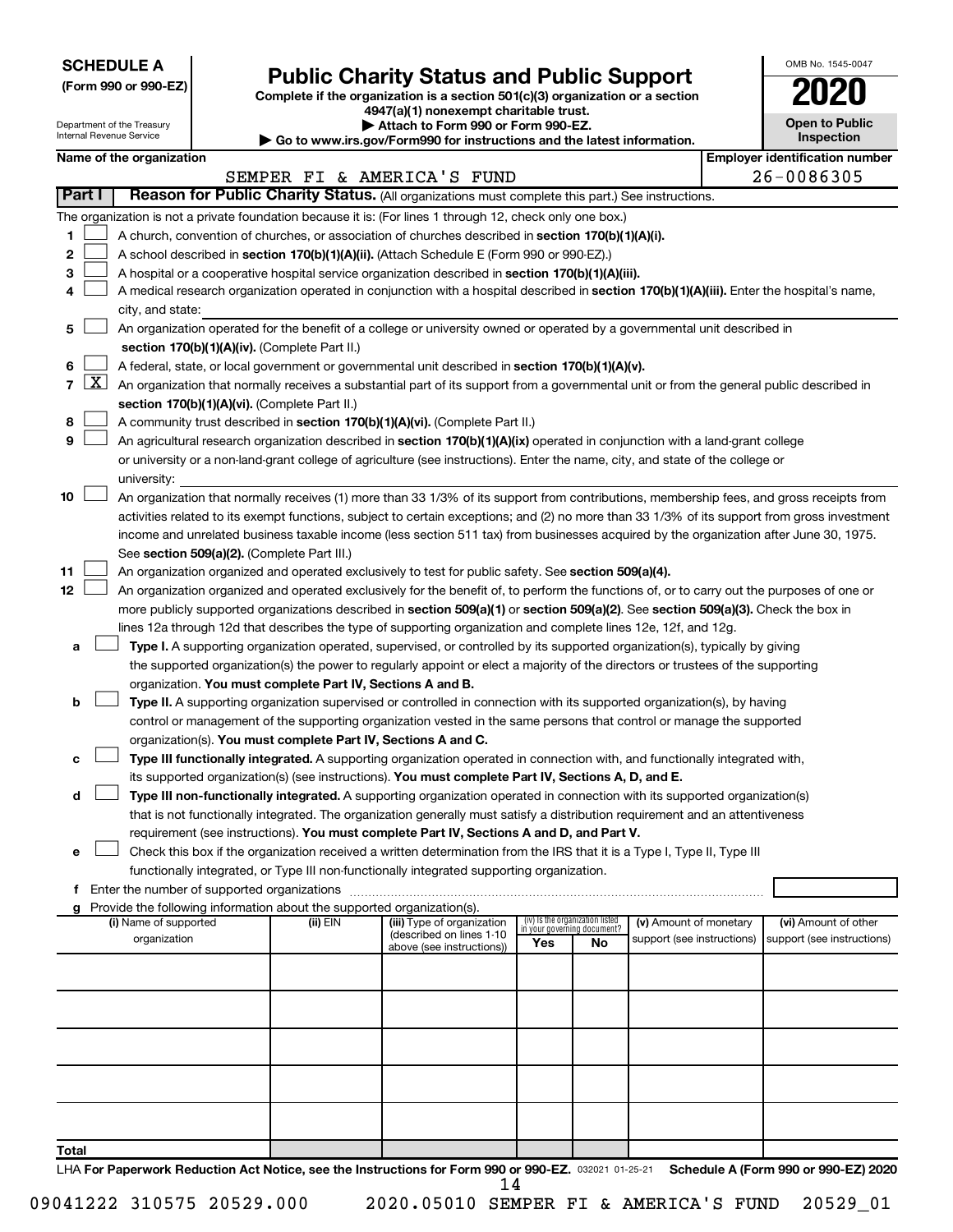#### Schedule A (Form 990 or 990-EZ) 2020 SEMPER FI & AMERICA'S FUND  $26-0086305$  Page

26-0086305 Page 2

(Complete only if you checked the box on line 5, 7, or 8 of Part I or if the organization failed to qualify under Part III. If the organization fails to qualify under the tests listed below, please complete Part III.) **Part II Support Schedule for Organizations Described in Sections 170(b)(1)(A)(iv) and 170(b)(1)(A)(vi)**

|    | <b>Section A. Public Support</b>                                                                                                                                                                                                                       |                                                        |          |            |                                      |                                      |                                                                  |  |  |  |  |
|----|--------------------------------------------------------------------------------------------------------------------------------------------------------------------------------------------------------------------------------------------------------|--------------------------------------------------------|----------|------------|--------------------------------------|--------------------------------------|------------------------------------------------------------------|--|--|--|--|
|    | Calendar year (or fiscal year beginning in)                                                                                                                                                                                                            | (a) 2016                                               | (b) 2017 | $(c)$ 2018 | $(d)$ 2019                           | (e) 2020                             | (f) Total                                                        |  |  |  |  |
|    | 1 Gifts, grants, contributions, and                                                                                                                                                                                                                    |                                                        |          |            |                                      |                                      |                                                                  |  |  |  |  |
|    | membership fees received. (Do not                                                                                                                                                                                                                      |                                                        |          |            |                                      |                                      |                                                                  |  |  |  |  |
|    | include any "unusual grants.")                                                                                                                                                                                                                         |                                                        |          |            |                                      |                                      | 36019754.  40163191.  38687337.  39268820.  46633342.  200772444 |  |  |  |  |
|    | 2 Tax revenues levied for the organ-                                                                                                                                                                                                                   |                                                        |          |            |                                      |                                      |                                                                  |  |  |  |  |
|    | ization's benefit and either paid to                                                                                                                                                                                                                   |                                                        |          |            |                                      |                                      |                                                                  |  |  |  |  |
|    | or expended on its behalf                                                                                                                                                                                                                              |                                                        |          |            |                                      |                                      |                                                                  |  |  |  |  |
|    | 3 The value of services or facilities                                                                                                                                                                                                                  |                                                        |          |            |                                      |                                      |                                                                  |  |  |  |  |
|    | furnished by a governmental unit to                                                                                                                                                                                                                    |                                                        |          |            |                                      |                                      |                                                                  |  |  |  |  |
|    | the organization without charge                                                                                                                                                                                                                        |                                                        |          |            |                                      |                                      |                                                                  |  |  |  |  |
|    | Total. Add lines 1 through 3                                                                                                                                                                                                                           | 36019754.40163191.38687337.39268820.46633342.200772444 |          |            |                                      |                                      |                                                                  |  |  |  |  |
| 5  | The portion of total contributions                                                                                                                                                                                                                     |                                                        |          |            |                                      |                                      |                                                                  |  |  |  |  |
|    | by each person (other than a                                                                                                                                                                                                                           |                                                        |          |            |                                      |                                      |                                                                  |  |  |  |  |
|    | governmental unit or publicly                                                                                                                                                                                                                          |                                                        |          |            |                                      |                                      |                                                                  |  |  |  |  |
|    | supported organization) included                                                                                                                                                                                                                       |                                                        |          |            |                                      |                                      |                                                                  |  |  |  |  |
|    | on line 1 that exceeds 2% of the                                                                                                                                                                                                                       |                                                        |          |            |                                      |                                      |                                                                  |  |  |  |  |
|    | amount shown on line 11,                                                                                                                                                                                                                               |                                                        |          |            |                                      |                                      |                                                                  |  |  |  |  |
|    | column (f)                                                                                                                                                                                                                                             |                                                        |          |            |                                      |                                      | 48921724.                                                        |  |  |  |  |
|    | 6 Public support. Subtract line 5 from line 4.                                                                                                                                                                                                         |                                                        |          |            |                                      |                                      | 151850720                                                        |  |  |  |  |
|    | <b>Section B. Total Support</b>                                                                                                                                                                                                                        |                                                        |          |            |                                      |                                      |                                                                  |  |  |  |  |
|    | Calendar year (or fiscal year beginning in)                                                                                                                                                                                                            | (a) 2016                                               | (b) 2017 | (c) 2018   | $(d)$ 2019                           | (e) 2020                             | (f) Total                                                        |  |  |  |  |
|    | <b>7</b> Amounts from line 4                                                                                                                                                                                                                           | 36019754.40163191                                      |          |            | 38687337.39268820.46633342.200772444 |                                      |                                                                  |  |  |  |  |
| 8  | Gross income from interest,                                                                                                                                                                                                                            |                                                        |          |            |                                      |                                      |                                                                  |  |  |  |  |
|    | dividends, payments received on                                                                                                                                                                                                                        |                                                        |          |            |                                      |                                      |                                                                  |  |  |  |  |
|    | securities loans, rents, royalties,                                                                                                                                                                                                                    |                                                        |          |            |                                      |                                      |                                                                  |  |  |  |  |
|    | and income from similar sources                                                                                                                                                                                                                        | 313,961.                                               | 430,882. | 623,600.   | 560,086.                             | 493,436.                             | 2421965.                                                         |  |  |  |  |
| 9  | Net income from unrelated business                                                                                                                                                                                                                     |                                                        |          |            |                                      |                                      |                                                                  |  |  |  |  |
|    | activities, whether or not the                                                                                                                                                                                                                         |                                                        |          |            |                                      |                                      |                                                                  |  |  |  |  |
|    | business is regularly carried on                                                                                                                                                                                                                       |                                                        |          |            |                                      |                                      |                                                                  |  |  |  |  |
|    | 10 Other income. Do not include gain                                                                                                                                                                                                                   |                                                        |          |            |                                      |                                      |                                                                  |  |  |  |  |
|    | or loss from the sale of capital                                                                                                                                                                                                                       |                                                        |          |            |                                      |                                      |                                                                  |  |  |  |  |
|    | assets (Explain in Part VI.)                                                                                                                                                                                                                           |                                                        |          |            |                                      |                                      |                                                                  |  |  |  |  |
|    | <b>11 Total support.</b> Add lines 7 through 10                                                                                                                                                                                                        |                                                        |          |            |                                      |                                      | 203194409                                                        |  |  |  |  |
|    | <b>12</b> Gross receipts from related activities, etc. (see instructions)                                                                                                                                                                              |                                                        |          |            |                                      | 12                                   |                                                                  |  |  |  |  |
|    | 13 First 5 years. If the Form 990 is for the organization's first, second, third, fourth, or fifth tax year as a section 501(c)(3)                                                                                                                     |                                                        |          |            |                                      |                                      |                                                                  |  |  |  |  |
|    | organization, check this box and stop here                                                                                                                                                                                                             |                                                        |          |            |                                      |                                      |                                                                  |  |  |  |  |
|    | <b>Section C. Computation of Public Support Percentage</b>                                                                                                                                                                                             |                                                        |          |            |                                      |                                      | 74.73                                                            |  |  |  |  |
|    | 14 Public support percentage for 2020 (line 6, column (f), divided by line 11, column (f)                                                                                                                                                              |                                                        |          |            |                                      | 14                                   | %<br>73.15                                                       |  |  |  |  |
|    |                                                                                                                                                                                                                                                        |                                                        |          |            |                                      | 15                                   | $\%$                                                             |  |  |  |  |
|    | 16a 33 1/3% support test - 2020. If the organization did not check the box on line 13, and line 14 is 33 1/3% or more, check this box and                                                                                                              |                                                        |          |            |                                      |                                      | $\mathbf{X}$                                                     |  |  |  |  |
|    | stop here. The organization qualifies as a publicly supported organization<br>b 33 1/3% support test - 2019. If the organization did not check a box on line 13 or 16a, and line 15 is 33 1/3% or more, check this box                                 |                                                        |          |            |                                      |                                      |                                                                  |  |  |  |  |
|    |                                                                                                                                                                                                                                                        |                                                        |          |            |                                      |                                      |                                                                  |  |  |  |  |
|    |                                                                                                                                                                                                                                                        |                                                        |          |            |                                      |                                      |                                                                  |  |  |  |  |
|    | 17a 10% -facts-and-circumstances test - 2020. If the organization did not check a box on line 13, 16a, or 16b, and line 14 is 10% or more,                                                                                                             |                                                        |          |            |                                      |                                      |                                                                  |  |  |  |  |
|    | and if the organization meets the facts-and-circumstances test, check this box and stop here. Explain in Part VI how the organization<br>meets the facts-and-circumstances test. The organization qualifies as a publicly supported organization       |                                                        |          |            |                                      |                                      |                                                                  |  |  |  |  |
|    | b 10% -facts-and-circumstances test - 2019. If the organization did not check a box on line 13, 16a, 16b, or 17a, and line 15 is 10% or                                                                                                                |                                                        |          |            |                                      |                                      |                                                                  |  |  |  |  |
|    |                                                                                                                                                                                                                                                        |                                                        |          |            |                                      |                                      |                                                                  |  |  |  |  |
|    | more, and if the organization meets the facts-and-circumstances test, check this box and stop here. Explain in Part VI how the<br>organization meets the facts-and-circumstances test. The organization qualifies as a publicly supported organization |                                                        |          |            |                                      |                                      |                                                                  |  |  |  |  |
| 18 | Private foundation. If the organization did not check a box on line 13, 16a, 16b, 17a, or 17b, check this box and see instructions                                                                                                                     |                                                        |          |            |                                      |                                      |                                                                  |  |  |  |  |
|    |                                                                                                                                                                                                                                                        |                                                        |          |            |                                      | Schedule A (Form 990 or 990-EZ) 2020 |                                                                  |  |  |  |  |

032022 01-25-21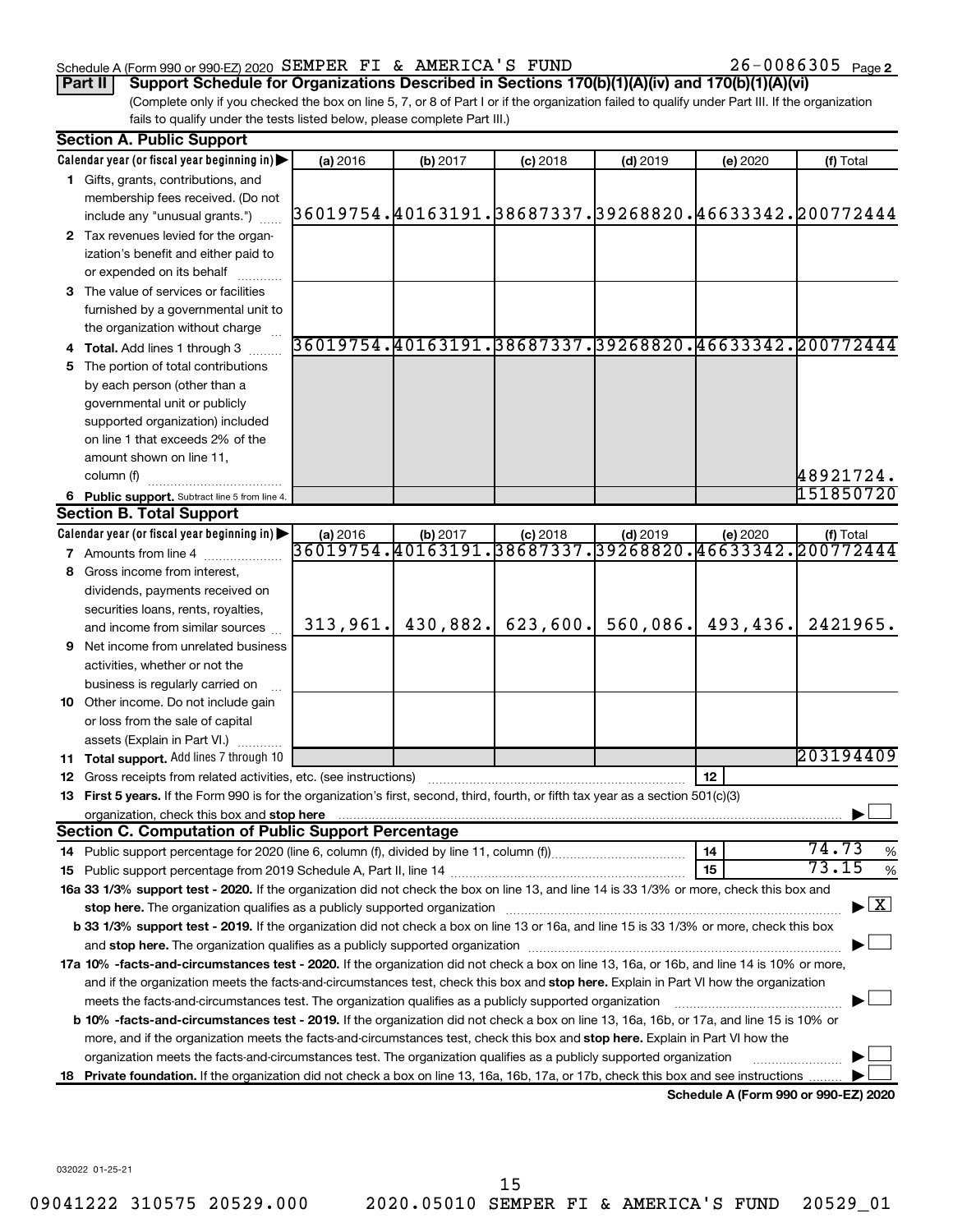|  | Schedule A (Form 990 or 990-EZ) 2020 SEMPER FI & AMERICA'S FUND                   |  |  | $26 - 0086305$ Page 3 |  |
|--|-----------------------------------------------------------------------------------|--|--|-----------------------|--|
|  | <b>Part III Support Schedule for Organizations Described in Section 509(a)(2)</b> |  |  |                       |  |

(Complete only if you checked the box on line 10 of Part I or if the organization failed to qualify under Part II. If the organization fails to qualify under the tests listed below, please complete Part II.)

| <b>Section A. Public Support</b>                                                                                                                                                                                         |          |          |            |            |          |                                      |
|--------------------------------------------------------------------------------------------------------------------------------------------------------------------------------------------------------------------------|----------|----------|------------|------------|----------|--------------------------------------|
| Calendar year (or fiscal year beginning in)                                                                                                                                                                              | (a) 2016 | (b) 2017 | $(c)$ 2018 | $(d)$ 2019 | (e) 2020 | (f) Total                            |
| 1 Gifts, grants, contributions, and                                                                                                                                                                                      |          |          |            |            |          |                                      |
| membership fees received. (Do not                                                                                                                                                                                        |          |          |            |            |          |                                      |
| include any "unusual grants.")                                                                                                                                                                                           |          |          |            |            |          |                                      |
| <b>2</b> Gross receipts from admissions,<br>merchandise sold or services per-<br>formed, or facilities furnished in<br>any activity that is related to the<br>organization's tax-exempt purpose                          |          |          |            |            |          |                                      |
| 3 Gross receipts from activities that                                                                                                                                                                                    |          |          |            |            |          |                                      |
| are not an unrelated trade or bus-                                                                                                                                                                                       |          |          |            |            |          |                                      |
| iness under section 513                                                                                                                                                                                                  |          |          |            |            |          |                                      |
| 4 Tax revenues levied for the organ-                                                                                                                                                                                     |          |          |            |            |          |                                      |
| ization's benefit and either paid to                                                                                                                                                                                     |          |          |            |            |          |                                      |
| or expended on its behalf                                                                                                                                                                                                |          |          |            |            |          |                                      |
| 5 The value of services or facilities                                                                                                                                                                                    |          |          |            |            |          |                                      |
| furnished by a governmental unit to                                                                                                                                                                                      |          |          |            |            |          |                                      |
| the organization without charge                                                                                                                                                                                          |          |          |            |            |          |                                      |
| 6 Total. Add lines 1 through 5                                                                                                                                                                                           |          |          |            |            |          |                                      |
| 7a Amounts included on lines 1, 2, and                                                                                                                                                                                   |          |          |            |            |          |                                      |
| 3 received from disqualified persons                                                                                                                                                                                     |          |          |            |            |          |                                      |
| <b>b</b> Amounts included on lines 2 and 3 received<br>from other than disqualified persons that<br>exceed the greater of \$5,000 or 1% of the<br>amount on line 13 for the year                                         |          |          |            |            |          |                                      |
| c Add lines 7a and 7b                                                                                                                                                                                                    |          |          |            |            |          |                                      |
| 8 Public support. (Subtract line 7c from line 6.)                                                                                                                                                                        |          |          |            |            |          |                                      |
| <b>Section B. Total Support</b>                                                                                                                                                                                          |          |          |            |            |          |                                      |
| Calendar year (or fiscal year beginning in)                                                                                                                                                                              | (a) 2016 | (b) 2017 | $(c)$ 2018 | $(d)$ 2019 | (e) 2020 | (f) Total                            |
| 9 Amounts from line 6                                                                                                                                                                                                    |          |          |            |            |          |                                      |
| <b>10a</b> Gross income from interest,<br>dividends, payments received on<br>securities loans, rents, royalties,<br>and income from similar sources                                                                      |          |          |            |            |          |                                      |
| <b>b</b> Unrelated business taxable income<br>(less section 511 taxes) from businesses<br>acquired after June 30, 1975                                                                                                   |          |          |            |            |          |                                      |
| c Add lines 10a and 10b<br><b>11</b> Net income from unrelated business<br>activities not included in line 10b.<br>whether or not the business is<br>regularly carried on<br><b>12</b> Other income. Do not include gain |          |          |            |            |          |                                      |
| or loss from the sale of capital<br>assets (Explain in Part VI.)                                                                                                                                                         |          |          |            |            |          |                                      |
| <b>13</b> Total support. (Add lines 9, 10c, 11, and 12.)                                                                                                                                                                 |          |          |            |            |          |                                      |
| 14 First 5 years. If the Form 990 is for the organization's first, second, third, fourth, or fifth tax year as a section 501(c)(3) organization,                                                                         |          |          |            |            |          |                                      |
| check this box and stop here <b>contained and the contained and starting and stop here</b> check this box and stop here                                                                                                  |          |          |            |            |          |                                      |
| Section C. Computation of Public Support Percentage                                                                                                                                                                      |          |          |            |            |          |                                      |
|                                                                                                                                                                                                                          |          |          |            |            | 15       | ℅                                    |
| 16 Public support percentage from 2019 Schedule A, Part III, line 15                                                                                                                                                     |          |          |            |            | 16       | %                                    |
| Section D. Computation of Investment Income Percentage                                                                                                                                                                   |          |          |            |            |          |                                      |
|                                                                                                                                                                                                                          |          |          |            |            | 17       | %                                    |
| 18 Investment income percentage from 2019 Schedule A, Part III, line 17                                                                                                                                                  |          |          |            |            | 18       | %                                    |
| 19a 33 1/3% support tests - 2020. If the organization did not check the box on line 14, and line 15 is more than 33 1/3%, and line 17 is not                                                                             |          |          |            |            |          |                                      |
| more than 33 1/3%, check this box and stop here. The organization qualifies as a publicly supported organization                                                                                                         |          |          |            |            |          |                                      |
| <b>b 33 1/3% support tests - 2019.</b> If the organization did not check a box on line 14 or line 19a, and line 16 is more than 33 1/3%, and                                                                             |          |          |            |            |          |                                      |
| line 18 is not more than 33 1/3%, check this box and stop here. The organization qualifies as a publicly supported organization                                                                                          |          |          |            |            |          |                                      |
|                                                                                                                                                                                                                          |          |          |            |            |          |                                      |
| 032023 01-25-21                                                                                                                                                                                                          |          |          |            |            |          | Schedule A (Form 990 or 990-EZ) 2020 |
|                                                                                                                                                                                                                          |          |          | 16         |            |          |                                      |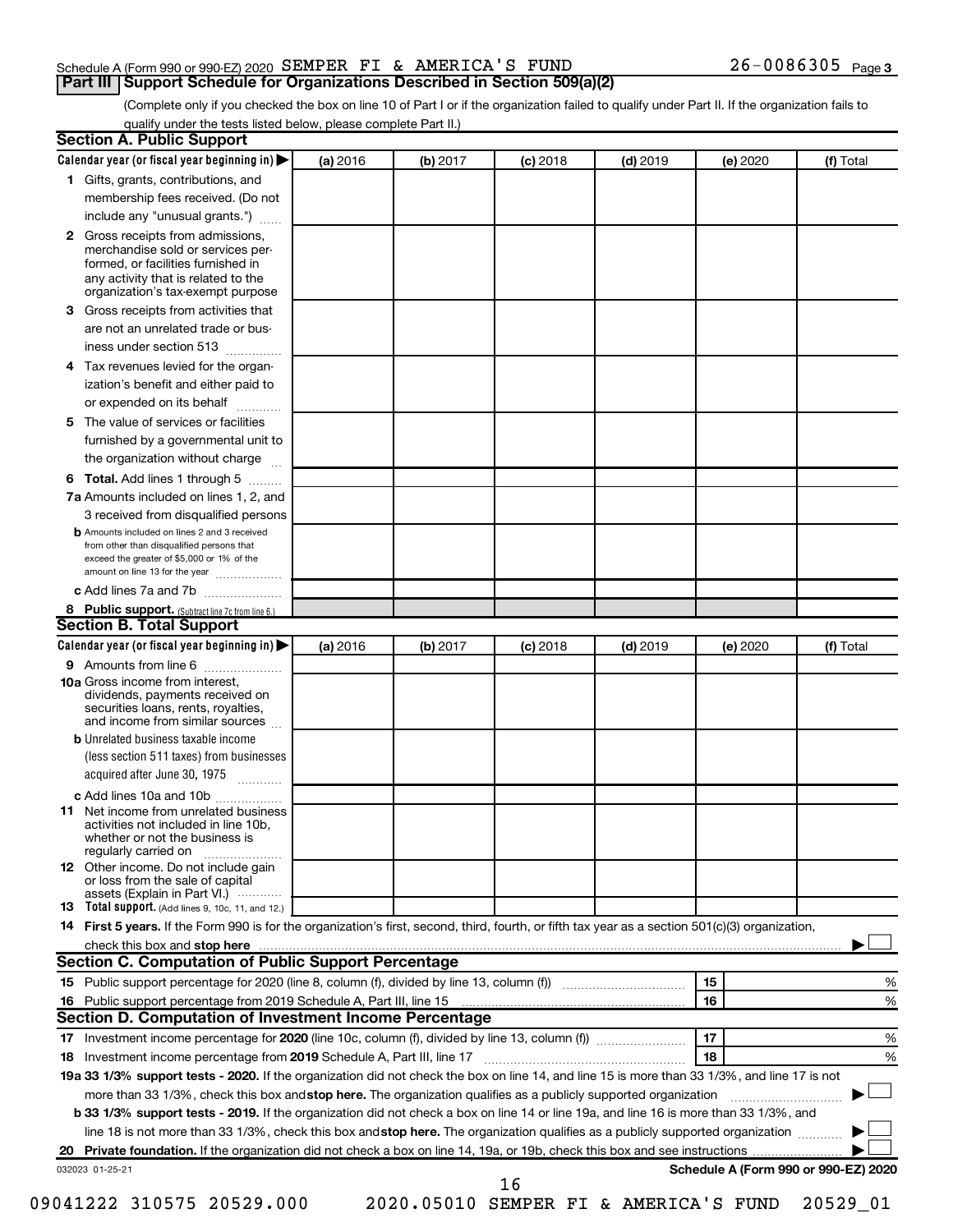**1**

**2**

**3a**

**3b**

**3c**

**4a**

**4b**

**4c**

**5a**

**5b 5c**

**6**

**7**

**8**

**9a**

**9b**

**9c**

**10a**

**10b**

**Yes No**

### **Part IV Supporting Organizations**

(Complete only if you checked a box in line 12 on Part I. If you checked box 12a, Part I, complete Sections A and B. If you checked box 12b, Part I, complete Sections A and C. If you checked box 12c, Part I, complete Sections A, D, and E. If you checked box 12d, Part I, complete Sections A and D, and complete Part V.)

### **Section A. All Supporting Organizations**

- **1** Are all of the organization's supported organizations listed by name in the organization's governing documents? If "No," describe in Part VI how the supported organizations are designated. If designated by *class or purpose, describe the designation. If historic and continuing relationship, explain.*
- **2** Did the organization have any supported organization that does not have an IRS determination of status under section 509(a)(1) or (2)? If "Yes," explain in Part **VI** how the organization determined that the supported *organization was described in section 509(a)(1) or (2).*
- **3a** Did the organization have a supported organization described in section 501(c)(4), (5), or (6)? If "Yes," answer *lines 3b and 3c below.*
- **b** Did the organization confirm that each supported organization qualified under section 501(c)(4), (5), or (6) and satisfied the public support tests under section 509(a)(2)? If "Yes," describe in Part VI when and how the *organization made the determination.*
- **c** Did the organization ensure that all support to such organizations was used exclusively for section 170(c)(2)(B) purposes? If "Yes," explain in Part VI what controls the organization put in place to ensure such use.
- **4 a** *If* Was any supported organization not organized in the United States ("foreign supported organization")? *"Yes," and if you checked box 12a or 12b in Part I, answer lines 4b and 4c below.*
- **b** Did the organization have ultimate control and discretion in deciding whether to make grants to the foreign supported organization? If "Yes," describe in Part VI how the organization had such control and discretion *despite being controlled or supervised by or in connection with its supported organizations.*
- **c** Did the organization support any foreign supported organization that does not have an IRS determination under sections 501(c)(3) and 509(a)(1) or (2)? If "Yes," explain in Part VI what controls the organization used *to ensure that all support to the foreign supported organization was used exclusively for section 170(c)(2)(B) purposes.*
- **5a** Did the organization add, substitute, or remove any supported organizations during the tax year? If "Yes," answer lines 5b and 5c below (if applicable). Also, provide detail in **Part VI,** including (i) the names and EIN *numbers of the supported organizations added, substituted, or removed; (ii) the reasons for each such action; (iii) the authority under the organization's organizing document authorizing such action; and (iv) how the action was accomplished (such as by amendment to the organizing document).*
- **b** Type I or Type II only. Was any added or substituted supported organization part of a class already designated in the organization's organizing document?
- **c Substitutions only.**  Was the substitution the result of an event beyond the organization's control?
- **6** Did the organization provide support (whether in the form of grants or the provision of services or facilities) to **Part VI.** support or benefit one or more of the filing organization's supported organizations? If "Yes," provide detail in anyone other than (i) its supported organizations, (ii) individuals that are part of the charitable class benefited by one or more of its supported organizations, or (iii) other supporting organizations that also
- **7** Did the organization provide a grant, loan, compensation, or other similar payment to a substantial contributor regard to a substantial contributor? If "Yes," complete Part I of Schedule L (Form 990 or 990-EZ). (as defined in section 4958(c)(3)(C)), a family member of a substantial contributor, or a 35% controlled entity with
- **8** Did the organization make a loan to a disqualified person (as defined in section 4958) not described in line 7? *If "Yes," complete Part I of Schedule L (Form 990 or 990-EZ).*
- **9 a** Was the organization controlled directly or indirectly at any time during the tax year by one or more in section 509(a)(1) or (2))? If "Yes," provide detail in **Part VI.** disqualified persons, as defined in section 4946 (other than foundation managers and organizations described
- **b** Did one or more disqualified persons (as defined in line 9a) hold a controlling interest in any entity in which the supporting organization had an interest? If "Yes," provide detail in Part VI.
- **c** Did a disqualified person (as defined in line 9a) have an ownership interest in, or derive any personal benefit from, assets in which the supporting organization also had an interest? If "Yes," provide detail in Part VI.
- **10 a** Was the organization subject to the excess business holdings rules of section 4943 because of section supporting organizations)? If "Yes," answer line 10b below. 4943(f) (regarding certain Type II supporting organizations, and all Type III non-functionally integrated
	- **b** Did the organization have any excess business holdings in the tax year? (Use Schedule C, Form 4720, to *determine whether the organization had excess business holdings.)*

032024 01-25-21

**Schedule A (Form 990 or 990-EZ) 2020**

09041222 310575 20529.000 2020.05010 SEMPER FI & AMERICA'S FUND 20529\_01

17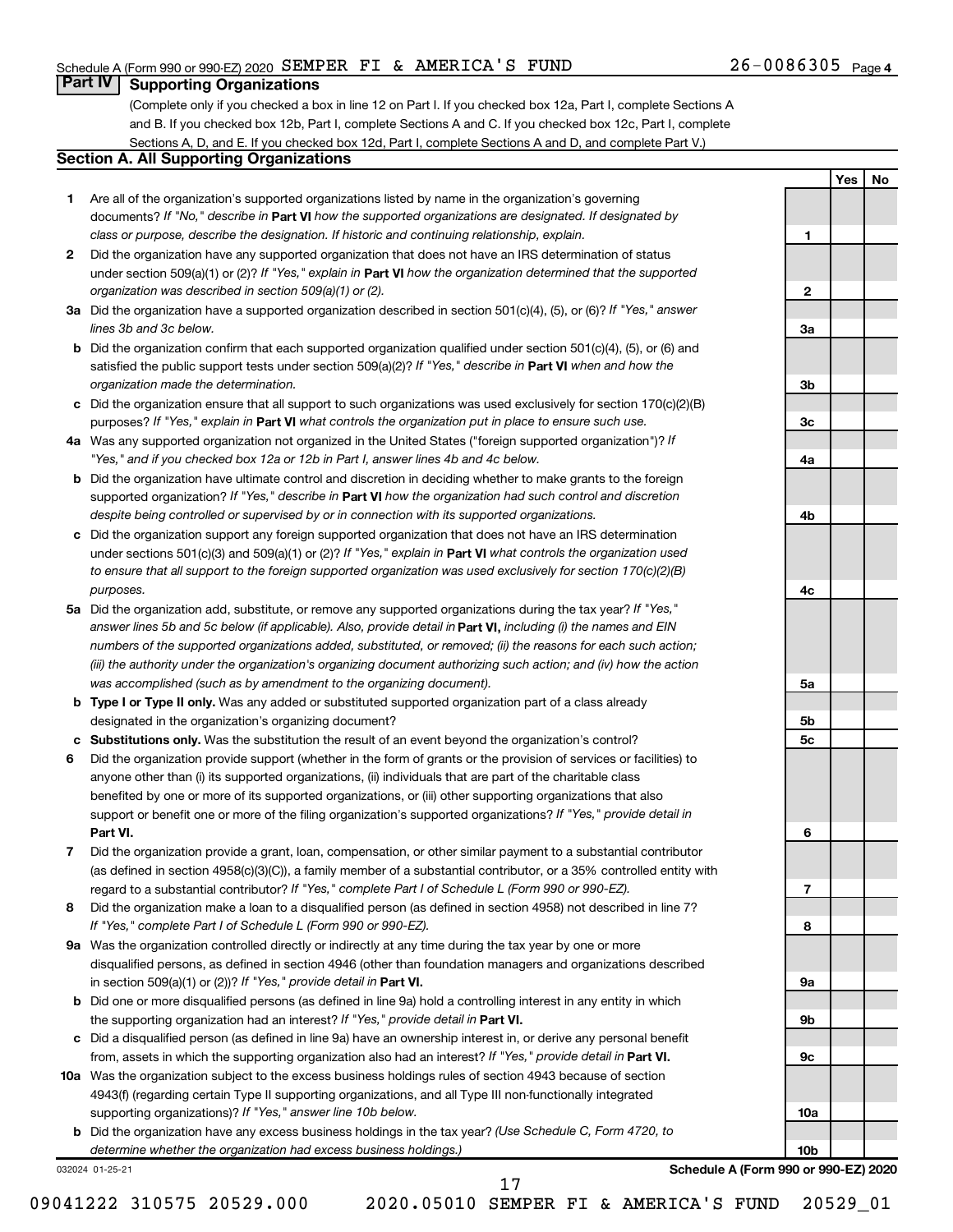#### Schedule A (Form 990 or 990-EZ) 2020 SEMPER FI & AMERICA'S FUND  $26-0086305$  Page **Part IV Supporting Organizations** *(continued)*

|              |                                                                                                                                                                                                                                              |     | Yes | No        |
|--------------|----------------------------------------------------------------------------------------------------------------------------------------------------------------------------------------------------------------------------------------------|-----|-----|-----------|
| 11           | Has the organization accepted a gift or contribution from any of the following persons?                                                                                                                                                      |     |     |           |
|              | a A person who directly or indirectly controls, either alone or together with persons described in lines 11b and                                                                                                                             |     |     |           |
|              | 11c below, the governing body of a supported organization?                                                                                                                                                                                   | 11a |     |           |
|              | <b>b</b> A family member of a person described in line 11a above?                                                                                                                                                                            | 11b |     |           |
|              | c A 35% controlled entity of a person described in line 11a or 11b above?If "Yes" to line 11a, 11b, or 11c, provide                                                                                                                          |     |     |           |
|              | detail in Part VI.                                                                                                                                                                                                                           | 11c |     |           |
|              | <b>Section B. Type I Supporting Organizations</b>                                                                                                                                                                                            |     |     |           |
|              |                                                                                                                                                                                                                                              |     | Yes | No        |
| 1.           | Did the governing body, members of the governing body, officers acting in their official capacity, or membership of one or                                                                                                                   |     |     |           |
|              | more supported organizations have the power to regularly appoint or elect at least a majority of the organization's officers,                                                                                                                |     |     |           |
|              | directors, or trustees at all times during the tax year? If "No," describe in Part VI how the supported organization(s)                                                                                                                      |     |     |           |
|              | effectively operated, supervised, or controlled the organization's activities. If the organization had more than one supported                                                                                                               |     |     |           |
|              | organization, describe how the powers to appoint and/or remove officers, directors, or trustees were allocated among the<br>supported organizations and what conditions or restrictions, if any, applied to such powers during the tax year. | 1   |     |           |
| $\mathbf{2}$ | Did the organization operate for the benefit of any supported organization other than the supported                                                                                                                                          |     |     |           |
|              | organization(s) that operated, supervised, or controlled the supporting organization? If "Yes," explain in                                                                                                                                   |     |     |           |
|              | Part VI how providing such benefit carried out the purposes of the supported organization(s) that operated,                                                                                                                                  |     |     |           |
|              | supervised, or controlled the supporting organization.                                                                                                                                                                                       | 2   |     |           |
|              | <b>Section C. Type II Supporting Organizations</b>                                                                                                                                                                                           |     |     |           |
|              |                                                                                                                                                                                                                                              |     | Yes | No        |
| 1.           | Were a majority of the organization's directors or trustees during the tax year also a majority of the directors                                                                                                                             |     |     |           |
|              | or trustees of each of the organization's supported organization(s)? If "No," describe in Part VI how control                                                                                                                                |     |     |           |
|              | or management of the supporting organization was vested in the same persons that controlled or managed                                                                                                                                       |     |     |           |
|              | the supported organization(s).                                                                                                                                                                                                               | 1   |     |           |
|              | <b>Section D. All Type III Supporting Organizations</b>                                                                                                                                                                                      |     |     |           |
|              |                                                                                                                                                                                                                                              |     | Yes | <b>No</b> |
| 1.           | Did the organization provide to each of its supported organizations, by the last day of the fifth month of the                                                                                                                               |     |     |           |
|              | organization's tax year, (i) a written notice describing the type and amount of support provided during the prior tax                                                                                                                        |     |     |           |
|              | year, (ii) a copy of the Form 990 that was most recently filed as of the date of notification, and (iii) copies of the                                                                                                                       |     |     |           |
|              | organization's governing documents in effect on the date of notification, to the extent not previously provided?                                                                                                                             | 1   |     |           |
| $\mathbf{2}$ | Were any of the organization's officers, directors, or trustees either (i) appointed or elected by the supported                                                                                                                             |     |     |           |
|              | organization(s) or (ii) serving on the governing body of a supported organization? If "No," explain in Part VI how                                                                                                                           |     |     |           |
|              | the organization maintained a close and continuous working relationship with the supported organization(s).                                                                                                                                  | 2   |     |           |
| 3            | By reason of the relationship described in line 2, above, did the organization's supported organizations have a                                                                                                                              |     |     |           |
|              | significant voice in the organization's investment policies and in directing the use of the organization's                                                                                                                                   |     |     |           |
|              | income or assets at all times during the tax year? If "Yes," describe in Part VI the role the organization's                                                                                                                                 |     |     |           |
|              | supported organizations played in this regard.                                                                                                                                                                                               | 3   |     |           |
|              | Section E. Type III Functionally Integrated Supporting Organizations                                                                                                                                                                         |     |     |           |
| 1            | Check the box next to the method that the organization used to satisfy the Integral Part Test during the yealsee instructions).                                                                                                              |     |     |           |
| a            | The organization satisfied the Activities Test. Complete line 2 below.                                                                                                                                                                       |     |     |           |
| b            | The organization is the parent of each of its supported organizations. Complete line 3 below.                                                                                                                                                |     |     |           |
| с            | The organization supported a governmental entity. Describe in Part VI how you supported a governmental entity (see instructions).                                                                                                            |     |     |           |
| 2            | Activities Test. Answer lines 2a and 2b below.                                                                                                                                                                                               |     | Yes | No        |
| а            | Did substantially all of the organization's activities during the tax year directly further the exempt purposes of                                                                                                                           |     |     |           |
|              | the supported organization(s) to which the organization was responsive? If "Yes," then in Part VI identify                                                                                                                                   |     |     |           |
|              | those supported organizations and explain how these activities directly furthered their exempt purposes,                                                                                                                                     |     |     |           |
|              | how the organization was responsive to those supported organizations, and how the organization determined                                                                                                                                    |     |     |           |
|              | that these activities constituted substantially all of its activities.                                                                                                                                                                       | 2a  |     |           |
|              | <b>b</b> Did the activities described in line 2a, above, constitute activities that, but for the organization's involvement,                                                                                                                 |     |     |           |
|              | one or more of the organization's supported organization(s) would have been engaged in? If "Yes," explain in                                                                                                                                 |     |     |           |
|              | Part VI the reasons for the organization's position that its supported organization(s) would have engaged in                                                                                                                                 |     |     |           |
|              | these activities but for the organization's involvement.                                                                                                                                                                                     | 2b  |     |           |
| 3            | Parent of Supported Organizations. Answer lines 3a and 3b below.                                                                                                                                                                             |     |     |           |
|              | a Did the organization have the power to regularly appoint or elect a majority of the officers, directors, or                                                                                                                                |     |     |           |
|              | trustees of each of the supported organizations? If "Yes" or "No" provide details in Part VI.                                                                                                                                                | За  |     |           |
|              | <b>b</b> Did the organization exercise a substantial degree of direction over the policies, programs, and activities of each                                                                                                                 |     |     |           |
|              | of its supported organizations? If "Yes," describe in Part VI the role played by the organization in this regard.                                                                                                                            | 3b  |     |           |
|              | Schedule A (Form 990 or 990-EZ) 2020<br>032025 01-25-21                                                                                                                                                                                      |     |     |           |
|              | 18                                                                                                                                                                                                                                           |     |     |           |

<sup>09041222 310575 20529.000 2020.05010</sup> SEMPER FI & AMERICA'S FUND 20529\_01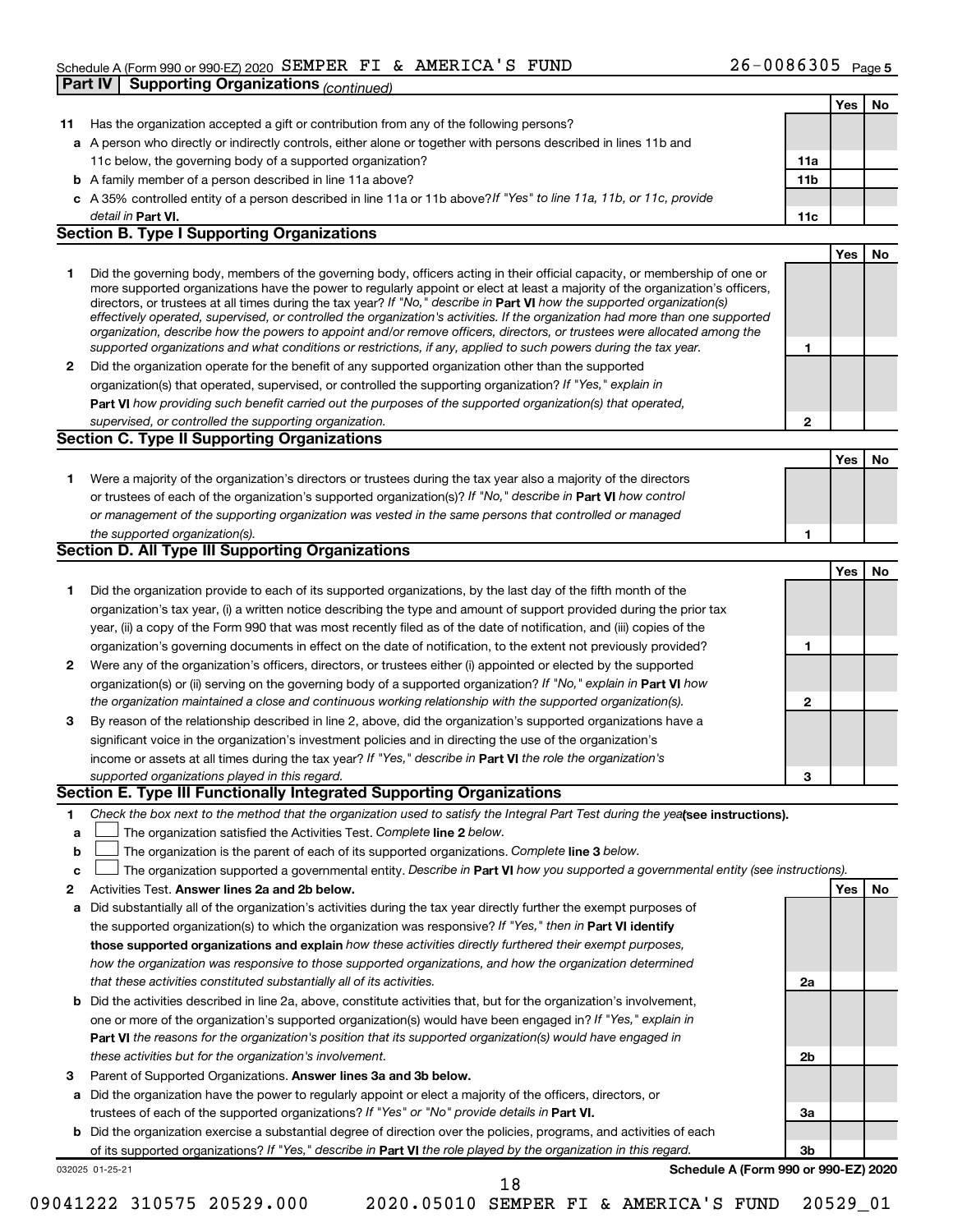|  | Schedule A (Form 990 or 990-EZ) 2020 SEMPER FI & AMERICA'S FUND                       |  |  | $26 - 0086305$ Page 6 |  |
|--|---------------------------------------------------------------------------------------|--|--|-----------------------|--|
|  | <b>Part V</b> Type III Non-Functionally Integrated 509(a)(3) Supporting Organizations |  |  |                       |  |

1 **Letter See instructions.** Check here if the organization satisfied the Integral Part Test as a qualifying trust on Nov. 20, 1970 (*explain in* Part **VI**). See instructions. All other Type III non-functionally integrated supporting organizations must complete Sections A through E.

|              | Section A - Adjusted Net Income                                             |                | (A) Prior Year | (B) Current Year<br>(optional) |
|--------------|-----------------------------------------------------------------------------|----------------|----------------|--------------------------------|
| 1            | Net short-term capital gain                                                 | 1              |                |                                |
| 2            | Recoveries of prior-year distributions                                      | $\mathbf{2}$   |                |                                |
| 3            | Other gross income (see instructions)                                       | 3              |                |                                |
| 4            | Add lines 1 through 3.                                                      | 4              |                |                                |
| 5            | Depreciation and depletion                                                  | 5              |                |                                |
| 6            | Portion of operating expenses paid or incurred for production or            |                |                |                                |
|              | collection of gross income or for management, conservation, or              |                |                |                                |
|              | maintenance of property held for production of income (see instructions)    | 6              |                |                                |
| 7            | Other expenses (see instructions)                                           | $\overline{7}$ |                |                                |
| 8            | Adjusted Net Income (subtract lines 5, 6, and 7 from line 4)                | 8              |                |                                |
|              | <b>Section B - Minimum Asset Amount</b>                                     |                | (A) Prior Year | (B) Current Year<br>(optional) |
| 1            | Aggregate fair market value of all non-exempt-use assets (see               |                |                |                                |
|              | instructions for short tax year or assets held for part of year):           |                |                |                                |
|              | a Average monthly value of securities                                       | 1a             |                |                                |
|              | <b>b</b> Average monthly cash balances                                      | 1 <sub>b</sub> |                |                                |
|              | c Fair market value of other non-exempt-use assets                          | 1c             |                |                                |
|              | d Total (add lines 1a, 1b, and 1c)                                          | 1 <sub>d</sub> |                |                                |
|              | e Discount claimed for blockage or other factors                            |                |                |                                |
|              | (explain in detail in Part VI):                                             |                |                |                                |
| 2            | Acquisition indebtedness applicable to non-exempt-use assets                | $\mathbf{2}$   |                |                                |
| З            | Subtract line 2 from line 1d.                                               | 3              |                |                                |
| 4            | Cash deemed held for exempt use. Enter 0.015 of line 3 (for greater amount, |                |                |                                |
|              | see instructions)                                                           | 4              |                |                                |
| 5            | Net value of non-exempt-use assets (subtract line 4 from line 3)            | 5              |                |                                |
| 6            | Multiply line 5 by 0.035.                                                   | 6              |                |                                |
| 7            | Recoveries of prior-year distributions                                      | $\overline{7}$ |                |                                |
| 8            | Minimum Asset Amount (add line 7 to line 6)                                 | 8              |                |                                |
|              | <b>Section C - Distributable Amount</b>                                     |                |                | <b>Current Year</b>            |
| 1            | Adjusted net income for prior year (from Section A, line 8, column A)       | 1              |                |                                |
| $\mathbf{2}$ | Enter 0.85 of line 1.                                                       | $\mathbf{2}$   |                |                                |
| 3            | Minimum asset amount for prior year (from Section B, line 8, column A)      | 3              |                |                                |
| 4            | Enter greater of line 2 or line 3.                                          | 4              |                |                                |
| 5            | Income tax imposed in prior year                                            | 5              |                |                                |
| 6            | Distributable Amount. Subtract line 5 from line 4, unless subject to        |                |                |                                |
|              | emergency temporary reduction (see instructions).                           | 6              |                |                                |
|              |                                                                             |                |                |                                |

**7** Check here if the current year is the organization's first as a non-functionally integrated Type III supporting organization (see † instructions).

**Schedule A (Form 990 or 990-EZ) 2020**

032026 01-25-21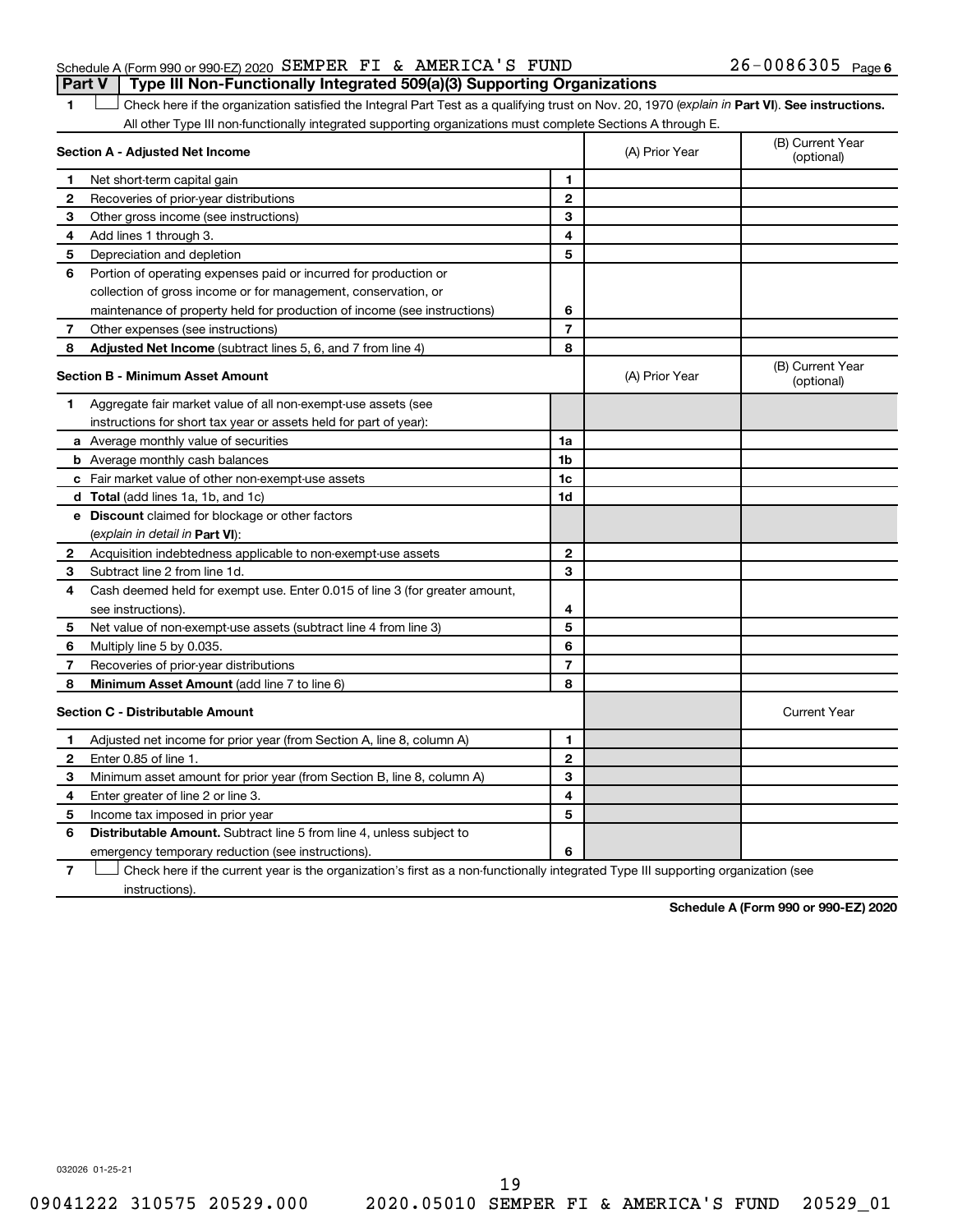#### Schedule A (Form 990 or 990-EZ) 2020 SEMPER FI & AMERICA S FUND Z6-UU863U5 Page SEMPER FI & AMERICA'S FUND 26-0086305

| Part V | Type III Non-Functionally Integrated 509(a)(3) Supporting Organizations (continued)        |                                    |                                               |    |                                                  |
|--------|--------------------------------------------------------------------------------------------|------------------------------------|-----------------------------------------------|----|--------------------------------------------------|
|        | <b>Section D - Distributions</b>                                                           |                                    |                                               |    | <b>Current Year</b>                              |
| 1      | Amounts paid to supported organizations to accomplish exempt purposes                      |                                    |                                               | 1  |                                                  |
| 2      | Amounts paid to perform activity that directly furthers exempt purposes of supported       |                                    |                                               |    |                                                  |
|        | organizations, in excess of income from activity                                           |                                    |                                               | 2  |                                                  |
| 3      | Administrative expenses paid to accomplish exempt purposes of supported organizations      |                                    |                                               | 3  |                                                  |
| 4      | Amounts paid to acquire exempt-use assets                                                  |                                    |                                               | 4  |                                                  |
| 5      | Qualified set-aside amounts (prior IRS approval required - provide details in Part VI)     |                                    |                                               | 5  |                                                  |
| 6      | Other distributions (describe in Part VI). See instructions.                               |                                    |                                               | 6  |                                                  |
| 7      | Total annual distributions. Add lines 1 through 6.                                         |                                    |                                               | 7  |                                                  |
| 8      | Distributions to attentive supported organizations to which the organization is responsive |                                    |                                               |    |                                                  |
|        | ( <i>provide details in Part VI</i> ). See instructions.                                   |                                    |                                               | 8  |                                                  |
| 9      | Distributable amount for 2020 from Section C, line 6                                       |                                    |                                               | 9  |                                                  |
| 10     | Line 8 amount divided by line 9 amount                                                     |                                    |                                               | 10 |                                                  |
|        | <b>Section E - Distribution Allocations (see instructions)</b>                             | (i)<br><b>Excess Distributions</b> | (ii)<br><b>Underdistributions</b><br>Pre-2020 |    | (iii)<br><b>Distributable</b><br>Amount for 2020 |
| 1      | Distributable amount for 2020 from Section C, line 6                                       |                                    |                                               |    |                                                  |
| 2      | Underdistributions, if any, for years prior to 2020 (reason-                               |                                    |                                               |    |                                                  |
|        | able cause required - explain in Part VI). See instructions.                               |                                    |                                               |    |                                                  |
| З      | Excess distributions carryover, if any, to 2020                                            |                                    |                                               |    |                                                  |
|        | a From 2015                                                                                |                                    |                                               |    |                                                  |
|        | $b$ From 2016                                                                              |                                    |                                               |    |                                                  |
|        | c From 2017                                                                                |                                    |                                               |    |                                                  |
|        | <b>d</b> From 2018                                                                         |                                    |                                               |    |                                                  |
|        | e From 2019                                                                                |                                    |                                               |    |                                                  |
|        | f Total of lines 3a through 3e                                                             |                                    |                                               |    |                                                  |
|        | g Applied to underdistributions of prior years                                             |                                    |                                               |    |                                                  |
|        | <b>h</b> Applied to 2020 distributable amount                                              |                                    |                                               |    |                                                  |
| Ť.     | Carryover from 2015 not applied (see instructions)                                         |                                    |                                               |    |                                                  |
|        | Remainder. Subtract lines 3g, 3h, and 3i from line 3f.                                     |                                    |                                               |    |                                                  |
| 4      | Distributions for 2020 from Section D,                                                     |                                    |                                               |    |                                                  |
|        | line 7:                                                                                    |                                    |                                               |    |                                                  |
|        | a Applied to underdistributions of prior years                                             |                                    |                                               |    |                                                  |
|        | <b>b</b> Applied to 2020 distributable amount                                              |                                    |                                               |    |                                                  |
|        | c Remainder. Subtract lines 4a and 4b from line 4.                                         |                                    |                                               |    |                                                  |
| 5      | Remaining underdistributions for years prior to 2020, if                                   |                                    |                                               |    |                                                  |
|        | any. Subtract lines 3g and 4a from line 2. For result greater                              |                                    |                                               |    |                                                  |
|        | than zero, explain in Part VI. See instructions.                                           |                                    |                                               |    |                                                  |
| 6      | Remaining underdistributions for 2020. Subtract lines 3h                                   |                                    |                                               |    |                                                  |
|        | and 4b from line 1. For result greater than zero, explain in                               |                                    |                                               |    |                                                  |
|        | <b>Part VI.</b> See instructions.                                                          |                                    |                                               |    |                                                  |
| 7      | Excess distributions carryover to 2021. Add lines 3j                                       |                                    |                                               |    |                                                  |
|        | and 4c.                                                                                    |                                    |                                               |    |                                                  |
| 8      | Breakdown of line 7:                                                                       |                                    |                                               |    |                                                  |
|        | a Excess from 2016                                                                         |                                    |                                               |    |                                                  |
|        | <b>b</b> Excess from 2017                                                                  |                                    |                                               |    |                                                  |
|        | c Excess from 2018                                                                         |                                    |                                               |    |                                                  |
|        | d Excess from 2019                                                                         |                                    |                                               |    |                                                  |
|        | e Excess from 2020                                                                         |                                    |                                               |    |                                                  |

**Schedule A (Form 990 or 990-EZ) 2020**

032027 01-25-21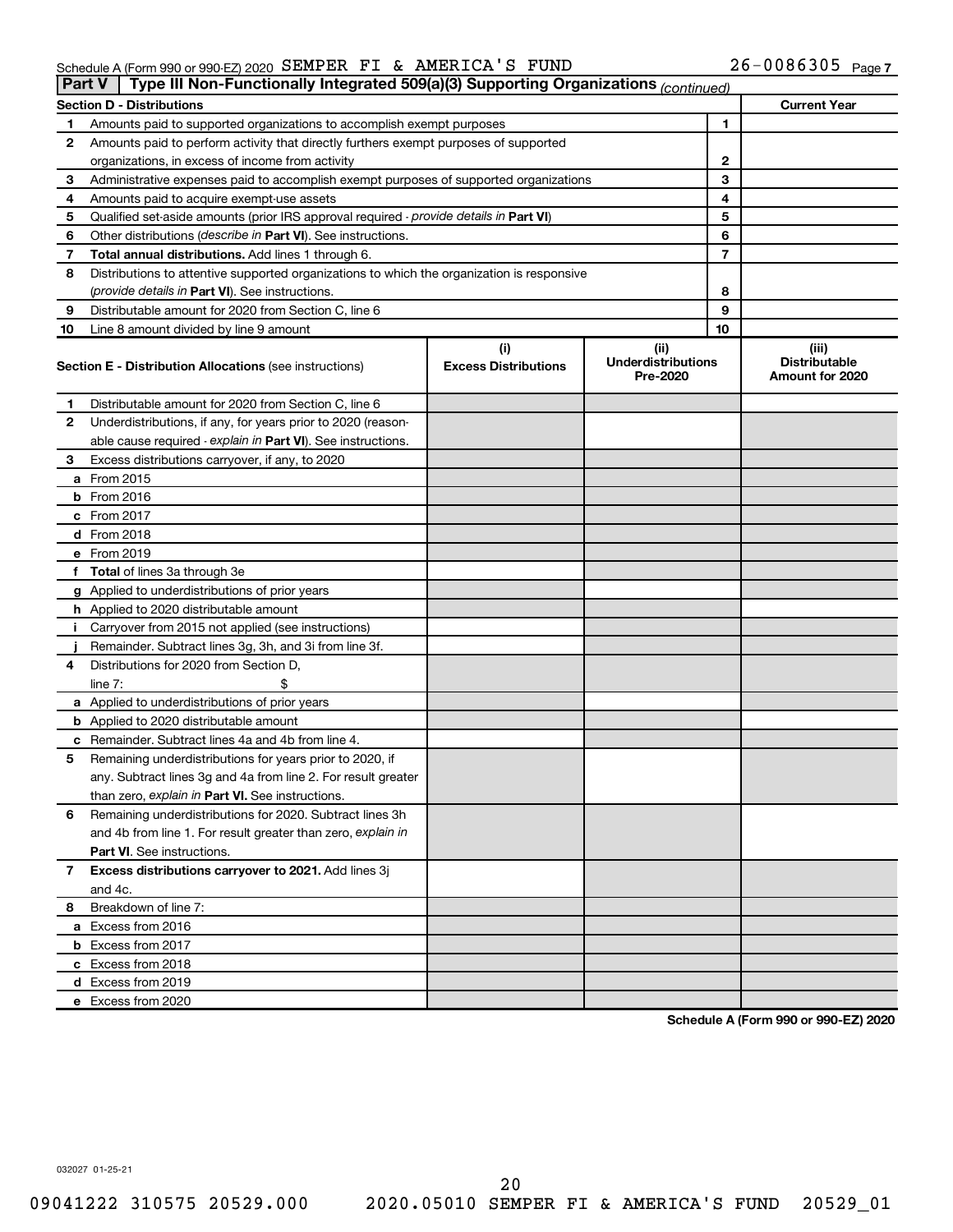|                 | Supplemental Information. Provide the explanations required by Part II, line 10; Part II, line 17a or 17b; Part III, line 12; |  |  |  |                                                                                                                                                                                                                                                                                                                                                                                                                                     |
|-----------------|-------------------------------------------------------------------------------------------------------------------------------|--|--|--|-------------------------------------------------------------------------------------------------------------------------------------------------------------------------------------------------------------------------------------------------------------------------------------------------------------------------------------------------------------------------------------------------------------------------------------|
|                 |                                                                                                                               |  |  |  |                                                                                                                                                                                                                                                                                                                                                                                                                                     |
|                 |                                                                                                                               |  |  |  |                                                                                                                                                                                                                                                                                                                                                                                                                                     |
|                 |                                                                                                                               |  |  |  |                                                                                                                                                                                                                                                                                                                                                                                                                                     |
|                 |                                                                                                                               |  |  |  |                                                                                                                                                                                                                                                                                                                                                                                                                                     |
|                 |                                                                                                                               |  |  |  |                                                                                                                                                                                                                                                                                                                                                                                                                                     |
|                 |                                                                                                                               |  |  |  |                                                                                                                                                                                                                                                                                                                                                                                                                                     |
|                 |                                                                                                                               |  |  |  |                                                                                                                                                                                                                                                                                                                                                                                                                                     |
|                 |                                                                                                                               |  |  |  |                                                                                                                                                                                                                                                                                                                                                                                                                                     |
|                 |                                                                                                                               |  |  |  |                                                                                                                                                                                                                                                                                                                                                                                                                                     |
|                 |                                                                                                                               |  |  |  |                                                                                                                                                                                                                                                                                                                                                                                                                                     |
|                 |                                                                                                                               |  |  |  |                                                                                                                                                                                                                                                                                                                                                                                                                                     |
|                 |                                                                                                                               |  |  |  |                                                                                                                                                                                                                                                                                                                                                                                                                                     |
|                 |                                                                                                                               |  |  |  |                                                                                                                                                                                                                                                                                                                                                                                                                                     |
|                 |                                                                                                                               |  |  |  |                                                                                                                                                                                                                                                                                                                                                                                                                                     |
|                 |                                                                                                                               |  |  |  |                                                                                                                                                                                                                                                                                                                                                                                                                                     |
|                 |                                                                                                                               |  |  |  |                                                                                                                                                                                                                                                                                                                                                                                                                                     |
|                 |                                                                                                                               |  |  |  |                                                                                                                                                                                                                                                                                                                                                                                                                                     |
|                 |                                                                                                                               |  |  |  |                                                                                                                                                                                                                                                                                                                                                                                                                                     |
|                 |                                                                                                                               |  |  |  |                                                                                                                                                                                                                                                                                                                                                                                                                                     |
|                 |                                                                                                                               |  |  |  |                                                                                                                                                                                                                                                                                                                                                                                                                                     |
|                 |                                                                                                                               |  |  |  |                                                                                                                                                                                                                                                                                                                                                                                                                                     |
|                 |                                                                                                                               |  |  |  |                                                                                                                                                                                                                                                                                                                                                                                                                                     |
|                 |                                                                                                                               |  |  |  |                                                                                                                                                                                                                                                                                                                                                                                                                                     |
|                 |                                                                                                                               |  |  |  |                                                                                                                                                                                                                                                                                                                                                                                                                                     |
|                 |                                                                                                                               |  |  |  |                                                                                                                                                                                                                                                                                                                                                                                                                                     |
|                 |                                                                                                                               |  |  |  |                                                                                                                                                                                                                                                                                                                                                                                                                                     |
|                 |                                                                                                                               |  |  |  |                                                                                                                                                                                                                                                                                                                                                                                                                                     |
|                 |                                                                                                                               |  |  |  |                                                                                                                                                                                                                                                                                                                                                                                                                                     |
|                 |                                                                                                                               |  |  |  |                                                                                                                                                                                                                                                                                                                                                                                                                                     |
|                 |                                                                                                                               |  |  |  |                                                                                                                                                                                                                                                                                                                                                                                                                                     |
|                 |                                                                                                                               |  |  |  |                                                                                                                                                                                                                                                                                                                                                                                                                                     |
|                 |                                                                                                                               |  |  |  |                                                                                                                                                                                                                                                                                                                                                                                                                                     |
|                 |                                                                                                                               |  |  |  |                                                                                                                                                                                                                                                                                                                                                                                                                                     |
|                 |                                                                                                                               |  |  |  |                                                                                                                                                                                                                                                                                                                                                                                                                                     |
|                 |                                                                                                                               |  |  |  |                                                                                                                                                                                                                                                                                                                                                                                                                                     |
|                 |                                                                                                                               |  |  |  |                                                                                                                                                                                                                                                                                                                                                                                                                                     |
|                 |                                                                                                                               |  |  |  |                                                                                                                                                                                                                                                                                                                                                                                                                                     |
|                 |                                                                                                                               |  |  |  |                                                                                                                                                                                                                                                                                                                                                                                                                                     |
|                 |                                                                                                                               |  |  |  |                                                                                                                                                                                                                                                                                                                                                                                                                                     |
|                 |                                                                                                                               |  |  |  |                                                                                                                                                                                                                                                                                                                                                                                                                                     |
|                 |                                                                                                                               |  |  |  |                                                                                                                                                                                                                                                                                                                                                                                                                                     |
|                 |                                                                                                                               |  |  |  |                                                                                                                                                                                                                                                                                                                                                                                                                                     |
|                 |                                                                                                                               |  |  |  |                                                                                                                                                                                                                                                                                                                                                                                                                                     |
|                 |                                                                                                                               |  |  |  |                                                                                                                                                                                                                                                                                                                                                                                                                                     |
|                 |                                                                                                                               |  |  |  |                                                                                                                                                                                                                                                                                                                                                                                                                                     |
|                 |                                                                                                                               |  |  |  |                                                                                                                                                                                                                                                                                                                                                                                                                                     |
|                 |                                                                                                                               |  |  |  |                                                                                                                                                                                                                                                                                                                                                                                                                                     |
|                 |                                                                                                                               |  |  |  |                                                                                                                                                                                                                                                                                                                                                                                                                                     |
|                 |                                                                                                                               |  |  |  |                                                                                                                                                                                                                                                                                                                                                                                                                                     |
|                 |                                                                                                                               |  |  |  |                                                                                                                                                                                                                                                                                                                                                                                                                                     |
|                 |                                                                                                                               |  |  |  |                                                                                                                                                                                                                                                                                                                                                                                                                                     |
|                 |                                                                                                                               |  |  |  |                                                                                                                                                                                                                                                                                                                                                                                                                                     |
|                 |                                                                                                                               |  |  |  |                                                                                                                                                                                                                                                                                                                                                                                                                                     |
| 032028 01-25-21 |                                                                                                                               |  |  |  | Schedule A (Form 990 or 990-EZ) 2020                                                                                                                                                                                                                                                                                                                                                                                                |
|                 | (See instructions.)                                                                                                           |  |  |  | Part IV, Section A, lines 1, 2, 3b, 3c, 4b, 4c, 5a, 6, 9a, 9b, 9c, 11a, 11b, and 11c; Part IV, Section B, lines 1 and 2; Part IV, Section C,<br>line 1; Part IV, Section D, lines 2 and 3; Part IV, Section E, lines 1c, 2a, 2b, 3a, and 3b; Part V, line 1; Part V, Section B, line 1e; Part V,<br>Section D, lines 5, 6, and 8; and Part V, Section E, lines 2, 5, and 6. Also complete this part for any additional information. |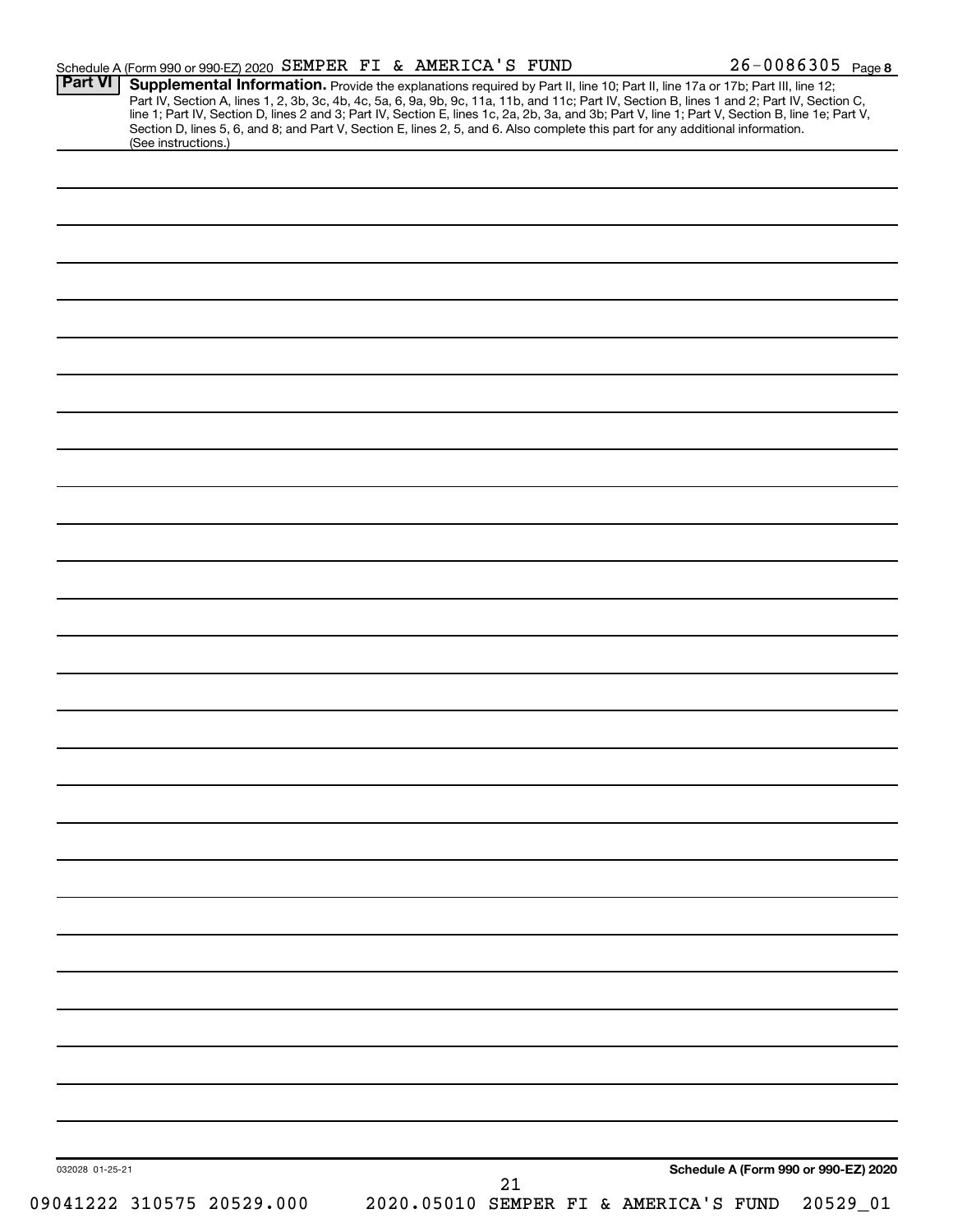Department of the Treasury Internal Revenue Service **(Form 990, 990-EZ,**

Name of the organization

#### \*\* PUBLIC DISCLOSURE COPY \*\*

# **Schedule B Schedule of Contributors**

**or 990-PF) | Attach to Form 990, Form 990-EZ, or Form 990-PF. | Go to www.irs.gov/Form990 for the latest information.** OMB No. 1545-0047

**2020**

**Employer identification number**

|                                | SEMPER FI & AMERICA'S FUND                                                                                                                                                                                                                                                                                                                                                                                                                                                                                | 26-0086305 |
|--------------------------------|-----------------------------------------------------------------------------------------------------------------------------------------------------------------------------------------------------------------------------------------------------------------------------------------------------------------------------------------------------------------------------------------------------------------------------------------------------------------------------------------------------------|------------|
| Organization type (check one): |                                                                                                                                                                                                                                                                                                                                                                                                                                                                                                           |            |
| Filers of:                     | Section:                                                                                                                                                                                                                                                                                                                                                                                                                                                                                                  |            |
| Form 990 or 990-EZ             | $\lfloor x \rfloor$ 501(c)( 3) (enter number) organization                                                                                                                                                                                                                                                                                                                                                                                                                                                |            |
|                                | $4947(a)(1)$ nonexempt charitable trust <b>not</b> treated as a private foundation                                                                                                                                                                                                                                                                                                                                                                                                                        |            |
|                                | 527 political organization                                                                                                                                                                                                                                                                                                                                                                                                                                                                                |            |
| Form 990-PF                    | 501(c)(3) exempt private foundation                                                                                                                                                                                                                                                                                                                                                                                                                                                                       |            |
|                                | 4947(a)(1) nonexempt charitable trust treated as a private foundation                                                                                                                                                                                                                                                                                                                                                                                                                                     |            |
|                                | 501(c)(3) taxable private foundation                                                                                                                                                                                                                                                                                                                                                                                                                                                                      |            |
|                                |                                                                                                                                                                                                                                                                                                                                                                                                                                                                                                           |            |
|                                | Check if your organization is covered by the General Rule or a Special Rule.<br>Note: Only a section 501(c)(7), (8), or (10) organization can check boxes for both the General Rule and a Special Rule. See instructions.                                                                                                                                                                                                                                                                                 |            |
| <b>General Rule</b>            |                                                                                                                                                                                                                                                                                                                                                                                                                                                                                                           |            |
|                                | For an organization filing Form 990, 990-EZ, or 990-PF that received, during the year, contributions totaling \$5,000 or more (in money or<br>property) from any one contributor. Complete Parts I and II. See instructions for determining a contributor's total contributions.                                                                                                                                                                                                                          |            |
| <b>Special Rules</b>           |                                                                                                                                                                                                                                                                                                                                                                                                                                                                                                           |            |
| $\vert$ X                      | For an organization described in section 501(c)(3) filing Form 990 or 990-EZ that met the 33 1/3% support test of the regulations under<br>sections 509(a)(1) and 170(b)(1)(A)(vi), that checked Schedule A (Form 990 or 990-EZ), Part II, line 13, 16a, or 16b, and that received from<br>any one contributor, during the year, total contributions of the greater of (1) \$5,000; or (2) 2% of the amount on (i) Form 990, Part VIII, line 1h;<br>or (ii) Form 990-EZ, line 1. Complete Parts I and II. |            |
|                                | For an organization described in section 501(c)(7), (8), or (10) filing Form 990 or 990-EZ that received from any one<br>contributor, during the year, total contributions of more than \$1,000 exclusively for religious, charitable, scientific,<br>literary, or educational purposes, or for the prevention of cruelty to children or animals. Complete Parts I (entering<br>"N/A" in column (b) instead of the contributor name and address), II, and III.                                            |            |
|                                | For an organization described in section 501(c)(7), (8), or (10) filing Form 990 or 990-EZ that received from any one contributor, during the                                                                                                                                                                                                                                                                                                                                                             |            |

purpose. Don't complete any of the parts unless the General Rule applies to this organization because it received nonexclusively year, contributions exclusively for religious, charitable, etc., purposes, but no such contributions totaled more than \$1,000. If this box is checked, enter here the total contributions that were received during the year for an exclusively religious, charitable, etc., tion described in section 501(c)(7), (8), or (10) filing Form 990 or 990-EZ that received from any one contributor, during the religious, charitable, etc., contributions totaling \$5,000 or more during the year  $\ldots$  $\ldots$  $\ldots$  $\ldots$  $\ldots$  $\ldots$ 

**Caution:**  An organization that isn't covered by the General Rule and/or the Special Rules doesn't file Schedule B (Form 990, 990-EZ, or 990-PF),  **must** but it answer "No" on Part IV, line 2, of its Form 990; or check the box on line H of its Form 990-EZ or on its Form 990-PF, Part I, line 2, to certify that it doesn't meet the filing requirements of Schedule B (Form 990, 990-EZ, or 990-PF).

**For Paperwork Reduction Act Notice, see the instructions for Form 990, 990-EZ, or 990-PF. Schedule B (Form 990, 990-EZ, or 990-PF) (2020)** LHA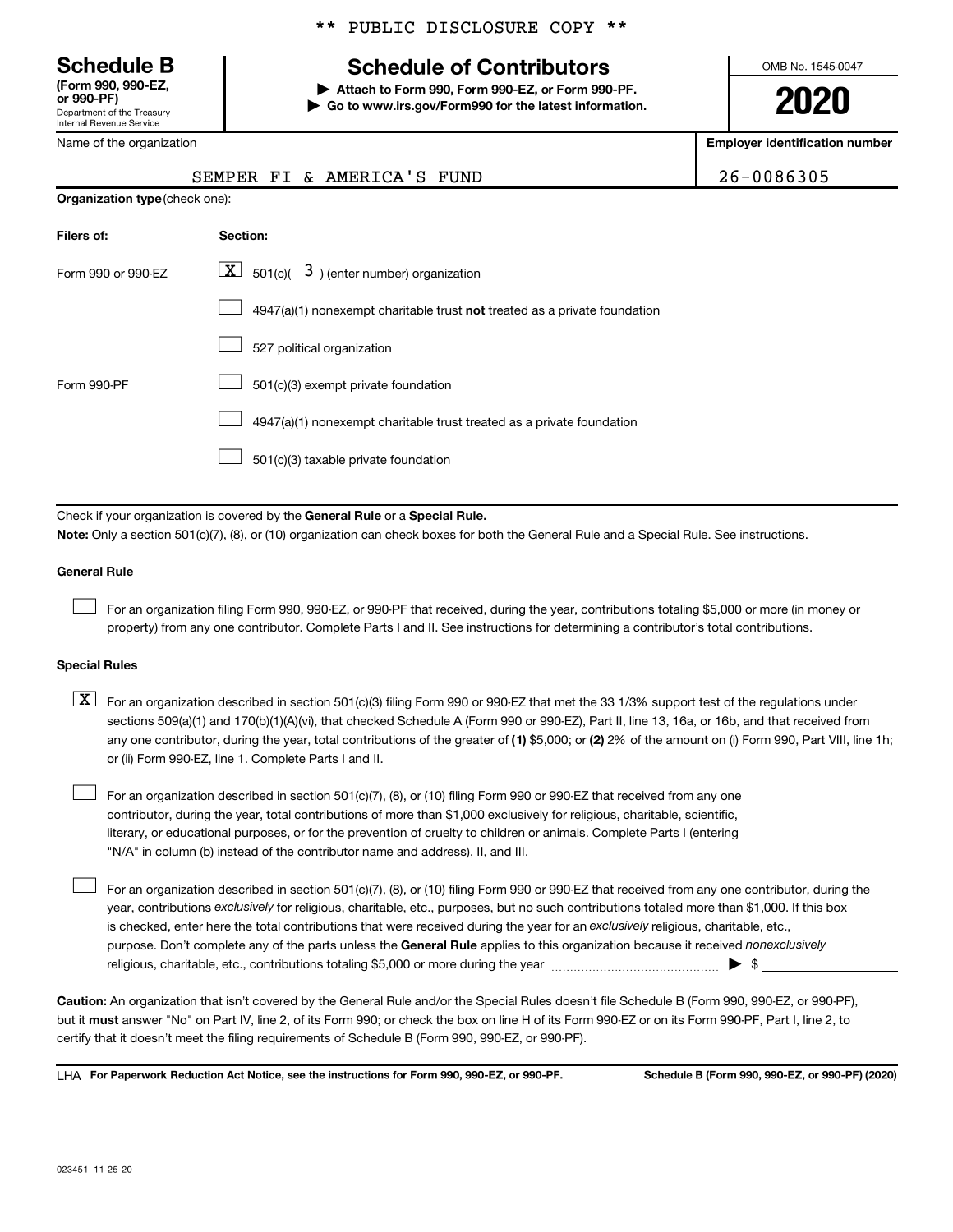#### Schedule B (Form 990, 990-EZ, or 990-PF) (2020)

Name of organization

**Employer identification number**

## SEMPER FI & AMERICA'S FUND 26-0086305

| Part I               | Contributors (see instructions). Use duplicate copies of Part I if additional space is needed. |                                   |                                                                                                                                                              |
|----------------------|------------------------------------------------------------------------------------------------|-----------------------------------|--------------------------------------------------------------------------------------------------------------------------------------------------------------|
| (a)<br>No.           | (b)<br>Name, address, and ZIP + 4                                                              | (c)<br><b>Total contributions</b> | (d)<br>Type of contribution                                                                                                                                  |
| 1                    |                                                                                                | 10,470,000.<br>\$                 | $\overline{\mathbf{X}}$<br>Person<br>Payroll<br>Noncash<br>(Complete Part II for<br>noncash contributions.)                                                  |
| (a)<br>No.           | (b)<br>Name, address, and ZIP + 4                                                              | (c)<br><b>Total contributions</b> | (d)<br>Type of contribution                                                                                                                                  |
| 2                    |                                                                                                | 4,721,013.<br>\$                  | $\mathbf{X}$<br>Person<br>Payroll<br>Noncash<br>$\mathbf{X}$<br>(Complete Part II for<br>noncash contributions.)                                             |
| (a)<br>No.           | (b)<br>Name, address, and ZIP + 4                                                              | (c)<br><b>Total contributions</b> | (d)<br>Type of contribution                                                                                                                                  |
| 3                    |                                                                                                | 2,532,442.<br>\$                  | $\mathbf{X}$<br>Person<br>Payroll<br>$\boxed{\textbf{X}}$<br>Noncash<br>(Complete Part II for<br>noncash contributions.)                                     |
| (a)<br>No.           | (b)<br>Name, address, and ZIP + 4                                                              | (c)<br><b>Total contributions</b> | (d)<br>Type of contribution                                                                                                                                  |
| 4                    |                                                                                                | 1,540,886.<br>\$                  | $\mathbf{X}$<br>Person<br>Payroll<br><b>Noncash</b><br>(Complete Part II for<br>noncash contributions.)                                                      |
| (a)<br>No.           | (b)<br>Name, address, and ZIP + 4                                                              | (c)<br><b>Total contributions</b> | (d)<br>Type of contribution                                                                                                                                  |
| 5                    |                                                                                                | 1,018,976.<br>\$                  | Person<br>Payroll<br>Noncash<br>х<br>(Complete Part II for<br>noncash contributions.)                                                                        |
| (a)<br>No.           | (b)<br>Name, address, and ZIP + 4                                                              | (c)<br><b>Total contributions</b> | (d)<br>Type of contribution                                                                                                                                  |
| 6<br>023452 11-25-20 |                                                                                                | 1,906,000.<br>\$                  | $\overline{\text{X}}$<br>Person<br>Payroll<br>Noncash<br>(Complete Part II for<br>noncash contributions.)<br>Schedule B (Form 990, 990-EZ, or 990-PF) (2020) |
|                      | 23                                                                                             |                                   |                                                                                                                                                              |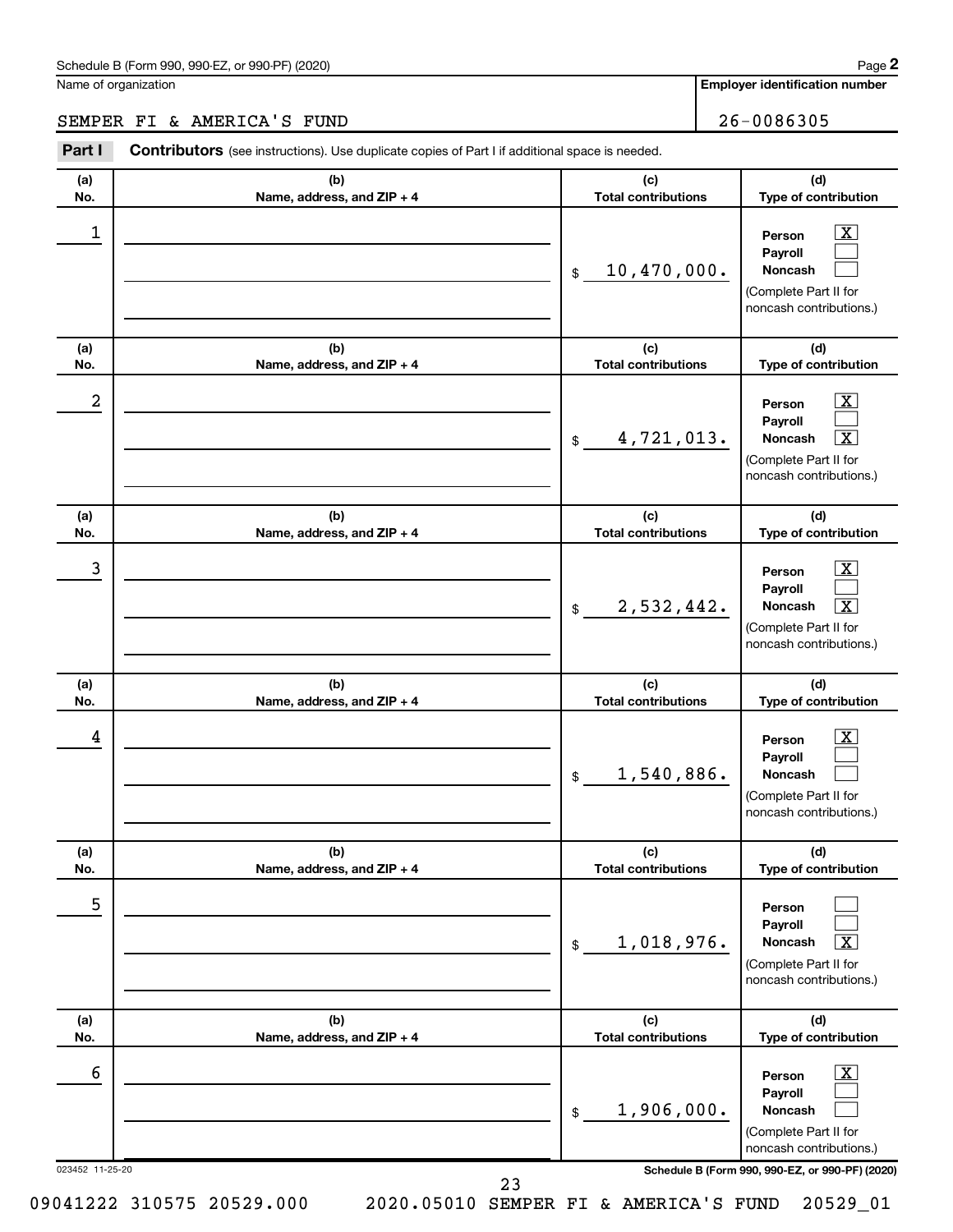Name of organization

**Employer identification number**

## SEMPER FI & AMERICA'S FUND 26-0086305

Part II Noncash Property (see instructions). Use duplicate copies of Part II if additional space is needed.

| (a)<br>No.<br>from<br>Part I | (b)<br>Description of noncash property given | (c)<br>FMV (or estimate)<br>(See instructions.) | (d)<br>Date received                            |
|------------------------------|----------------------------------------------|-------------------------------------------------|-------------------------------------------------|
| $\overline{\mathbf{c}}$      | SECURITIES - PUBLICLY TRADED                 |                                                 |                                                 |
|                              |                                              | 4,621,013.<br>\$                                | 12/31/20                                        |
| (a)<br>No.<br>from<br>Part I | (b)<br>Description of noncash property given | (c)<br>FMV (or estimate)<br>(See instructions.) | (d)<br>Date received                            |
| 3                            | <b>GIFT CARD</b>                             |                                                 |                                                 |
|                              |                                              | 350,000.<br>\$                                  | 12/31/20                                        |
| (a)<br>No.<br>from<br>Part I | (b)<br>Description of noncash property given | (c)<br>FMV (or estimate)<br>(See instructions.) | (d)<br>Date received                            |
| 5                            | SECURITIES - PUBLICLY TRADED                 |                                                 |                                                 |
|                              |                                              | 1,018,976.<br>$$\mathbb{S}$$                    | 12/31/20                                        |
| (a)<br>No.<br>from<br>Part I | (b)<br>Description of noncash property given | (c)<br>FMV (or estimate)<br>(See instructions.) | (d)<br>Date received                            |
|                              |                                              |                                                 |                                                 |
|                              |                                              | \$                                              |                                                 |
| (a)<br>No.<br>from<br>Part I | (b)<br>Description of noncash property given | (c)<br>FMV (or estimate)<br>(See instructions.) | (d)<br>Date received                            |
|                              |                                              |                                                 |                                                 |
|                              |                                              | \$                                              |                                                 |
| (a)<br>No.<br>from<br>Part I | (b)<br>Description of noncash property given | (c)<br>FMV (or estimate)<br>(See instructions.) | (d)<br>Date received                            |
|                              |                                              |                                                 |                                                 |
|                              |                                              | \$                                              |                                                 |
| 023453 11-25-20              | 24                                           |                                                 | Schedule B (Form 990, 990-EZ, or 990-PF) (2020) |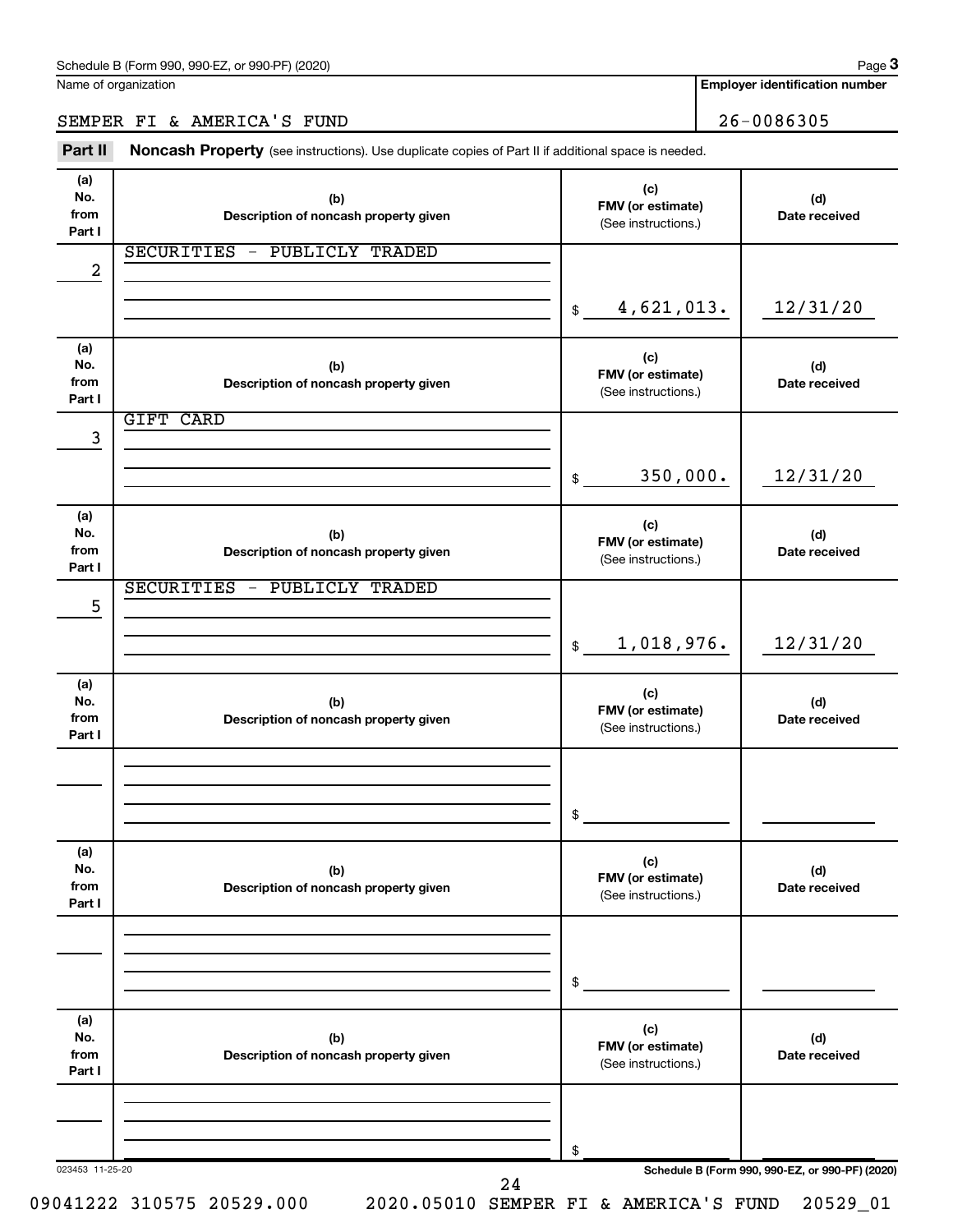| Name of organization      |                                                                                                                                                                                                                                                                                                                                                                    |                      | <b>Employer identification number</b>                                                                                                                          |  |  |  |  |
|---------------------------|--------------------------------------------------------------------------------------------------------------------------------------------------------------------------------------------------------------------------------------------------------------------------------------------------------------------------------------------------------------------|----------------------|----------------------------------------------------------------------------------------------------------------------------------------------------------------|--|--|--|--|
|                           | SEMPER FI & AMERICA'S FUND                                                                                                                                                                                                                                                                                                                                         |                      | 26-0086305                                                                                                                                                     |  |  |  |  |
| Part III                  | from any one contributor. Complete columns (a) through (e) and the following line entry. For organizations<br>completing Part III, enter the total of exclusively religious, charitable, etc., contributions of \$1,000 or less for the year. (Enter this info. once.) $\blacktriangleright$ \$<br>Use duplicate copies of Part III if additional space is needed. |                      | Exclusively religious, charitable, etc., contributions to organizations described in section 501(c)(7), (8), or (10) that total more than \$1,000 for the year |  |  |  |  |
| (a) No.<br>from<br>Part I | (b) Purpose of gift                                                                                                                                                                                                                                                                                                                                                | (c) Use of gift      | (d) Description of how gift is held                                                                                                                            |  |  |  |  |
|                           |                                                                                                                                                                                                                                                                                                                                                                    |                      |                                                                                                                                                                |  |  |  |  |
|                           |                                                                                                                                                                                                                                                                                                                                                                    |                      |                                                                                                                                                                |  |  |  |  |
|                           |                                                                                                                                                                                                                                                                                                                                                                    | (e) Transfer of gift |                                                                                                                                                                |  |  |  |  |
|                           | Transferee's name, address, and ZIP + 4                                                                                                                                                                                                                                                                                                                            |                      | Relationship of transferor to transferee                                                                                                                       |  |  |  |  |
|                           |                                                                                                                                                                                                                                                                                                                                                                    |                      |                                                                                                                                                                |  |  |  |  |
| (a) No.<br>from<br>Part I | (b) Purpose of gift                                                                                                                                                                                                                                                                                                                                                | (c) Use of gift      | (d) Description of how gift is held                                                                                                                            |  |  |  |  |
|                           |                                                                                                                                                                                                                                                                                                                                                                    |                      |                                                                                                                                                                |  |  |  |  |
|                           |                                                                                                                                                                                                                                                                                                                                                                    |                      |                                                                                                                                                                |  |  |  |  |
|                           |                                                                                                                                                                                                                                                                                                                                                                    | (e) Transfer of gift |                                                                                                                                                                |  |  |  |  |
|                           | Transferee's name, address, and ZIP + 4                                                                                                                                                                                                                                                                                                                            |                      | Relationship of transferor to transferee                                                                                                                       |  |  |  |  |
|                           |                                                                                                                                                                                                                                                                                                                                                                    |                      |                                                                                                                                                                |  |  |  |  |
|                           |                                                                                                                                                                                                                                                                                                                                                                    |                      |                                                                                                                                                                |  |  |  |  |
| (a) No.<br>from<br>Part I | (b) Purpose of gift                                                                                                                                                                                                                                                                                                                                                | (c) Use of gift      | (d) Description of how gift is held                                                                                                                            |  |  |  |  |
|                           |                                                                                                                                                                                                                                                                                                                                                                    |                      |                                                                                                                                                                |  |  |  |  |
|                           |                                                                                                                                                                                                                                                                                                                                                                    |                      |                                                                                                                                                                |  |  |  |  |
|                           | (e) Transfer of gift                                                                                                                                                                                                                                                                                                                                               |                      |                                                                                                                                                                |  |  |  |  |
|                           | Transferee's name, address, and ZIP + 4                                                                                                                                                                                                                                                                                                                            |                      | Relationship of transferor to transferee                                                                                                                       |  |  |  |  |
|                           |                                                                                                                                                                                                                                                                                                                                                                    |                      |                                                                                                                                                                |  |  |  |  |
| (a) No.                   |                                                                                                                                                                                                                                                                                                                                                                    |                      |                                                                                                                                                                |  |  |  |  |
| from<br>Part I            | (b) Purpose of gift                                                                                                                                                                                                                                                                                                                                                | (c) Use of gift      | (d) Description of how gift is held                                                                                                                            |  |  |  |  |
|                           |                                                                                                                                                                                                                                                                                                                                                                    |                      |                                                                                                                                                                |  |  |  |  |
|                           |                                                                                                                                                                                                                                                                                                                                                                    | (e) Transfer of gift |                                                                                                                                                                |  |  |  |  |
|                           | Transferee's name, address, and ZIP + 4                                                                                                                                                                                                                                                                                                                            |                      | Relationship of transferor to transferee                                                                                                                       |  |  |  |  |
|                           |                                                                                                                                                                                                                                                                                                                                                                    |                      |                                                                                                                                                                |  |  |  |  |
|                           |                                                                                                                                                                                                                                                                                                                                                                    |                      |                                                                                                                                                                |  |  |  |  |
| 023454 11-25-20           |                                                                                                                                                                                                                                                                                                                                                                    | 25                   | Schedule B (Form 990, 990-EZ, or 990-PF) (2020)                                                                                                                |  |  |  |  |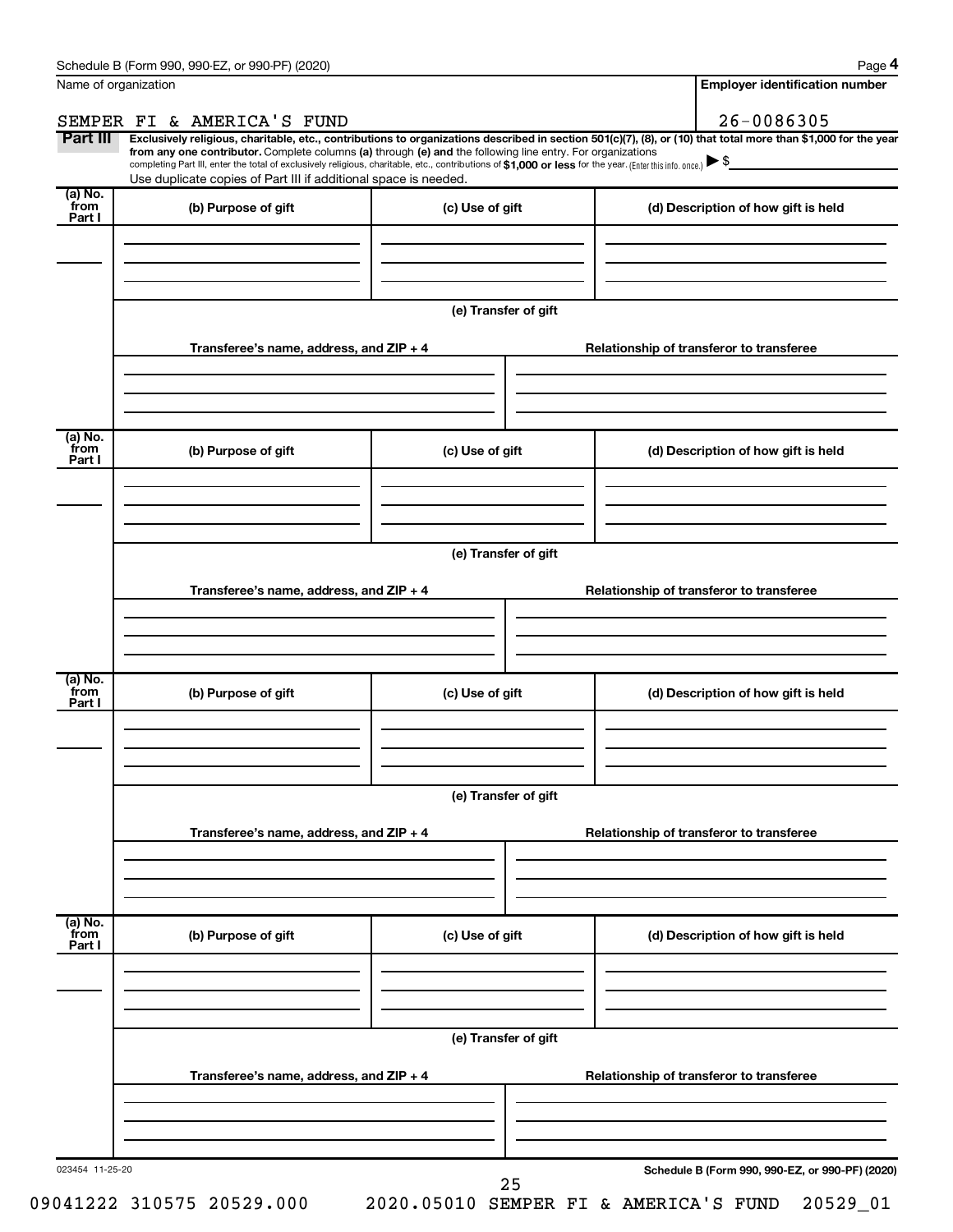| (Form 990) |  |
|------------|--|
|------------|--|

# **SCHEDULE D Supplemental Financial Statements**<br> **Form 990 2020**<br> **Part IV** line 6.7.8.9.10, 11a, 11b, 11d, 11d, 11d, 11d, 11d, 12a, 0r, 12b

**(Form 990) | Complete if the organization answered "Yes" on Form 990, Part IV, line 6, 7, 8, 9, 10, 11a, 11b, 11c, 11d, 11e, 11f, 12a, or 12b.**

**| Attach to Form 990. |Go to www.irs.gov/Form990 for instructions and the latest information.**



Department of the Treasury Internal Revenue Service

Name of the organization<br>
SEMPER FI & AMERICA'S FUND<br>
26-0086305 SEMPER FI & AMERICA'S FUND

| 1<br>2<br>З              |                                                                                                                                                                                                                                                          | (a) Donor advised funds | (b) Funds and other accounts                       |  |
|--------------------------|----------------------------------------------------------------------------------------------------------------------------------------------------------------------------------------------------------------------------------------------------------|-------------------------|----------------------------------------------------|--|
|                          |                                                                                                                                                                                                                                                          |                         |                                                    |  |
|                          | Aggregate value of contributions to (during year)                                                                                                                                                                                                        |                         |                                                    |  |
|                          |                                                                                                                                                                                                                                                          |                         |                                                    |  |
| 4                        |                                                                                                                                                                                                                                                          |                         |                                                    |  |
| 5                        | Did the organization inform all donors and donor advisors in writing that the assets held in donor advised funds                                                                                                                                         |                         |                                                    |  |
|                          |                                                                                                                                                                                                                                                          |                         | Yes                                                |  |
| 6                        | Did the organization inform all grantees, donors, and donor advisors in writing that grant funds can be used only                                                                                                                                        |                         |                                                    |  |
|                          | for charitable purposes and not for the benefit of the donor or donor advisor, or for any other purpose conferring                                                                                                                                       |                         |                                                    |  |
|                          |                                                                                                                                                                                                                                                          |                         | Yes                                                |  |
| Part II                  | Conservation Easements. Complete if the organization answered "Yes" on Form 990, Part IV, line 7.                                                                                                                                                        |                         |                                                    |  |
| 1.                       | Purpose(s) of conservation easements held by the organization (check all that apply).                                                                                                                                                                    |                         |                                                    |  |
|                          | Preservation of land for public use (for example, recreation or education)                                                                                                                                                                               |                         | Preservation of a historically important land area |  |
|                          | Protection of natural habitat                                                                                                                                                                                                                            |                         | Preservation of a certified historic structure     |  |
|                          | Preservation of open space                                                                                                                                                                                                                               |                         |                                                    |  |
| 2                        | Complete lines 2a through 2d if the organization held a qualified conservation contribution in the form of a conservation easement on the last                                                                                                           |                         |                                                    |  |
| day of the tax year.     |                                                                                                                                                                                                                                                          |                         | Held at the End of the Tax Year                    |  |
| а                        |                                                                                                                                                                                                                                                          |                         | 2a                                                 |  |
|                          | Total acreage restricted by conservation easements                                                                                                                                                                                                       |                         | 2 <sub>b</sub>                                     |  |
|                          |                                                                                                                                                                                                                                                          |                         | 2c                                                 |  |
| d                        | Number of conservation easements included in (c) acquired after 7/25/06, and not on a historic structure                                                                                                                                                 |                         |                                                    |  |
|                          | listed in the National Register [11, 120] and the National Register [11, 120] and the National Register [11, 1                                                                                                                                           |                         | 2d                                                 |  |
| 3                        | Number of conservation easements modified, transferred, released, extinguished, or terminated by the organization during the tax                                                                                                                         |                         |                                                    |  |
| year                     |                                                                                                                                                                                                                                                          |                         |                                                    |  |
| 4                        | Number of states where property subject to conservation easement is located >                                                                                                                                                                            |                         |                                                    |  |
| 5                        | Does the organization have a written policy regarding the periodic monitoring, inspection, handling of                                                                                                                                                   |                         |                                                    |  |
|                          | violations, and enforcement of the conservation easements it holds?                                                                                                                                                                                      |                         | Yes                                                |  |
| 6                        | Staff and volunteer hours devoted to monitoring, inspecting, handling of violations, and enforcing conservation easements during the year                                                                                                                |                         |                                                    |  |
|                          |                                                                                                                                                                                                                                                          |                         |                                                    |  |
| 7                        | Amount of expenses incurred in monitoring, inspecting, handling of violations, and enforcing conservation easements during the year                                                                                                                      |                         |                                                    |  |
| $\blacktriangleright$ \$ | Does each conservation easement reported on line 2(d) above satisfy the requirements of section 170(h)(4)(B)(i)                                                                                                                                          |                         |                                                    |  |
| 8                        |                                                                                                                                                                                                                                                          |                         | Yes                                                |  |
|                          |                                                                                                                                                                                                                                                          |                         |                                                    |  |
| 9                        | In Part XIII, describe how the organization reports conservation easements in its revenue and expense statement and<br>balance sheet, and include, if applicable, the text of the footnote to the organization's financial statements that describes the |                         |                                                    |  |
|                          | organization's accounting for conservation easements.                                                                                                                                                                                                    |                         |                                                    |  |
| Part III                 | Organizations Maintaining Collections of Art, Historical Treasures, or Other Similar Assets.                                                                                                                                                             |                         |                                                    |  |
|                          | Complete if the organization answered "Yes" on Form 990, Part IV, line 8.                                                                                                                                                                                |                         |                                                    |  |
|                          | 1a If the organization elected, as permitted under FASB ASC 958, not to report in its revenue statement and balance sheet works                                                                                                                          |                         |                                                    |  |
|                          | of art, historical treasures, or other similar assets held for public exhibition, education, or research in furtherance of public                                                                                                                        |                         |                                                    |  |
|                          | service, provide in Part XIII the text of the footnote to its financial statements that describes these items.                                                                                                                                           |                         |                                                    |  |
|                          | b If the organization elected, as permitted under FASB ASC 958, to report in its revenue statement and balance sheet works of                                                                                                                            |                         |                                                    |  |
|                          | art, historical treasures, or other similar assets held for public exhibition, education, or research in furtherance of public service,                                                                                                                  |                         |                                                    |  |
|                          | provide the following amounts relating to these items:                                                                                                                                                                                                   |                         |                                                    |  |
|                          |                                                                                                                                                                                                                                                          |                         |                                                    |  |
|                          |                                                                                                                                                                                                                                                          |                         | $\blacktriangleright$ \$                           |  |
| 2                        | If the organization received or held works of art, historical treasures, or other similar assets for financial gain, provide                                                                                                                             |                         |                                                    |  |
|                          | the following amounts required to be reported under FASB ASC 958 relating to these items:                                                                                                                                                                |                         |                                                    |  |
| а                        |                                                                                                                                                                                                                                                          |                         | $\blacktriangleright$ \$                           |  |
|                          |                                                                                                                                                                                                                                                          |                         |                                                    |  |
|                          | LHA For Paperwork Reduction Act Notice, see the Instructions for Form 990.                                                                                                                                                                               |                         | Schedule D (Form 990) 2020                         |  |
| 032051 12-01-20          |                                                                                                                                                                                                                                                          |                         |                                                    |  |
|                          |                                                                                                                                                                                                                                                          | 26                      |                                                    |  |
|                          | 09041222 310575 20529.000                                                                                                                                                                                                                                |                         | 2020.05010 SEMPER FI & AMERICA'S FUND 20529_01     |  |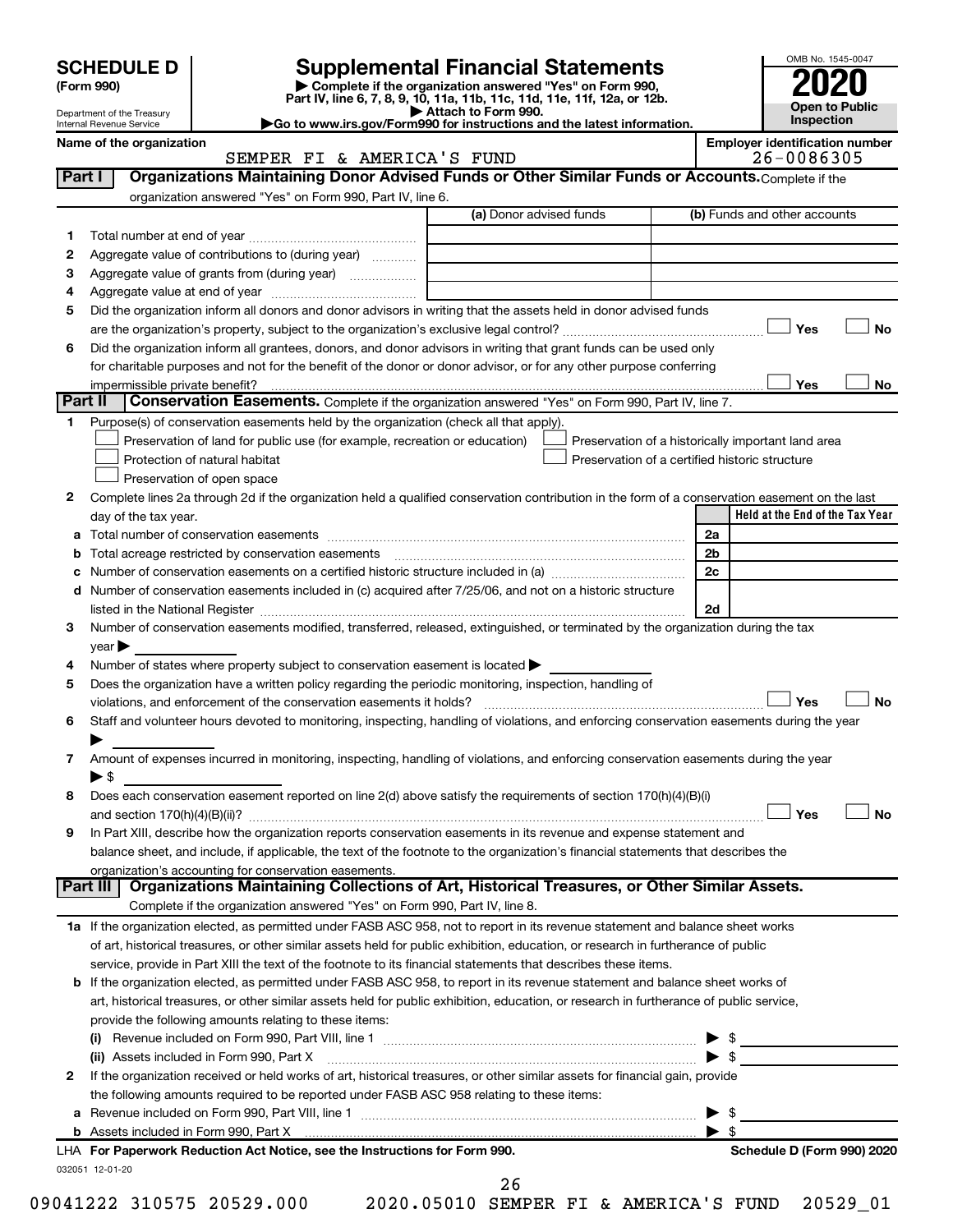|         | Schedule D (Form 990) 2020                                                                                                                                                                                                          | SEMPER FI & AMERICA'S FUND |                |                                                                                                                                                                                                                                |                                 | 26-0086305 Page 2          |                     |            |                         |
|---------|-------------------------------------------------------------------------------------------------------------------------------------------------------------------------------------------------------------------------------------|----------------------------|----------------|--------------------------------------------------------------------------------------------------------------------------------------------------------------------------------------------------------------------------------|---------------------------------|----------------------------|---------------------|------------|-------------------------|
|         | Organizations Maintaining Collections of Art, Historical Treasures, or Other Similar Assets (continued)<br>Part III                                                                                                                 |                            |                |                                                                                                                                                                                                                                |                                 |                            |                     |            |                         |
| 3       | Using the organization's acquisition, accession, and other records, check any of the following that make significant use of its                                                                                                     |                            |                |                                                                                                                                                                                                                                |                                 |                            |                     |            |                         |
|         | collection items (check all that apply):                                                                                                                                                                                            |                            |                |                                                                                                                                                                                                                                |                                 |                            |                     |            |                         |
| a       | Public exhibition                                                                                                                                                                                                                   |                            |                | Loan or exchange program                                                                                                                                                                                                       |                                 |                            |                     |            |                         |
| b       | Scholarly research                                                                                                                                                                                                                  |                            |                | Other and the control of the control of the control of the control of the control of the control of the control of the control of the control of the control of the control of the control of the control of the control of th |                                 |                            |                     |            |                         |
| c       | Preservation for future generations                                                                                                                                                                                                 |                            |                |                                                                                                                                                                                                                                |                                 |                            |                     |            |                         |
| 4       | Provide a description of the organization's collections and explain how they further the organization's exempt purpose in Part XIII.                                                                                                |                            |                |                                                                                                                                                                                                                                |                                 |                            |                     |            |                         |
| 5       | During the year, did the organization solicit or receive donations of art, historical treasures, or other similar assets                                                                                                            |                            |                |                                                                                                                                                                                                                                |                                 |                            |                     |            |                         |
|         |                                                                                                                                                                                                                                     |                            |                |                                                                                                                                                                                                                                |                                 |                            | Yes                 |            | No                      |
| Part IV | <b>Escrow and Custodial Arrangements.</b> Complete if the organization answered "Yes" on Form 990, Part IV, line 9, or                                                                                                              |                            |                |                                                                                                                                                                                                                                |                                 |                            |                     |            |                         |
|         | reported an amount on Form 990, Part X, line 21.                                                                                                                                                                                    |                            |                |                                                                                                                                                                                                                                |                                 |                            |                     |            |                         |
|         | 1a Is the organization an agent, trustee, custodian or other intermediary for contributions or other assets not included                                                                                                            |                            |                |                                                                                                                                                                                                                                |                                 |                            |                     |            |                         |
|         |                                                                                                                                                                                                                                     |                            |                |                                                                                                                                                                                                                                |                                 |                            | Yes                 |            | <b>No</b>               |
|         | b If "Yes," explain the arrangement in Part XIII and complete the following table:                                                                                                                                                  |                            |                |                                                                                                                                                                                                                                |                                 |                            |                     |            |                         |
|         |                                                                                                                                                                                                                                     |                            |                |                                                                                                                                                                                                                                |                                 |                            | Amount              |            |                         |
|         | c Beginning balance measurements and the contract of the contract of the contract of the contract of the contract of the contract of the contract of the contract of the contract of the contract of the contract of the contr      |                            |                |                                                                                                                                                                                                                                | 1c                              |                            |                     |            |                         |
|         | d Additions during the year manufactured and an account of the year manufactured and account of the year manufactured and account of the year manufactured and account of the year manufactured and account of the year manufa      |                            |                |                                                                                                                                                                                                                                | 1d                              |                            |                     |            |                         |
| f.      | e Distributions during the year manufactured and an account of the year manufactured and account of the year manufactured and account of the state of the state of the state of the state of the state of the state of the sta      |                            |                |                                                                                                                                                                                                                                | 1е<br>1f                        |                            |                     |            |                         |
|         | 2a Did the organization include an amount on Form 990, Part X, line 21, for escrow or custodial account liability?                                                                                                                  |                            |                |                                                                                                                                                                                                                                |                                 |                            | Yes                 |            | No                      |
|         | <b>b</b> If "Yes," explain the arrangement in Part XIII. Check here if the explanation has been provided on Part XIII                                                                                                               |                            |                |                                                                                                                                                                                                                                |                                 | .                          |                     |            |                         |
| Part V  | Endowment Funds. Complete if the organization answered "Yes" on Form 990, Part IV, line 10.                                                                                                                                         |                            |                |                                                                                                                                                                                                                                |                                 |                            |                     |            |                         |
|         |                                                                                                                                                                                                                                     | (a) Current year           | (b) Prior year | (c) Two years back $\vert$ (d) Three years back $\vert$                                                                                                                                                                        |                                 |                            | (e) Four years back |            |                         |
|         | 1a Beginning of year balance                                                                                                                                                                                                        | 3,631,125.                 | 3,771,321.     | 3,554,127.                                                                                                                                                                                                                     |                                 | 3, 295, 859.               |                     |            | 209,000.                |
|         |                                                                                                                                                                                                                                     | 90,000.                    |                |                                                                                                                                                                                                                                |                                 | 50,000.                    |                     | 3,014,691. |                         |
|         | c Net investment earnings, gains, and losses                                                                                                                                                                                        | 1,440,355.                 | 61,047.        | 228,634.                                                                                                                                                                                                                       |                                 | 298,268.                   |                     |            | 72,168.                 |
|         |                                                                                                                                                                                                                                     | 200,015.                   | 201,243.       | 11,440.                                                                                                                                                                                                                        |                                 | 90,000.                    |                     |            |                         |
|         | e Other expenditures for facilities                                                                                                                                                                                                 |                            |                |                                                                                                                                                                                                                                |                                 |                            |                     |            |                         |
|         | and programs                                                                                                                                                                                                                        |                            |                |                                                                                                                                                                                                                                |                                 |                            |                     |            |                         |
|         | f Administrative expenses                                                                                                                                                                                                           |                            |                |                                                                                                                                                                                                                                |                                 |                            |                     |            |                         |
| g       |                                                                                                                                                                                                                                     | 4,961,465.                 | 3,631,125.     | 3,771,321.                                                                                                                                                                                                                     |                                 | 3, 554, 127.               |                     | 3,295,859. |                         |
| 2       | Provide the estimated percentage of the current year end balance (line 1g, column (a)) held as:                                                                                                                                     |                            |                |                                                                                                                                                                                                                                |                                 |                            |                     |            |                         |
|         | a Board designated or quasi-endowment >                                                                                                                                                                                             |                            | %              |                                                                                                                                                                                                                                |                                 |                            |                     |            |                         |
| b       | Permanent endowment > 65.9800                                                                                                                                                                                                       | %                          |                |                                                                                                                                                                                                                                |                                 |                            |                     |            |                         |
|         | 34.0200%<br>c Term endowment $\blacktriangleright$                                                                                                                                                                                  |                            |                |                                                                                                                                                                                                                                |                                 |                            |                     |            |                         |
|         | The percentages on lines 2a, 2b, and 2c should equal 100%.                                                                                                                                                                          |                            |                |                                                                                                                                                                                                                                |                                 |                            |                     |            |                         |
|         | 3a Are there endowment funds not in the possession of the organization that are held and administered for the organization                                                                                                          |                            |                |                                                                                                                                                                                                                                |                                 |                            |                     |            |                         |
|         | by:                                                                                                                                                                                                                                 |                            |                |                                                                                                                                                                                                                                |                                 |                            |                     | Yes        | No                      |
|         | (i)                                                                                                                                                                                                                                 |                            |                |                                                                                                                                                                                                                                |                                 |                            | 3a(i)               |            | X                       |
|         | (ii) Related organizations <b>constructions</b> and construction of the construction of the construction of the construction of the construction of the construction of the construction of the construction of the construction of |                            |                |                                                                                                                                                                                                                                |                                 |                            | 3a(ii)              |            | $\overline{\textbf{X}}$ |
|         |                                                                                                                                                                                                                                     |                            |                |                                                                                                                                                                                                                                |                                 |                            | 3b                  |            |                         |
| 4       | Describe in Part XIII the intended uses of the organization's endowment funds.                                                                                                                                                      |                            |                |                                                                                                                                                                                                                                |                                 |                            |                     |            |                         |
|         | <b>Land, Buildings, and Equipment.</b><br><b>Part VI</b>                                                                                                                                                                            |                            |                |                                                                                                                                                                                                                                |                                 |                            |                     |            |                         |
|         | Complete if the organization answered "Yes" on Form 990, Part IV, line 11a. See Form 990, Part X, line 10.                                                                                                                          |                            |                |                                                                                                                                                                                                                                |                                 |                            |                     |            |                         |
|         | Description of property                                                                                                                                                                                                             | (a) Cost or other          |                | (b) Cost or other                                                                                                                                                                                                              | (c) Accumulated<br>depreciation |                            | (d) Book value      |            |                         |
|         |                                                                                                                                                                                                                                     | basis (investment)         |                | basis (other)                                                                                                                                                                                                                  |                                 |                            |                     |            |                         |
|         |                                                                                                                                                                                                                                     |                            |                |                                                                                                                                                                                                                                |                                 |                            |                     |            |                         |
|         |                                                                                                                                                                                                                                     |                            |                |                                                                                                                                                                                                                                |                                 |                            |                     |            |                         |
|         |                                                                                                                                                                                                                                     |                            |                | 168,374.                                                                                                                                                                                                                       | 61,509.                         |                            |                     | 106,865.   |                         |
|         |                                                                                                                                                                                                                                     |                            |                | 242, 210.                                                                                                                                                                                                                      | 193,340.                        |                            |                     | 48,870.    |                         |
|         | Total. Add lines 1a through 1e. (Column (d) must equal Form 990, Part X, column (B), line 10c.)                                                                                                                                     |                            |                |                                                                                                                                                                                                                                |                                 |                            |                     | 155, 735.  |                         |
|         |                                                                                                                                                                                                                                     |                            |                |                                                                                                                                                                                                                                |                                 | Schedule D (Form 990) 2020 |                     |            |                         |
|         |                                                                                                                                                                                                                                     |                            |                |                                                                                                                                                                                                                                |                                 |                            |                     |            |                         |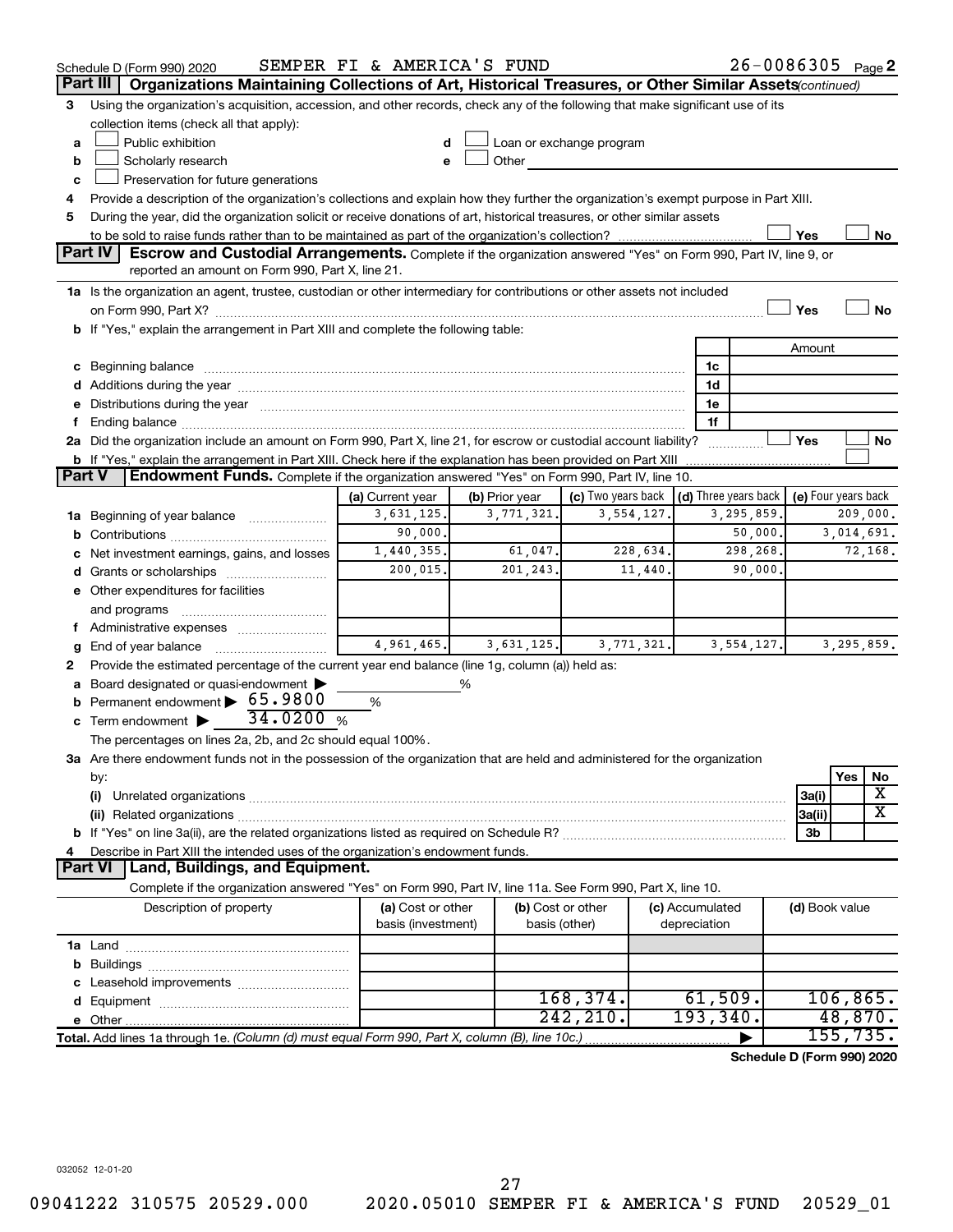|             | Part VII Investments - Other Securities.                                                                          |                 |                                                           |                |
|-------------|-------------------------------------------------------------------------------------------------------------------|-----------------|-----------------------------------------------------------|----------------|
|             | Complete if the organization answered "Yes" on Form 990, Part IV, line 11b. See Form 990, Part X, line 12.        |                 |                                                           |                |
|             | (a) Description of security or category (including name of security)                                              | (b) Book value  | (c) Method of valuation: Cost or end-of-year market value |                |
|             |                                                                                                                   |                 |                                                           |                |
|             |                                                                                                                   |                 |                                                           |                |
| $(3)$ Other |                                                                                                                   |                 |                                                           |                |
| (A)         |                                                                                                                   |                 |                                                           |                |
| (B)         |                                                                                                                   |                 |                                                           |                |
| (C)<br>(D)  |                                                                                                                   |                 |                                                           |                |
| (E)         |                                                                                                                   |                 |                                                           |                |
| (F)         |                                                                                                                   |                 |                                                           |                |
| (G)         |                                                                                                                   |                 |                                                           |                |
| (H)         |                                                                                                                   |                 |                                                           |                |
|             | Total. (Col. (b) must equal Form 990, Part X, col. (B) line 12.)                                                  |                 |                                                           |                |
|             | Part VIII Investments - Program Related.                                                                          |                 |                                                           |                |
|             | Complete if the organization answered "Yes" on Form 990, Part IV, line 11c. See Form 990, Part X, line 13.        |                 |                                                           |                |
|             | (a) Description of investment                                                                                     | (b) Book value  | (c) Method of valuation: Cost or end-of-year market value |                |
| (1)         |                                                                                                                   |                 |                                                           |                |
| (2)         |                                                                                                                   |                 |                                                           |                |
| (3)         |                                                                                                                   |                 |                                                           |                |
| (4)         |                                                                                                                   |                 |                                                           |                |
| (5)         |                                                                                                                   |                 |                                                           |                |
| (6)         |                                                                                                                   |                 |                                                           |                |
| (7)         |                                                                                                                   |                 |                                                           |                |
| (8)         |                                                                                                                   |                 |                                                           |                |
| (9)         |                                                                                                                   |                 |                                                           |                |
|             | Total. (Col. (b) must equal Form 990, Part X, col. (B) line 13.)                                                  |                 |                                                           |                |
| Part IX     | <b>Other Assets.</b>                                                                                              |                 |                                                           |                |
|             | Complete if the organization answered "Yes" on Form 990, Part IV, line 11d. See Form 990, Part X, line 15.        | (a) Description |                                                           | (b) Book value |
|             |                                                                                                                   |                 |                                                           |                |
| (1)         |                                                                                                                   |                 |                                                           |                |
| (2)<br>(3)  |                                                                                                                   |                 |                                                           |                |
| (4)         |                                                                                                                   |                 |                                                           |                |
| (5)         |                                                                                                                   |                 |                                                           |                |
| (6)         |                                                                                                                   |                 |                                                           |                |
| (7)         |                                                                                                                   |                 |                                                           |                |
| (8)         |                                                                                                                   |                 |                                                           |                |
| (9)         |                                                                                                                   |                 |                                                           |                |
|             | Total. (Column (b) must equal Form 990, Part X, col. (B) line 15.)                                                |                 |                                                           |                |
| Part X      | <b>Other Liabilities.</b>                                                                                         |                 |                                                           |                |
|             | Complete if the organization answered "Yes" on Form 990, Part IV, line 11e or 11f. See Form 990, Part X, line 25. |                 |                                                           |                |
| 1.          | (a) Description of liability                                                                                      |                 |                                                           | (b) Book value |
| (1)         | Federal income taxes                                                                                              |                 |                                                           |                |
| (2)         |                                                                                                                   |                 |                                                           |                |
| (3)         |                                                                                                                   |                 |                                                           |                |
| (4)         |                                                                                                                   |                 |                                                           |                |
| (5)         |                                                                                                                   |                 |                                                           |                |
| (6)         |                                                                                                                   |                 |                                                           |                |
| (7)         |                                                                                                                   |                 |                                                           |                |
| (8)         |                                                                                                                   |                 |                                                           |                |
| (9)         |                                                                                                                   |                 |                                                           |                |
|             | Total. (Column (b) must equal Form 990, Part X, col. (B) line 25.)                                                |                 |                                                           |                |

**2.** Liability for uncertain tax positions. In Part XIII, provide the text of the footnote to the organization's financial statements that reports the organization's liability for uncertain tax positions under FASB ASC 740. Check here if the text of the footnote has been provided in Part XIII ...  $\fbox{\bf X}$ 

**Schedule D (Form 990) 2020**

032053 12-01-20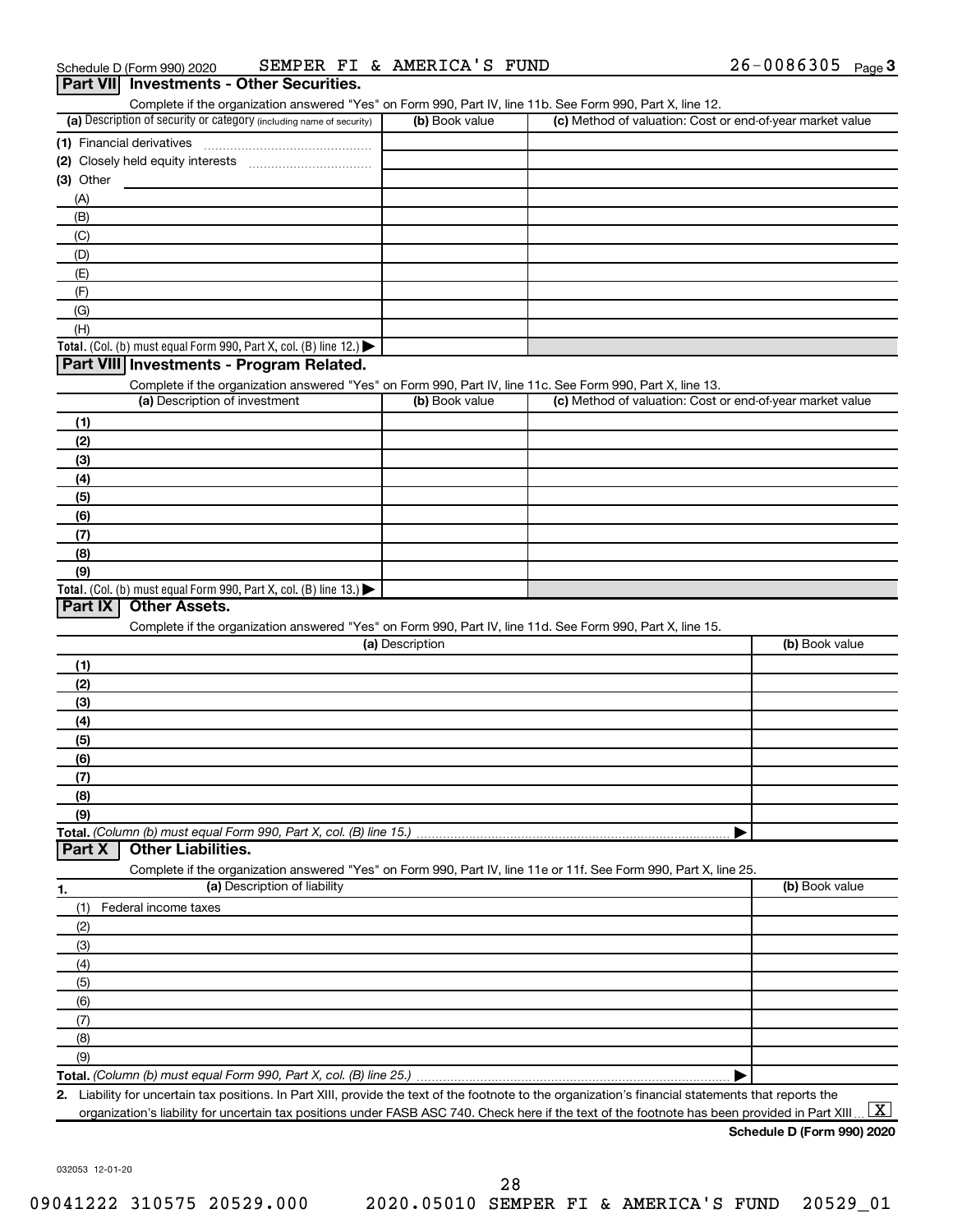|   | SEMPER FI & AMERICA'S FUND<br>Schedule D (Form 990) 2020                                         |                |             |                | $26 - 0086305$ Page 4 |
|---|--------------------------------------------------------------------------------------------------|----------------|-------------|----------------|-----------------------|
|   | Reconciliation of Revenue per Audited Financial Statements With Revenue per Return.<br>Part XI   |                |             |                |                       |
|   | Complete if the organization answered "Yes" on Form 990, Part IV, line 12a.                      |                |             |                |                       |
| 1 | Total revenue, gains, and other support per audited financial statements                         |                |             | $\blacksquare$ | 50, 293, 203.         |
| 2 | Amounts included on line 1 but not on Form 990, Part VIII, line 12:                              |                |             |                |                       |
| a |                                                                                                  | 2a             | 2,044,460.  |                |                       |
| b |                                                                                                  | 2 <sub>h</sub> | 25,542.     |                |                       |
| c |                                                                                                  | 2 <sub>c</sub> |             |                |                       |
| d |                                                                                                  | 2d             | $-20, 404.$ |                |                       |
| е | Add lines 2a through 2d                                                                          |                |             | 2e             | 2,049,598.            |
| 3 |                                                                                                  |                |             | $\mathbf{a}$   | 48, 243, 605.         |
| 4 | Amounts included on Form 990, Part VIII, line 12, but not on line 1:                             |                |             |                |                       |
|   |                                                                                                  |                | 107,184.    |                |                       |
|   |                                                                                                  | 4 <sub>h</sub> |             |                |                       |
|   | c Add lines 4a and 4b                                                                            |                |             | 4c             | 107,184.              |
|   |                                                                                                  |                |             |                | 48, 350, 789.         |
|   |                                                                                                  |                |             |                |                       |
|   | Part XII   Reconciliation of Expenses per Audited Financial Statements With Expenses per Return. |                |             |                |                       |
|   | Complete if the organization answered "Yes" on Form 990, Part IV, line 12a.                      |                |             |                |                       |
| 1 |                                                                                                  |                |             | $\blacksquare$ | 41,694,076.           |
| 2 | Amounts included on line 1 but not on Form 990, Part IX, line 25:                                |                |             |                |                       |
| a |                                                                                                  | 2a             | 25,542.     |                |                       |
| b |                                                                                                  | 2 <sub>b</sub> |             |                |                       |
|   |                                                                                                  | 2 <sub>c</sub> |             |                |                       |
| d |                                                                                                  | 2d             |             |                |                       |
|   |                                                                                                  |                |             | 2e             | 25,542.               |
| з |                                                                                                  |                |             | 3              | 41,668,534.           |
| 4 | Amounts included on Form 990, Part IX, line 25, but not on line 1:                               |                |             |                |                       |
| a | Investment expenses not included on Form 990, Part VIII, line 7b [                               | $-4a$          | 107,184.    |                |                       |
|   |                                                                                                  | 4 <sub>b</sub> | 20,404.     |                |                       |
|   | c Add lines 4a and 4b                                                                            |                |             | 4с             | 127,588.              |
|   | Part XIII Supplemental Information.                                                              |                |             | 5              | 41,796,122.           |

Provide the descriptions required for Part II, lines 3, 5, and 9; Part III, lines 1a and 4; Part IV, lines 1b and 2b; Part V, line 4; Part X, line 2; Part XI, lines 2d and 4b; and Part XII, lines 2d and 4b. Also complete this part to provide any additional information.

PART V, LINE 4:

THE ENDOWMENT CONSISTS OF DONOR-RESTRICTED FUNDS ESTABLISHED TO

SUPPORT THE ORGANIZATION'S OPERATIONS AND MISSION.

PART X, LINE 2:

THE ORGANIZATION FOLLOWS ACCOUNTING STANDARDS GENERALLY ACCEPTED IN THE

UNITED STATES OF AMERICA RELATED TO THE RECOGNITION OF UNCERTAIN TAX

POSITIONS. THE ORGANIZATION RECOGNIZES ACCRUED INTEREST AND PENALTIES

ASSOCIATED WITH UNCERTAIN TAX POSITIONS AS PART OF THE STATEMENT OF

ACTIVITIES WHEN APPLICABLE. MANAGEMENT HAS DETERMINED THAT THE

ORGANIZATION HAS NO UNCERTAIN TAX POSITIONS AT JUNE 30, 2021 AND 2020 AND

#### THEREFORE NO AMOUNTS HAVE BEEN ACCRUED.

032054 12-01-20

**Schedule D (Form 990) 2020**

29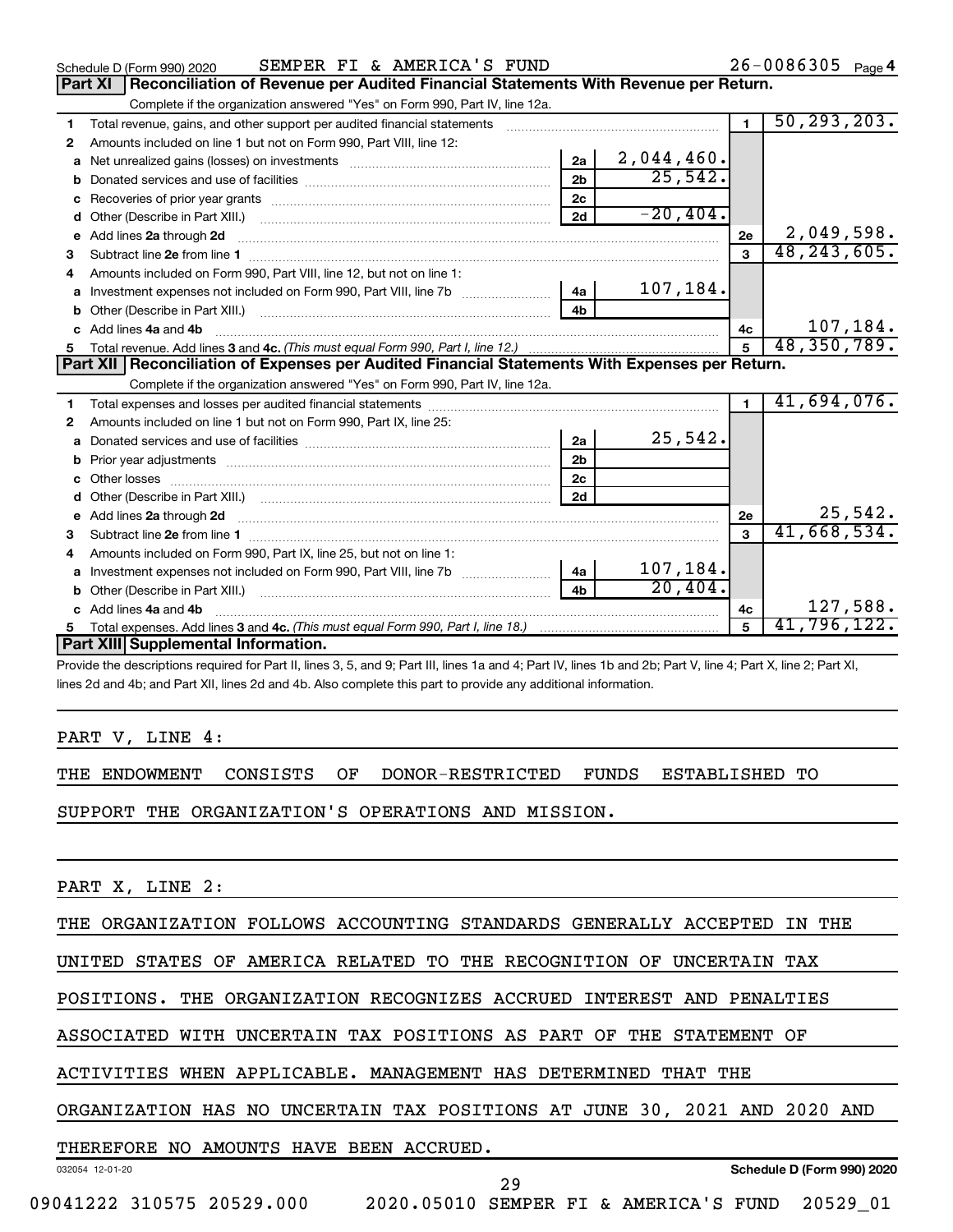| supplemental information (commacd)     |                                                                                                                       |
|----------------------------------------|-----------------------------------------------------------------------------------------------------------------------|
|                                        |                                                                                                                       |
| PART XI, LINE 2D - OTHER ADJUSTMENTS:  |                                                                                                                       |
|                                        | <u> 1989 - Johann Barn, mars ann an t-Amhain Aonaichte ann an t-Aonaichte ann an t-Aonaichte ann an t-Aonaichte a</u> |
| EXPENSE FOR CANCELLED SPECIAL EVENT    | $-20,404.$                                                                                                            |
|                                        |                                                                                                                       |
| PART XII, LINE 4B - OTHER ADJUSTMENTS: | <u> 1989 - Andrea Stadt Britain, amerikansk politik (* 1958)</u>                                                      |
| EXPENSE FOR CANCELLED SPECIAL EVENT    | 20,404.                                                                                                               |
|                                        |                                                                                                                       |
|                                        |                                                                                                                       |
|                                        |                                                                                                                       |
|                                        |                                                                                                                       |
|                                        |                                                                                                                       |
|                                        |                                                                                                                       |
|                                        |                                                                                                                       |
|                                        |                                                                                                                       |
|                                        |                                                                                                                       |
|                                        |                                                                                                                       |
|                                        |                                                                                                                       |
|                                        |                                                                                                                       |
|                                        |                                                                                                                       |
|                                        |                                                                                                                       |
|                                        |                                                                                                                       |
|                                        |                                                                                                                       |
|                                        |                                                                                                                       |
|                                        |                                                                                                                       |
|                                        |                                                                                                                       |
|                                        |                                                                                                                       |
|                                        |                                                                                                                       |
|                                        |                                                                                                                       |
|                                        |                                                                                                                       |
|                                        | Schedule D (Form 990) 2020                                                                                            |
| 032055 12-01-20<br>30                  |                                                                                                                       |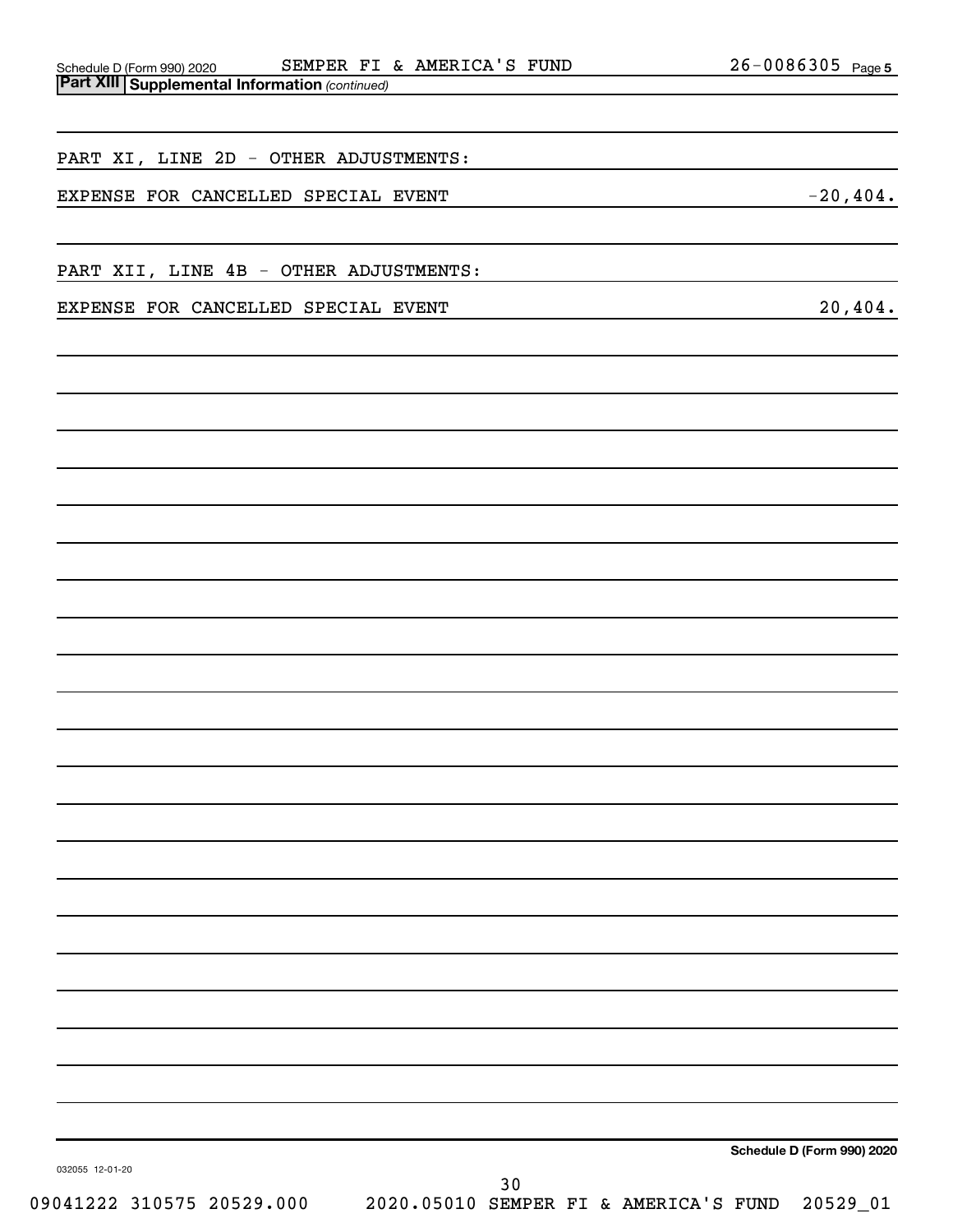| <b>SCHEDULE G</b>                                            |                                  | <b>Supplemental Information Regarding Fundraising or Gaming Activities</b>                                                                                          |                                 |    |                                       |                                   | OMB No. 1545-0047                       |
|--------------------------------------------------------------|----------------------------------|---------------------------------------------------------------------------------------------------------------------------------------------------------------------|---------------------------------|----|---------------------------------------|-----------------------------------|-----------------------------------------|
| (Form 990 or 990-EZ)                                         |                                  | Complete if the organization answered "Yes" on Form 990, Part IV, line 17, 18, or 19, or if the<br>organization entered more than \$15,000 on Form 990-EZ, line 6a. |                                 |    |                                       |                                   |                                         |
| Department of the Treasury                                   |                                  | Attach to Form 990 or Form 990-EZ.                                                                                                                                  |                                 |    |                                       |                                   | <b>Open to Public</b>                   |
| Internal Revenue Service                                     |                                  | $\triangleright$ Go to www.irs.gov/Form990 for instructions and the latest information.                                                                             |                                 |    |                                       |                                   | Inspection                              |
| Name of the organization                                     |                                  | SEMPER FI & AMERICA'S FUND                                                                                                                                          |                                 |    |                                       | 26-0086305                        | <b>Employer identification number</b>   |
| Part I                                                       |                                  | Fundraising Activities. Complete if the organization answered "Yes" on Form 990, Part IV, line 17. Form 990-EZ filers are not                                       |                                 |    |                                       |                                   |                                         |
|                                                              | required to complete this part.  | 1 Indicate whether the organization raised funds through any of the following activities. Check all that apply.                                                     |                                 |    |                                       |                                   |                                         |
| Mail solicitations<br>a                                      |                                  | е                                                                                                                                                                   |                                 |    | Solicitation of non-government grants |                                   |                                         |
| b                                                            | Internet and email solicitations | f                                                                                                                                                                   |                                 |    | Solicitation of government grants     |                                   |                                         |
| Phone solicitations<br>с<br>In-person solicitations<br>d     |                                  | Special fundraising events<br>g                                                                                                                                     |                                 |    |                                       |                                   |                                         |
|                                                              |                                  | 2 a Did the organization have a written or oral agreement with any individual (including officers, directors, trustees, or                                          |                                 |    |                                       |                                   |                                         |
|                                                              |                                  | key employees listed in Form 990, Part VII) or entity in connection with professional fundraising services?                                                         |                                 |    |                                       | Yes                               | No                                      |
| compensated at least \$5,000 by the organization.            |                                  | b If "Yes," list the 10 highest paid individuals or entities (fundraisers) pursuant to agreements under which the fundraiser is to be                               |                                 |    |                                       |                                   |                                         |
|                                                              |                                  |                                                                                                                                                                     | (iii) Did                       |    |                                       | (v) Amount paid                   |                                         |
| (i) Name and address of individual<br>or entity (fundraiser) |                                  | (ii) Activity                                                                                                                                                       | fundraiser<br>have custody      |    | (iv) Gross receipts<br>from activity  | to (or retained by)<br>fundraiser | (vi) Amount paid<br>to (or retained by) |
|                                                              |                                  |                                                                                                                                                                     | or control of<br>contributions? |    |                                       | listed in col. (i)                | organization                            |
|                                                              |                                  |                                                                                                                                                                     | Yes                             | No |                                       |                                   |                                         |
|                                                              |                                  |                                                                                                                                                                     |                                 |    |                                       |                                   |                                         |
|                                                              |                                  |                                                                                                                                                                     |                                 |    |                                       |                                   |                                         |
|                                                              |                                  |                                                                                                                                                                     |                                 |    |                                       |                                   |                                         |
|                                                              |                                  |                                                                                                                                                                     |                                 |    |                                       |                                   |                                         |
|                                                              |                                  |                                                                                                                                                                     |                                 |    |                                       |                                   |                                         |
|                                                              |                                  |                                                                                                                                                                     |                                 |    |                                       |                                   |                                         |
|                                                              |                                  |                                                                                                                                                                     |                                 |    |                                       |                                   |                                         |
|                                                              |                                  |                                                                                                                                                                     |                                 |    |                                       |                                   |                                         |
|                                                              |                                  |                                                                                                                                                                     |                                 |    |                                       |                                   |                                         |
|                                                              |                                  |                                                                                                                                                                     |                                 |    |                                       |                                   |                                         |
|                                                              |                                  |                                                                                                                                                                     |                                 |    |                                       |                                   |                                         |
|                                                              |                                  |                                                                                                                                                                     |                                 |    |                                       |                                   |                                         |
|                                                              |                                  |                                                                                                                                                                     |                                 |    |                                       |                                   |                                         |
|                                                              |                                  |                                                                                                                                                                     |                                 |    |                                       |                                   |                                         |
| Total                                                        |                                  | 3 List all states in which the organization is registered or licensed to solicit contributions or has been notified it is exempt from registration                  |                                 |    |                                       |                                   |                                         |
| or licensing.                                                |                                  |                                                                                                                                                                     |                                 |    |                                       |                                   |                                         |
|                                                              |                                  |                                                                                                                                                                     |                                 |    |                                       |                                   |                                         |
|                                                              |                                  |                                                                                                                                                                     |                                 |    |                                       |                                   |                                         |
|                                                              |                                  |                                                                                                                                                                     |                                 |    |                                       |                                   |                                         |
|                                                              |                                  |                                                                                                                                                                     |                                 |    |                                       |                                   |                                         |
|                                                              |                                  |                                                                                                                                                                     |                                 |    |                                       |                                   |                                         |
|                                                              |                                  |                                                                                                                                                                     |                                 |    |                                       |                                   |                                         |
|                                                              |                                  |                                                                                                                                                                     |                                 |    |                                       |                                   |                                         |
|                                                              |                                  |                                                                                                                                                                     |                                 |    |                                       |                                   |                                         |

**For Paperwork Reduction Act Notice, see the Instructions for Form 990 or 990-EZ. Schedule G (Form 990 or 990-EZ) 2020** LHA

032081 11-25-20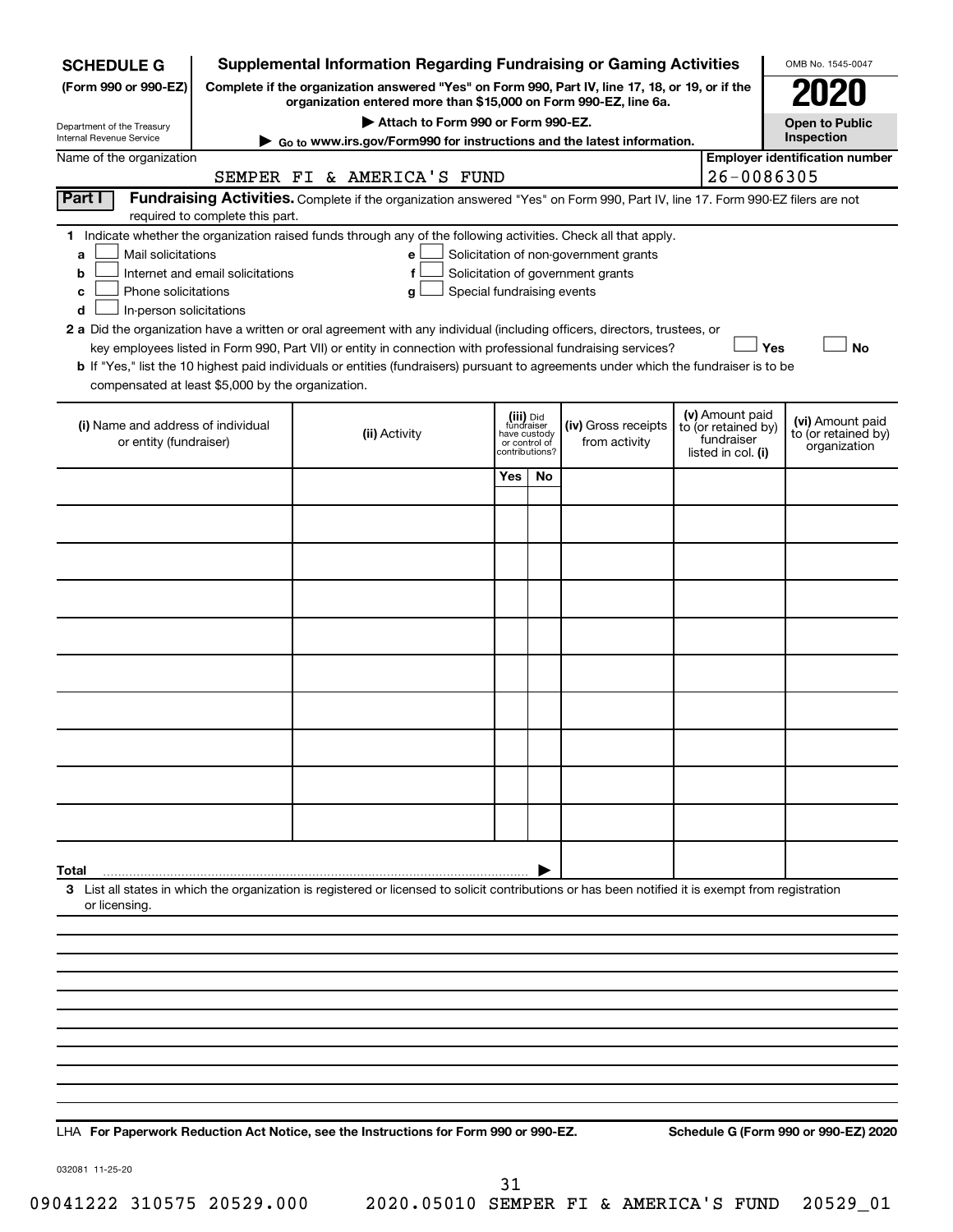#### Schedule G (Form 990 or 990-EZ) 2020  ${\tt SEMPER\; FI\; \&\; AMERICA\; S\; FUND}$  26 - 0086305  $_{\tt Page}$

26-0086305 Page 2

Part II | Fundraising Events. Complete if the organization answered "Yes" on Form 990, Part IV, line 18, or reported more than \$15,000 of fundraising event contributions and gross income on Form 990-EZ, lines 1 and 6b. List events with gross receipts greater than \$5,000.

|                 |    | along over the bond backers and group involved on homicoupled that we have obtained with group roompto groups and not out                     |                                                   |                         |                                 |                                                       |
|-----------------|----|-----------------------------------------------------------------------------------------------------------------------------------------------|---------------------------------------------------|-------------------------|---------------------------------|-------------------------------------------------------|
|                 |    |                                                                                                                                               | (a) Event $#1$<br>MARINE CORPS<br><b>MARATHON</b> | (b) Event #2            | (c) Other events<br><b>NONE</b> | (d) Total events<br>(add col. (a) through<br>col. (c) |
|                 |    |                                                                                                                                               | (event type)                                      | (event type)            | (total number)                  |                                                       |
| Revenue         |    |                                                                                                                                               | 151,891.                                          |                         |                                 | 151,891.                                              |
|                 |    |                                                                                                                                               | 148,359.                                          |                         |                                 | 148,359.                                              |
|                 |    | 3 Gross income (line 1 minus line 2)                                                                                                          | 3,532.                                            |                         |                                 | 3,532.                                                |
|                 |    |                                                                                                                                               |                                                   |                         |                                 |                                                       |
|                 |    |                                                                                                                                               |                                                   |                         |                                 |                                                       |
|                 | 5. |                                                                                                                                               |                                                   |                         |                                 |                                                       |
|                 |    |                                                                                                                                               |                                                   |                         |                                 |                                                       |
| Direct Expenses | 7  | Food and beverages                                                                                                                            |                                                   |                         |                                 |                                                       |
|                 | 8. |                                                                                                                                               |                                                   |                         |                                 |                                                       |
|                 | 9  |                                                                                                                                               | 6,693.                                            |                         |                                 | $\frac{6,693.}{6,693.}$<br>-3,161.                    |
|                 |    | 10 Direct expense summary. Add lines 4 through 9 in column (d)                                                                                |                                                   |                         |                                 |                                                       |
|                 |    |                                                                                                                                               |                                                   |                         |                                 |                                                       |
| Part III        |    | Gaming. Complete if the organization answered "Yes" on Form 990, Part IV, line 19, or reported more than<br>\$15,000 on Form 990-EZ, line 6a. |                                                   |                         |                                 |                                                       |
|                 |    |                                                                                                                                               |                                                   | (b) Pull tabs/instant   |                                 | (d) Total gaming (add                                 |
| Revenue         |    |                                                                                                                                               | (a) Bingo                                         | bingo/progressive bingo | (c) Other gaming                | col. (a) through col. (c))                            |
|                 |    |                                                                                                                                               |                                                   |                         |                                 |                                                       |
|                 |    |                                                                                                                                               |                                                   |                         |                                 |                                                       |
|                 |    |                                                                                                                                               |                                                   |                         |                                 |                                                       |
|                 |    |                                                                                                                                               |                                                   |                         |                                 |                                                       |
| Direct Expenses | 3  |                                                                                                                                               |                                                   |                         |                                 |                                                       |
|                 | 4  |                                                                                                                                               |                                                   |                         |                                 |                                                       |
|                 |    |                                                                                                                                               |                                                   |                         |                                 |                                                       |
|                 |    |                                                                                                                                               | Yes<br>%                                          | Yes<br>%                | <b>Yes</b><br>%                 |                                                       |
|                 | 6. | Volunteer labor                                                                                                                               | No                                                | No                      | No                              |                                                       |
|                 | 7  | Direct expense summary. Add lines 2 through 5 in column (d)                                                                                   |                                                   |                         |                                 |                                                       |
|                 | 8  |                                                                                                                                               |                                                   |                         |                                 |                                                       |
|                 |    |                                                                                                                                               |                                                   |                         |                                 |                                                       |
| 9               |    | Enter the state(s) in which the organization conducts gaming activities:                                                                      |                                                   |                         |                                 |                                                       |
|                 |    |                                                                                                                                               |                                                   |                         |                                 | Yes<br><b>No</b>                                      |
|                 |    | <b>b</b> If "No," explain:                                                                                                                    |                                                   |                         |                                 |                                                       |
|                 |    |                                                                                                                                               |                                                   |                         |                                 |                                                       |
|                 |    |                                                                                                                                               |                                                   |                         |                                 | ⊥ Yes<br><b>No</b>                                    |
|                 |    | <b>b</b> If "Yes," explain:<br>the control of the control of the control of the control of the control of the control of                      |                                                   |                         |                                 |                                                       |
|                 |    |                                                                                                                                               |                                                   |                         |                                 |                                                       |
|                 |    |                                                                                                                                               |                                                   |                         |                                 |                                                       |
|                 |    | 032082 11-25-20                                                                                                                               |                                                   |                         |                                 | Schedule G (Form 990 or 990-EZ) 2020                  |
|                 |    |                                                                                                                                               |                                                   |                         |                                 |                                                       |
|                 |    |                                                                                                                                               |                                                   |                         |                                 |                                                       |

32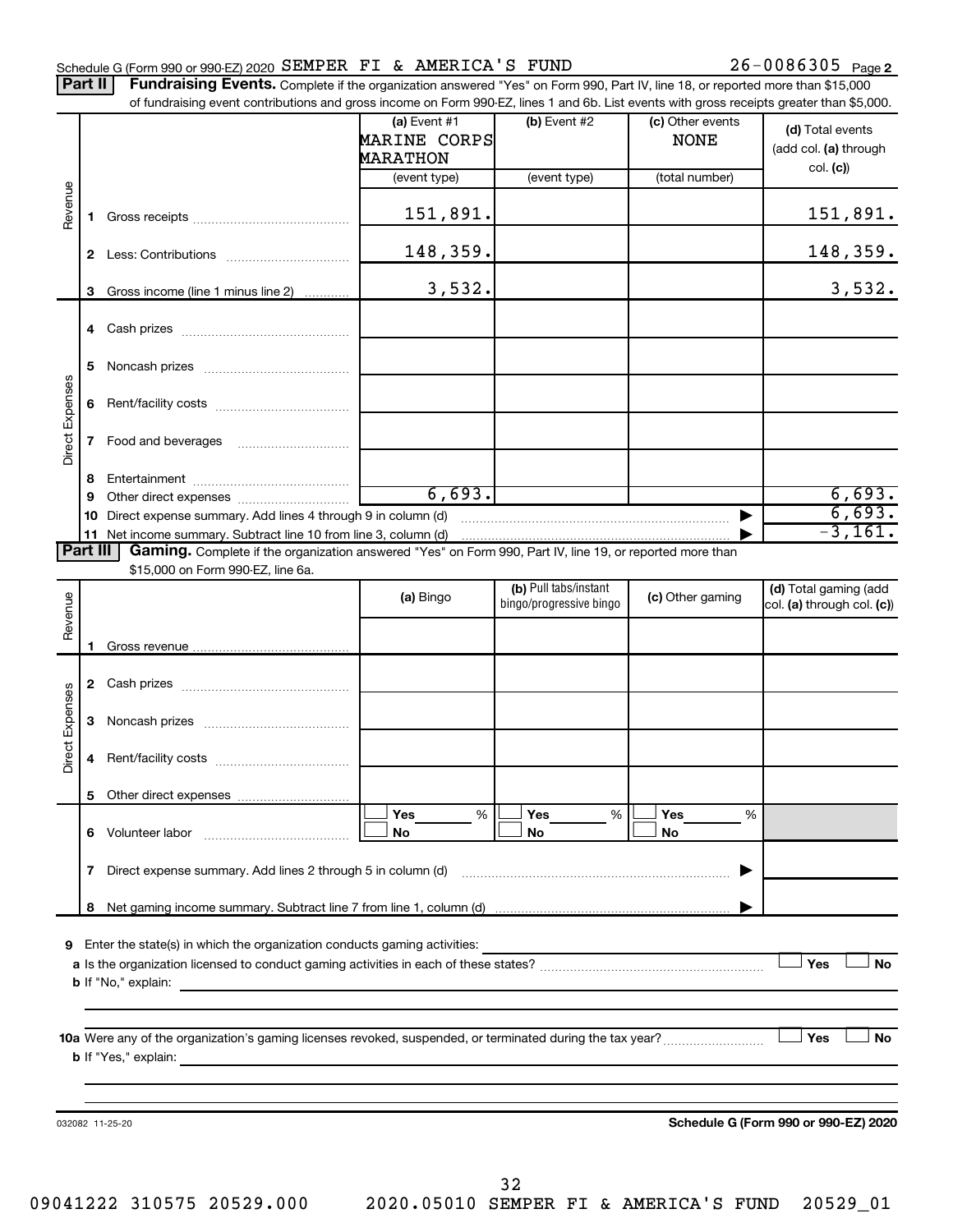|                                    | Schedule G (Form 990 or 990-EZ) 2020 SEMPER FI & AMERICA'S FUND                                                                                                                                                                      | 26-0086305<br>Page 3                 |
|------------------------------------|--------------------------------------------------------------------------------------------------------------------------------------------------------------------------------------------------------------------------------------|--------------------------------------|
|                                    |                                                                                                                                                                                                                                      | ∣ Yes<br>No                          |
|                                    | 12 Is the organization a grantor, beneficiary or trustee of a trust, or a member of a partnership or other entity formed                                                                                                             |                                      |
|                                    |                                                                                                                                                                                                                                      | <b>No</b><br><b>」Yes</b>             |
|                                    | <b>13</b> Indicate the percentage of gaming activity conducted in:                                                                                                                                                                   |                                      |
|                                    |                                                                                                                                                                                                                                      |                                      |
|                                    |                                                                                                                                                                                                                                      | 1За                                  |
|                                    | <b>b</b> An outside facility <i>www.communicality www.communicality.communicality www.communicality www.communicality.communicality www.communicality.com</i>                                                                        | 13 <sub>b</sub>                      |
|                                    | 14 Enter the name and address of the person who prepares the organization's gaming/special events books and records:                                                                                                                 |                                      |
| Name $\blacktriangleright$         | <u>and the state of the state of the state of the state of the state of the state of the state of the state of the state of the state of the state of the state of the state of the state of the state of the state of the state</u> |                                      |
| Address $\blacktriangleright$      | <u>some started and the started and the started and the started and the started and the started and the started and the started and the started and the started and the started and the started and the started and the started </u> |                                      |
|                                    |                                                                                                                                                                                                                                      | <b>No</b>                            |
|                                    |                                                                                                                                                                                                                                      |                                      |
|                                    | of gaming revenue retained by the third party $\triangleright$ \$                                                                                                                                                                    |                                      |
|                                    | c If "Yes," enter name and address of the third party:                                                                                                                                                                               |                                      |
|                                    |                                                                                                                                                                                                                                      |                                      |
| Name $\blacktriangleright$         | <u> 1989 - Andrea Stadt Britain, amerikansk politiker (</u>                                                                                                                                                                          |                                      |
| Address $\blacktriangleright$      | <u>and the contract of the contract of the contract of the contract of the contract of the contract of the contract of</u>                                                                                                           |                                      |
| Gaming manager information:<br>16  |                                                                                                                                                                                                                                      |                                      |
| Name $\blacktriangleright$         | <u> 1989 - Johann Barbara, martxa alemaniar arg</u>                                                                                                                                                                                  |                                      |
|                                    | Gaming manager compensation > \$                                                                                                                                                                                                     |                                      |
|                                    |                                                                                                                                                                                                                                      |                                      |
|                                    |                                                                                                                                                                                                                                      |                                      |
|                                    |                                                                                                                                                                                                                                      |                                      |
|                                    |                                                                                                                                                                                                                                      |                                      |
| Director/officer                   | Employee<br>Independent contractor                                                                                                                                                                                                   |                                      |
|                                    |                                                                                                                                                                                                                                      |                                      |
| <b>17</b> Mandatory distributions: |                                                                                                                                                                                                                                      |                                      |
|                                    | a Is the organization required under state law to make charitable distributions from the gaming proceeds to                                                                                                                          |                                      |
|                                    |                                                                                                                                                                                                                                      | $\Box$ Yes $\Box$ No                 |
|                                    | <b>b</b> Enter the amount of distributions required under state law to be distributed to other exempt organizations or spent in the                                                                                                  |                                      |
|                                    | organization's own exempt activities during the tax year $\triangleright$ \$                                                                                                                                                         |                                      |
| <b>Part IV</b>                     | Supplemental Information. Provide the explanations required by Part I, line 2b, columns (iii) and (v); and Part III, lines 9, 9b, 10b,                                                                                               |                                      |
|                                    | 15b, 15c, 16, and 17b, as applicable. Also provide any additional information. See instructions.                                                                                                                                     |                                      |
|                                    |                                                                                                                                                                                                                                      |                                      |
|                                    |                                                                                                                                                                                                                                      |                                      |
|                                    |                                                                                                                                                                                                                                      |                                      |
|                                    |                                                                                                                                                                                                                                      |                                      |
|                                    |                                                                                                                                                                                                                                      |                                      |
|                                    |                                                                                                                                                                                                                                      |                                      |
|                                    |                                                                                                                                                                                                                                      |                                      |
|                                    |                                                                                                                                                                                                                                      |                                      |
|                                    |                                                                                                                                                                                                                                      |                                      |
|                                    |                                                                                                                                                                                                                                      |                                      |
|                                    |                                                                                                                                                                                                                                      |                                      |
|                                    |                                                                                                                                                                                                                                      |                                      |
|                                    |                                                                                                                                                                                                                                      |                                      |
|                                    |                                                                                                                                                                                                                                      |                                      |
|                                    |                                                                                                                                                                                                                                      |                                      |
|                                    |                                                                                                                                                                                                                                      |                                      |
|                                    |                                                                                                                                                                                                                                      |                                      |
| 032083 11-25-20                    |                                                                                                                                                                                                                                      | Schedule G (Form 990 or 990-EZ) 2020 |
|                                    | 33<br>09041222 310575 20529.000<br>2020.05010 SEMPER FI & AMERICA'S FUND                                                                                                                                                             | 20529_01                             |
|                                    |                                                                                                                                                                                                                                      |                                      |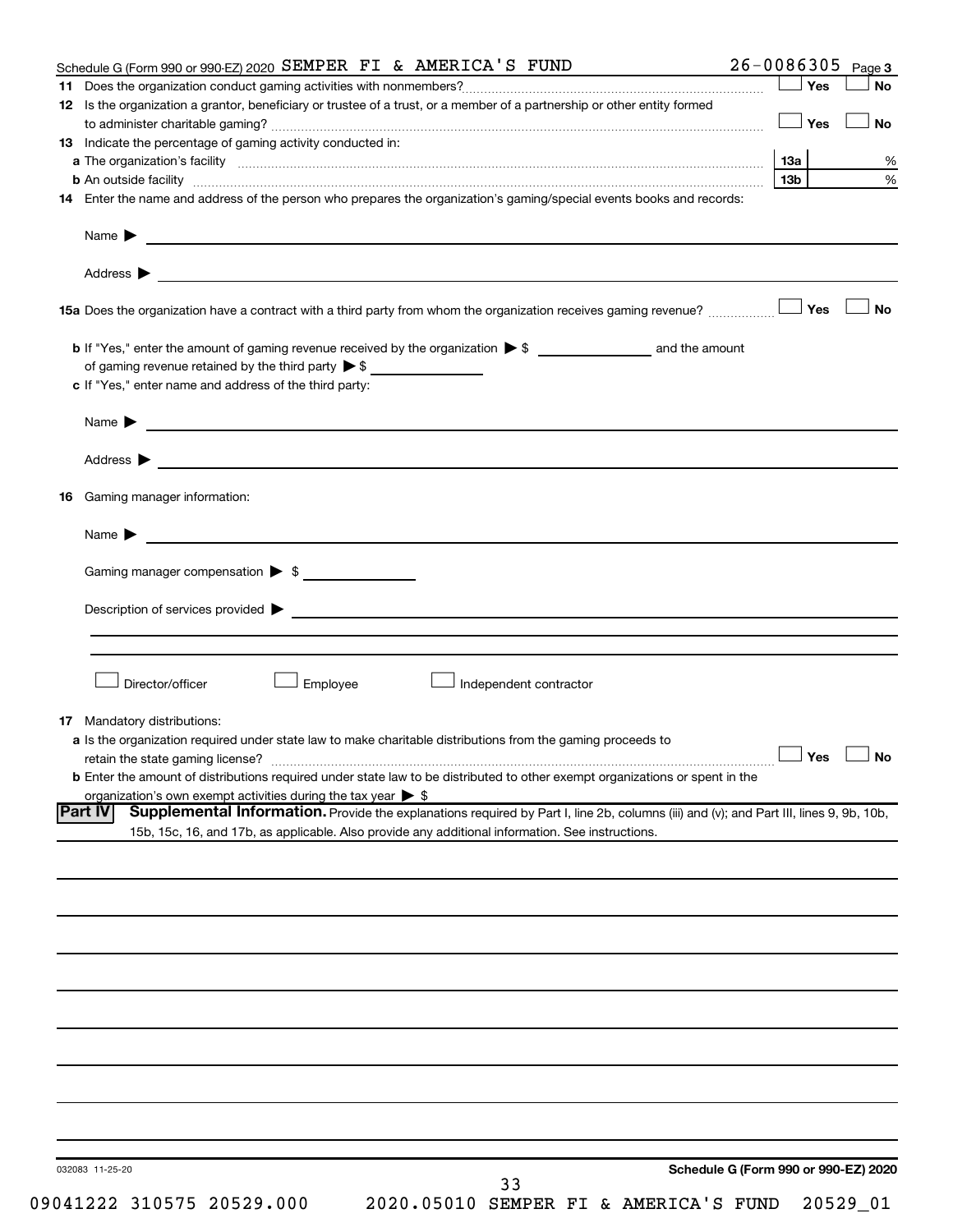|                                                                          |    |  |  | Schedule G (Form 990 or 990-EZ) |
|--------------------------------------------------------------------------|----|--|--|---------------------------------|
| 032084 04-01-20                                                          | 34 |  |  |                                 |
| 09041222 310575 20529.000 2020.05010 SEMPER FI & AMERICA'S FUND 20529_01 |    |  |  |                                 |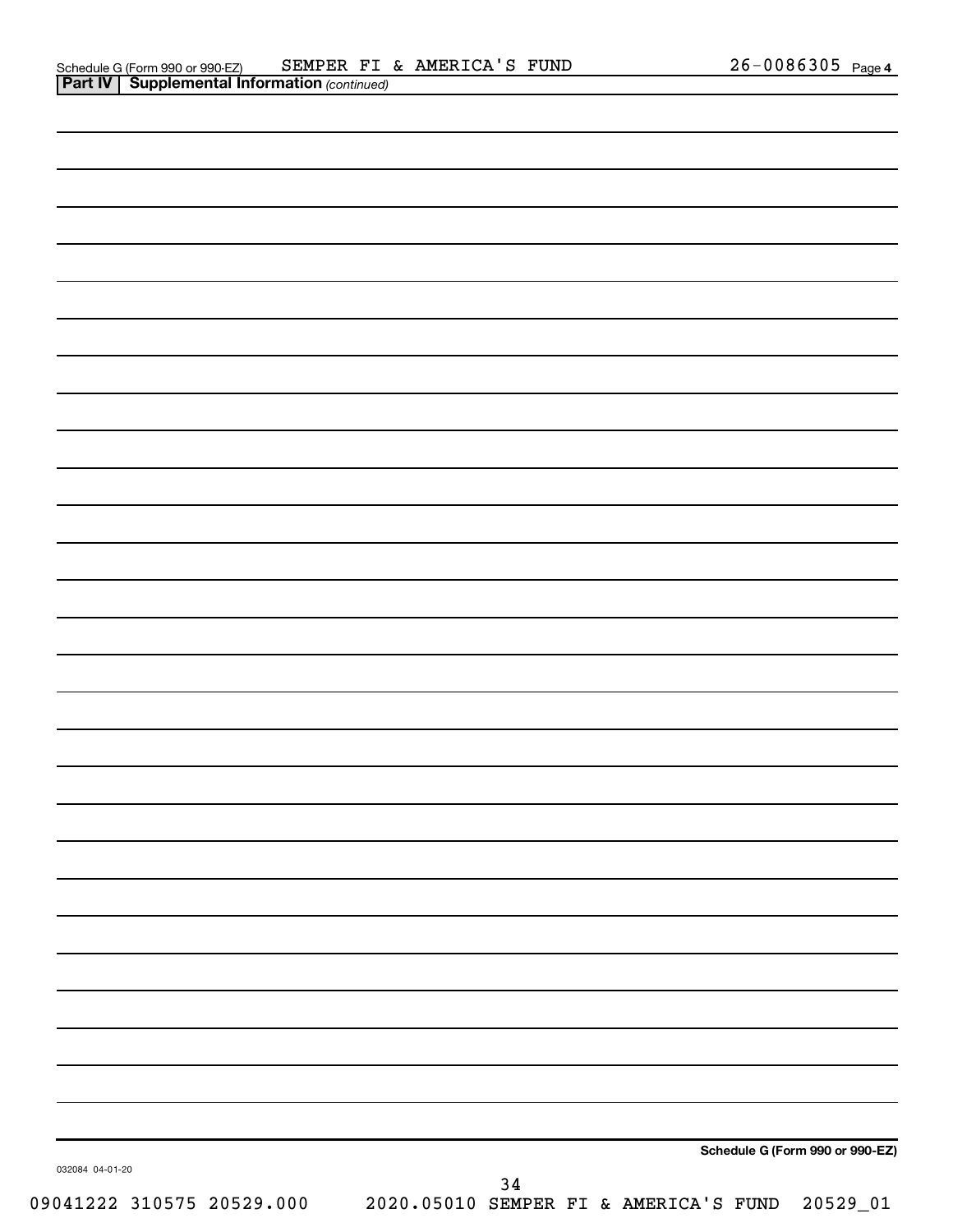| <b>SCHEDULE I</b><br>(Form 990)                                                                                                                                                                                                                                                               |            | <b>Grants and Other Assistance to Organizations,</b><br>Governments, and Individuals in the United States<br>Complete if the organization answered "Yes" on Form 990, Part IV, line 21 or 22. |                                                                              |                                         |                                                                |                                          | OMB No. 1545-0047                                                |
|-----------------------------------------------------------------------------------------------------------------------------------------------------------------------------------------------------------------------------------------------------------------------------------------------|------------|-----------------------------------------------------------------------------------------------------------------------------------------------------------------------------------------------|------------------------------------------------------------------------------|-----------------------------------------|----------------------------------------------------------------|------------------------------------------|------------------------------------------------------------------|
| Department of the Treasury<br>Internal Revenue Service                                                                                                                                                                                                                                        |            |                                                                                                                                                                                               | Attach to Form 990.<br>Go to www.irs.gov/Form990 for the latest information. |                                         |                                                                |                                          | <b>Open to Public</b><br>Inspection                              |
| Name of the organization<br>SEMPER FI & AMERICA'S FUND                                                                                                                                                                                                                                        |            |                                                                                                                                                                                               |                                                                              |                                         |                                                                |                                          | <b>Employer identification number</b><br>26-0086305              |
| Part I<br><b>General Information on Grants and Assistance</b>                                                                                                                                                                                                                                 |            |                                                                                                                                                                                               |                                                                              |                                         |                                                                |                                          |                                                                  |
| 1 Does the organization maintain records to substantiate the amount of the grants or assistance, the grantees' eligibility for the grants or assistance, and the selection<br>2 Describe in Part IV the organization's procedures for monitoring the use of grant funds in the United States. |            |                                                                                                                                                                                               |                                                                              |                                         |                                                                |                                          | $\boxed{\text{X}}$ No<br>Yes                                     |
| Part II<br>Grants and Other Assistance to Domestic Organizations and Domestic Governments. Complete if the organization answered "Yes" on Form 990, Part IV, line 21, for any                                                                                                                 |            |                                                                                                                                                                                               |                                                                              |                                         |                                                                |                                          |                                                                  |
| recipient that received more than \$5,000. Part II can be duplicated if additional space is needed.<br><b>1 (a)</b> Name and address of organization<br>or government                                                                                                                         | $(b)$ EIN  | (c) IRC section<br>(if applicable)                                                                                                                                                            | (d) Amount of<br>cash grant                                                  | (e) Amount of<br>non-cash<br>assistance | (f) Method of<br>valuation (book,<br>FMV, appraisal,<br>other) | (g) Description of<br>noncash assistance | (h) Purpose of grant<br>or assistance                            |
| U.S. NAVY WOUNDED WARRIOR- SAFE<br>HARBOR - 716 SICARD ST., SE -<br>WASHINGTON NAVY YARD, DC 20374                                                                                                                                                                                            |            | N/A                                                                                                                                                                                           | 30,000.                                                                      | $\mathbf{0}$                            |                                                                |                                          | NAVY WOUNDED WARRIOR<br>GAMES 2020 AND 2021 -<br>GENERAL SUPPORT |
| UNITED SERVICE ORGANIZATION<br>PO BOX 96860<br>WASHINGTON, DC 20077                                                                                                                                                                                                                           | 13-1610451 | 501 (C)(3)                                                                                                                                                                                    | 10,000.                                                                      | 0                                       |                                                                |                                          | WARRIOR WEEK 2021 -<br>GENERAL SUPPORT                           |
|                                                                                                                                                                                                                                                                                               |            |                                                                                                                                                                                               |                                                                              |                                         |                                                                |                                          |                                                                  |
|                                                                                                                                                                                                                                                                                               |            |                                                                                                                                                                                               |                                                                              |                                         |                                                                |                                          |                                                                  |
|                                                                                                                                                                                                                                                                                               |            |                                                                                                                                                                                               |                                                                              |                                         |                                                                |                                          |                                                                  |
|                                                                                                                                                                                                                                                                                               |            |                                                                                                                                                                                               |                                                                              |                                         |                                                                |                                          |                                                                  |
| Enter total number of other organizations listed in the line 1 table<br>3                                                                                                                                                                                                                     |            |                                                                                                                                                                                               |                                                                              |                                         |                                                                |                                          | $2\cdot$<br>$\overline{0}$ .                                     |

**For Paperwork Reduction Act Notice, see the Instructions for Form 990. Schedule I (Form 990) 2020** LHA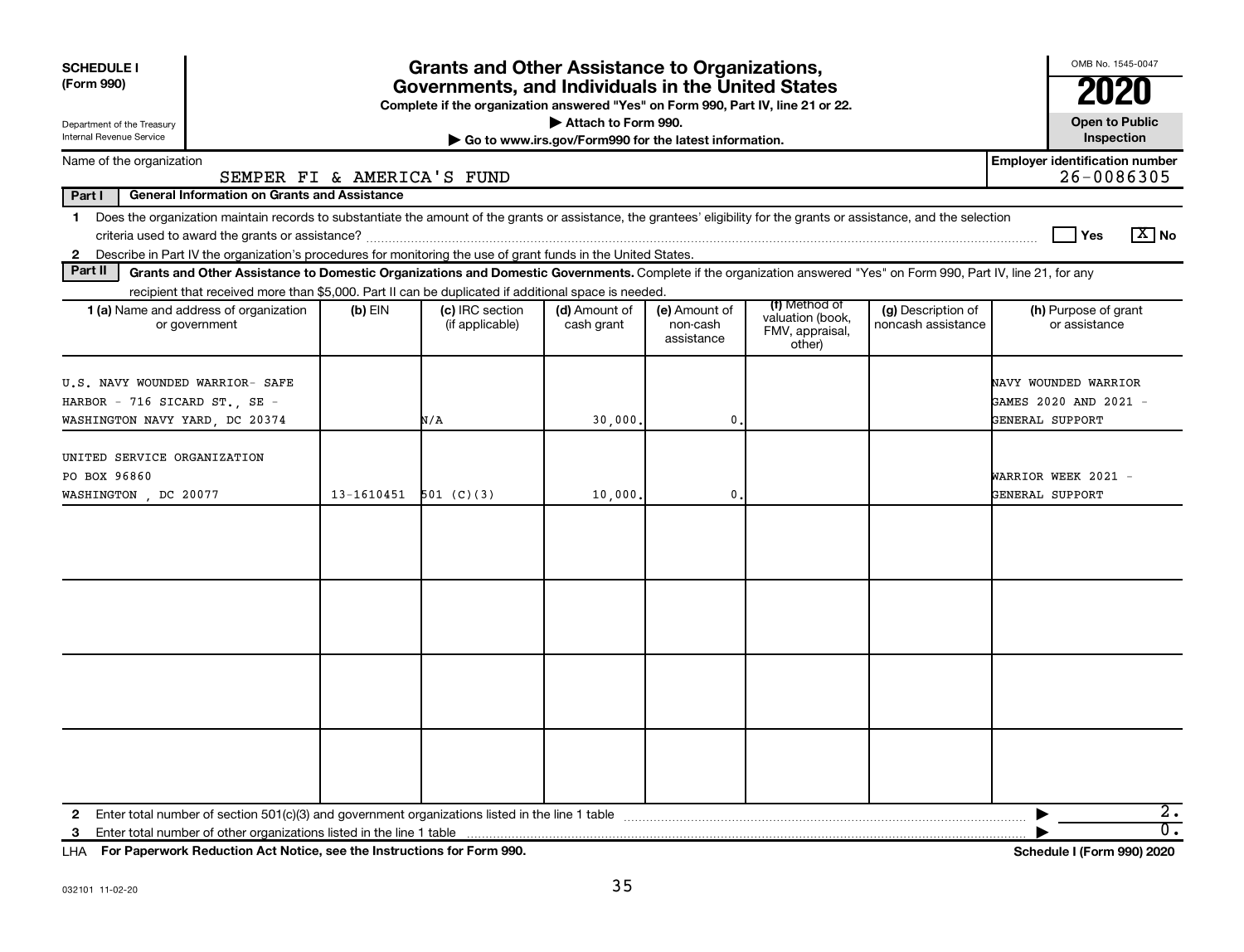**2**

Part III | Grants and Other Assistance to Domestic Individuals. Complete if the organization answered "Yes" on Form 990, Part IV, line 22. Part III can be duplicated if additional space is needed.

| (a) Type of grant or assistance                                                                                                                      | (b) Number of<br>recipients | (c) Amount of<br>cash grant | (d) Amount of non-<br>cash assistance | (e) Method of valuation<br>(book, FMV, appraisal, other) | (f) Description of noncash assistance |
|------------------------------------------------------------------------------------------------------------------------------------------------------|-----------------------------|-----------------------------|---------------------------------------|----------------------------------------------------------|---------------------------------------|
|                                                                                                                                                      |                             |                             |                                       |                                                          |                                       |
|                                                                                                                                                      |                             |                             |                                       |                                                          | COMPUTERS AND OTHER ELECTRONIC        |
| FAMILY SUPPORT PROGRAM                                                                                                                               | 8350                        | 21, 515, 052.               |                                       | 18.591. VENDOR INVOICES                                  | EQUIPMENT                             |
|                                                                                                                                                      |                             |                             |                                       |                                                          |                                       |
|                                                                                                                                                      |                             |                             |                                       |                                                          | COMPUTERS & OTHER ELECTRONIC          |
| INTEGRATIVE WELLNESS PROGRAM                                                                                                                         | 2250                        | 2,216,023.                  |                                       | 780,838. VENDOR INVOICES                                 | EQUIPMENT                             |
|                                                                                                                                                      |                             |                             |                                       |                                                          |                                       |
|                                                                                                                                                      |                             |                             |                                       |                                                          |                                       |
|                                                                                                                                                      |                             |                             |                                       |                                                          | ELECTRONIC EQUIPMENT FOR PTSD         |
| TRANSITION PROGRAM                                                                                                                                   | 1475                        | 1,408,174.                  |                                       | 128, 321. VENDOR INVOICES                                | AND TBI                               |
|                                                                                                                                                      |                             |                             |                                       |                                                          |                                       |
|                                                                                                                                                      |                             |                             |                                       |                                                          |                                       |
|                                                                                                                                                      |                             |                             |                                       |                                                          |                                       |
|                                                                                                                                                      |                             |                             |                                       |                                                          |                                       |
|                                                                                                                                                      |                             |                             |                                       |                                                          |                                       |
|                                                                                                                                                      |                             |                             |                                       |                                                          |                                       |
|                                                                                                                                                      |                             |                             |                                       |                                                          |                                       |
|                                                                                                                                                      |                             |                             |                                       |                                                          |                                       |
| Supplemental Information. Provide the information required in Part I, line 2; Part III, column (b); and any other additional information.<br>Part IV |                             |                             |                                       |                                                          |                                       |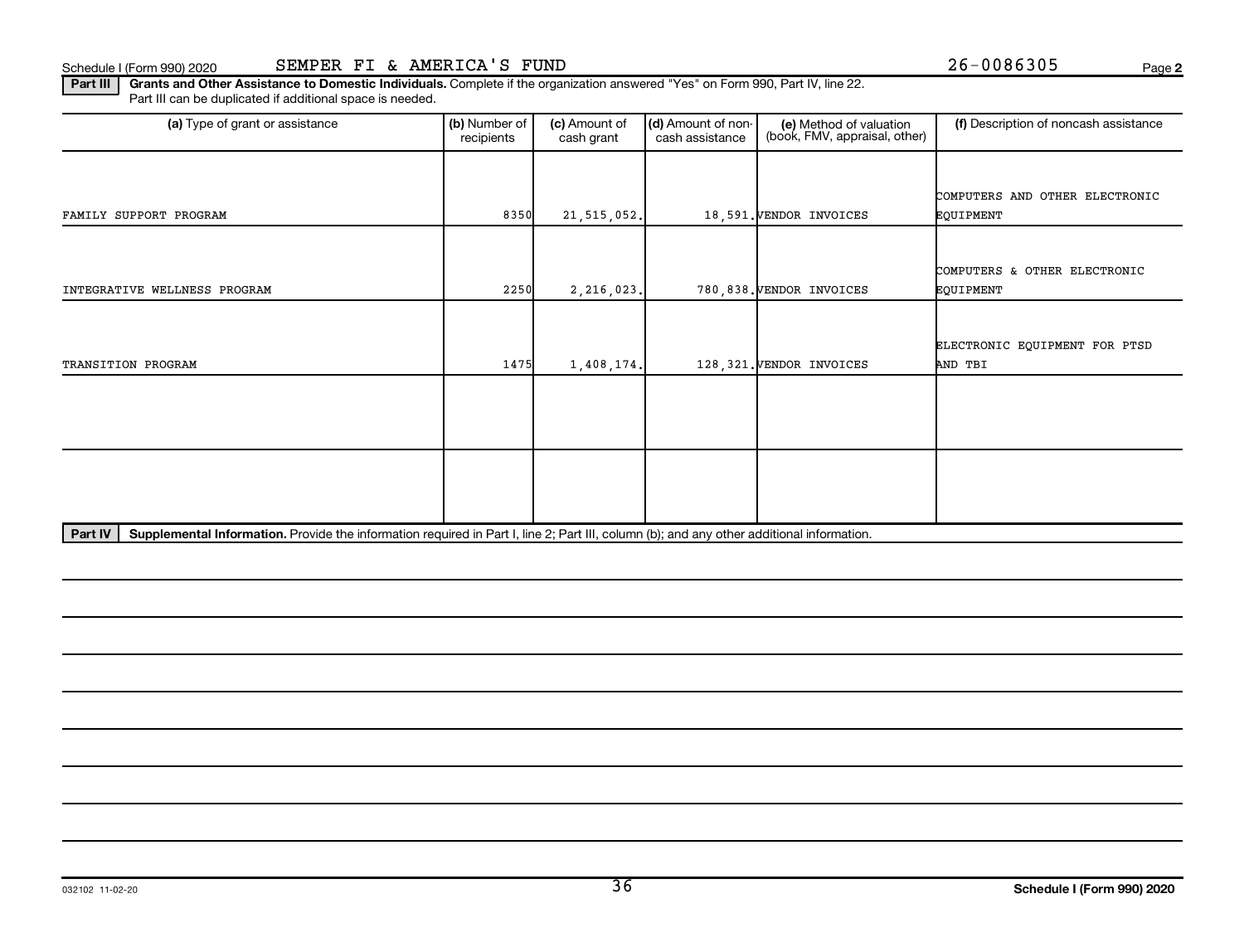|    | <b>SCHEDULE J</b>                                                                                          | <b>Compensation Information</b>                                                                                        |                                       | OMB No. 1545-0047          |     |                         |  |  |  |  |
|----|------------------------------------------------------------------------------------------------------------|------------------------------------------------------------------------------------------------------------------------|---------------------------------------|----------------------------|-----|-------------------------|--|--|--|--|
|    | (Form 990)                                                                                                 | For certain Officers, Directors, Trustees, Key Employees, and Highest                                                  |                                       | 2020                       |     |                         |  |  |  |  |
|    |                                                                                                            | <b>Compensated Employees</b>                                                                                           |                                       |                            |     |                         |  |  |  |  |
|    |                                                                                                            | Complete if the organization answered "Yes" on Form 990, Part IV, line 23.<br>Attach to Form 990.                      |                                       | <b>Open to Public</b>      |     |                         |  |  |  |  |
|    | Department of the Treasury<br>Internal Revenue Service                                                     | Go to www.irs.gov/Form990 for instructions and the latest information.                                                 |                                       | Inspection                 |     |                         |  |  |  |  |
|    | Name of the organization                                                                                   |                                                                                                                        | <b>Employer identification number</b> |                            |     |                         |  |  |  |  |
|    |                                                                                                            | SEMPER FI & AMERICA'S FUND                                                                                             |                                       | 26-0086305                 |     |                         |  |  |  |  |
|    | Part I                                                                                                     | <b>Questions Regarding Compensation</b>                                                                                |                                       |                            |     |                         |  |  |  |  |
|    |                                                                                                            |                                                                                                                        |                                       |                            | Yes | No                      |  |  |  |  |
|    |                                                                                                            | Check the appropriate box(es) if the organization provided any of the following to or for a person listed on Form 990, |                                       |                            |     |                         |  |  |  |  |
|    | Part VII, Section A, line 1a. Complete Part III to provide any relevant information regarding these items. |                                                                                                                        |                                       |                            |     |                         |  |  |  |  |
|    | First-class or charter travel<br>Housing allowance or residence for personal use                           |                                                                                                                        |                                       |                            |     |                         |  |  |  |  |
|    | Travel for companions                                                                                      | Payments for business use of personal residence                                                                        |                                       |                            |     |                         |  |  |  |  |
|    |                                                                                                            | Health or social club dues or initiation fees<br>Tax indemnification and gross-up payments                             |                                       |                            |     |                         |  |  |  |  |
|    | Discretionary spending account<br>Personal services (such as maid, chauffeur, chef)                        |                                                                                                                        |                                       |                            |     |                         |  |  |  |  |
|    |                                                                                                            |                                                                                                                        |                                       |                            |     |                         |  |  |  |  |
|    |                                                                                                            | <b>b</b> If any of the boxes on line 1a are checked, did the organization follow a written policy regarding payment or |                                       |                            |     |                         |  |  |  |  |
|    |                                                                                                            |                                                                                                                        |                                       | 1b                         |     |                         |  |  |  |  |
| 2  |                                                                                                            | Did the organization require substantiation prior to reimbursing or allowing expenses incurred by all directors,       |                                       |                            |     |                         |  |  |  |  |
|    |                                                                                                            |                                                                                                                        |                                       | $\mathbf{2}$               |     |                         |  |  |  |  |
|    |                                                                                                            |                                                                                                                        |                                       |                            |     |                         |  |  |  |  |
| з  |                                                                                                            | Indicate which, if any, of the following the organization used to establish the compensation of the organization's     |                                       |                            |     |                         |  |  |  |  |
|    |                                                                                                            | CEO/Executive Director. Check all that apply. Do not check any boxes for methods used by a related organization to     |                                       |                            |     |                         |  |  |  |  |
|    |                                                                                                            | establish compensation of the CEO/Executive Director, but explain in Part III.                                         |                                       |                            |     |                         |  |  |  |  |
|    | $\lfloor \underline{X} \rfloor$ Compensation committee                                                     | Written employment contract<br>$\overline{X}$ Compensation survey or study                                             |                                       |                            |     |                         |  |  |  |  |
|    | $\lfloor \underline{X} \rfloor$ Form 990 of other organizations                                            | Independent compensation consultant<br>$\vert X \vert$ Approval by the board or compensation committee                 |                                       |                            |     |                         |  |  |  |  |
|    |                                                                                                            |                                                                                                                        |                                       |                            |     |                         |  |  |  |  |
| 4  |                                                                                                            | During the year, did any person listed on Form 990, Part VII, Section A, line 1a, with respect to the filing           |                                       |                            |     |                         |  |  |  |  |
|    | organization or a related organization:                                                                    |                                                                                                                        |                                       |                            |     |                         |  |  |  |  |
| а  |                                                                                                            | Receive a severance payment or change-of-control payment?                                                              |                                       | 4a                         |     | х                       |  |  |  |  |
| b  |                                                                                                            |                                                                                                                        |                                       | 4b                         |     | $\overline{\textbf{x}}$ |  |  |  |  |
| с  |                                                                                                            |                                                                                                                        |                                       | 4c                         |     | $\overline{\text{x}}$   |  |  |  |  |
|    |                                                                                                            | If "Yes" to any of lines 4a-c, list the persons and provide the applicable amounts for each item in Part III.          |                                       |                            |     |                         |  |  |  |  |
|    |                                                                                                            |                                                                                                                        |                                       |                            |     |                         |  |  |  |  |
|    |                                                                                                            | Only section 501(c)(3), 501(c)(4), and 501(c)(29) organizations must complete lines 5-9.                               |                                       |                            |     |                         |  |  |  |  |
|    |                                                                                                            | For persons listed on Form 990, Part VII, Section A, line 1a, did the organization pay or accrue any compensation      |                                       |                            |     |                         |  |  |  |  |
|    | contingent on the revenues of:                                                                             |                                                                                                                        |                                       |                            |     |                         |  |  |  |  |
| a  |                                                                                                            |                                                                                                                        |                                       |                            |     |                         |  |  |  |  |
|    |                                                                                                            |                                                                                                                        |                                       | 5b                         |     | $\overline{\texttt{x}}$ |  |  |  |  |
|    |                                                                                                            | If "Yes" on line 5a or 5b, describe in Part III.                                                                       |                                       |                            |     |                         |  |  |  |  |
| 6. |                                                                                                            | For persons listed on Form 990, Part VII, Section A, line 1a, did the organization pay or accrue any compensation      |                                       |                            |     |                         |  |  |  |  |
|    | contingent on the net earnings of:                                                                         |                                                                                                                        |                                       |                            |     | х                       |  |  |  |  |
| a  |                                                                                                            |                                                                                                                        |                                       |                            |     |                         |  |  |  |  |
|    |                                                                                                            |                                                                                                                        |                                       | 6b                         |     | $\overline{\texttt{x}}$ |  |  |  |  |
|    |                                                                                                            | If "Yes" on line 6a or 6b, describe in Part III.                                                                       |                                       |                            |     |                         |  |  |  |  |
|    |                                                                                                            | 7 For persons listed on Form 990, Part VII, Section A, line 1a, did the organization provide any nonfixed payments     |                                       |                            |     |                         |  |  |  |  |
|    |                                                                                                            |                                                                                                                        |                                       | 7                          |     | x                       |  |  |  |  |
| 8  |                                                                                                            | Were any amounts reported on Form 990, Part VII, paid or accrued pursuant to a contract that was subject to the        |                                       |                            |     |                         |  |  |  |  |
|    |                                                                                                            |                                                                                                                        |                                       | 8                          |     | х                       |  |  |  |  |
| 9  |                                                                                                            | If "Yes" on line 8, did the organization also follow the rebuttable presumption procedure described in                 |                                       |                            |     |                         |  |  |  |  |
|    |                                                                                                            |                                                                                                                        |                                       | 9                          |     |                         |  |  |  |  |
|    |                                                                                                            | LHA For Paperwork Reduction Act Notice, see the Instructions for Form 990.                                             |                                       | Schedule J (Form 990) 2020 |     |                         |  |  |  |  |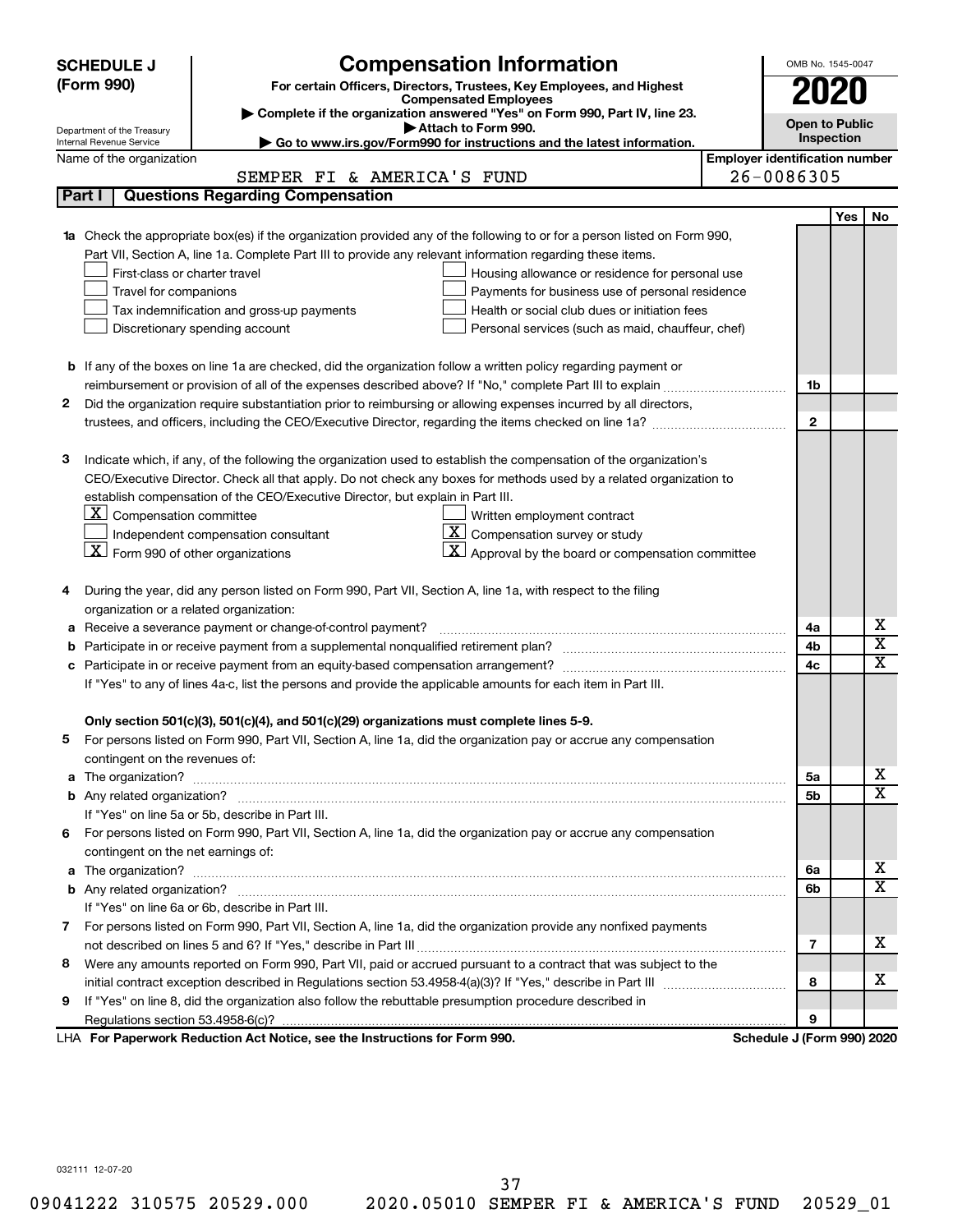#### Part II | Officers, Directors, Trustees, Key Employees, and Highest Compensated Employees. Use duplicate copies if additional space is needed.

For each individual whose compensation must be reported on Schedule J, report compensation from the organization on row (i) and from related organizations, described in the instructions, on row (ii). Do not list any individuals that aren't listed on Form 990, Part VII.

Note: The sum of columns (B)(i)-(iii) for each listed individual must equal the total amount of Form 990, Part VII, Section A, line 1a, applicable column (D) and (E) amounts for that individual.

|                                 | (B) Breakdown of W-2 and/or 1099-MISC compensation | (C) Retirement and       | (D) Nontaxable                            | (E) Total of columns                      | (F) Compensation<br>in column (B) |          |                             |                                           |
|---------------------------------|----------------------------------------------------|--------------------------|-------------------------------------------|-------------------------------------------|-----------------------------------|----------|-----------------------------|-------------------------------------------|
| (A) Name and Title              |                                                    | (i) Base<br>compensation | (ii) Bonus &<br>incentive<br>compensation | (iii) Other<br>reportable<br>compensation | other deferred<br>compensation    | benefits | $(B)(i)$ - $(D)$            | reported as deferred<br>on prior Form 990 |
| KAREN GUENTHER<br>(1)           | (i)                                                | 202,844.                 | 3,000.                                    | $\overline{0}$ .                          | 3,218.                            | 2,300.   | 211, 362.                   | $0$ .                                     |
| PRESIDENT & FOUNDER             | (ii)                                               | 0.                       | $\mathbf 0$ .                             | $\overline{0}$ .                          | 0.                                | 0.       | $\Omega$ .                  | $\overline{0}$ .                          |
| TOM BENOIT<br>(2)               | (i)                                                | 147,895.                 | 3,000.                                    | $\overline{\mathbf{0}}$ .                 | 2,962.                            | 33,702.  | 187,559.                    | $\overline{0}$ .                          |
| CHIEF FINANCIAL OFFICER         | (ii)                                               | $\overline{0}$ .         | 0.                                        | $\overline{\mathbf{0}}$ .                 | 0 <sub>1</sub>                    | $0 \, .$ | $\mathbf 0$ .               | $\overline{0}$ .                          |
| SONDRIA SAYLOR<br>(3)           | (i)                                                | 163,018.                 | 3,000.                                    | $\overline{\mathfrak{o}}$ .               | 2,854.                            | 13,571   | 182,443.                    | $\overline{0}$ .                          |
| EXECUTIVE VICE PRESIDENT        | (ii)                                               | $\overline{0}$ .         | $\overline{0}$ .                          | $\overline{0}$ .                          | 0.                                | 0.       | $\overline{0}$ .            | $\overline{0}$ .                          |
| WENDY LETHIN<br>(4)             | (i)                                                | 167,694.                 | 3,000.                                    | $\overline{0}$ .                          | 2,962.                            | 783      | 174,439.                    | $\overline{0}$ .                          |
| SECRETARY AND EVP, PHILANTHROPY | (ii)                                               | $\overline{0}$ .         | $\overline{0}$ .                          | $\overline{0}$ .                          | $\overline{0}$ .                  | 0,       | $\overline{0}$ .            | $\overline{0}$ .                          |
| SUSAN ROCCO<br>(5)              | (i)                                                | 163, 278.                | 3,000.                                    | $\overline{0}$ .                          | 2,960.                            | 767.     | 170,005.                    | $\overline{0}$ .                          |
| EXECUTIVE VICE PRESIDENT        | (ii)                                               | $\overline{0}$ .         | $\overline{\mathfrak{o}}$ .               | $\overline{0}$ .                          | $\overline{0}$ .                  | 0.       | $\overline{\mathfrak{o}}$ . | $\overline{0}$ .                          |
|                                 | (i)                                                |                          |                                           |                                           |                                   |          |                             |                                           |
|                                 | (ii)                                               |                          |                                           |                                           |                                   |          |                             |                                           |
|                                 | (i)                                                |                          |                                           |                                           |                                   |          |                             |                                           |
|                                 | (ii)                                               |                          |                                           |                                           |                                   |          |                             |                                           |
|                                 | (i)                                                |                          |                                           |                                           |                                   |          |                             |                                           |
|                                 | (ii)                                               |                          |                                           |                                           |                                   |          |                             |                                           |
|                                 | (i)                                                |                          |                                           |                                           |                                   |          |                             |                                           |
|                                 | (ii)                                               |                          |                                           |                                           |                                   |          |                             |                                           |
|                                 | (i)                                                |                          |                                           |                                           |                                   |          |                             |                                           |
|                                 | (ii)                                               |                          |                                           |                                           |                                   |          |                             |                                           |
|                                 | (i)                                                |                          |                                           |                                           |                                   |          |                             |                                           |
|                                 | (ii)                                               |                          |                                           |                                           |                                   |          |                             |                                           |
|                                 | (i)                                                |                          |                                           |                                           |                                   |          |                             |                                           |
|                                 | (ii)                                               |                          |                                           |                                           |                                   |          |                             |                                           |
|                                 | (i)                                                |                          |                                           |                                           |                                   |          |                             |                                           |
|                                 | (ii)                                               |                          |                                           |                                           |                                   |          |                             |                                           |
|                                 | (i)                                                |                          |                                           |                                           |                                   |          |                             |                                           |
|                                 | (ii)                                               |                          |                                           |                                           |                                   |          |                             |                                           |
|                                 | (i)                                                |                          |                                           |                                           |                                   |          |                             |                                           |
|                                 | (ii)                                               |                          |                                           |                                           |                                   |          |                             |                                           |
|                                 | (i)                                                |                          |                                           |                                           |                                   |          |                             |                                           |
|                                 | (iii)                                              |                          |                                           |                                           |                                   |          |                             |                                           |

**Schedule J (Form 990) 2020**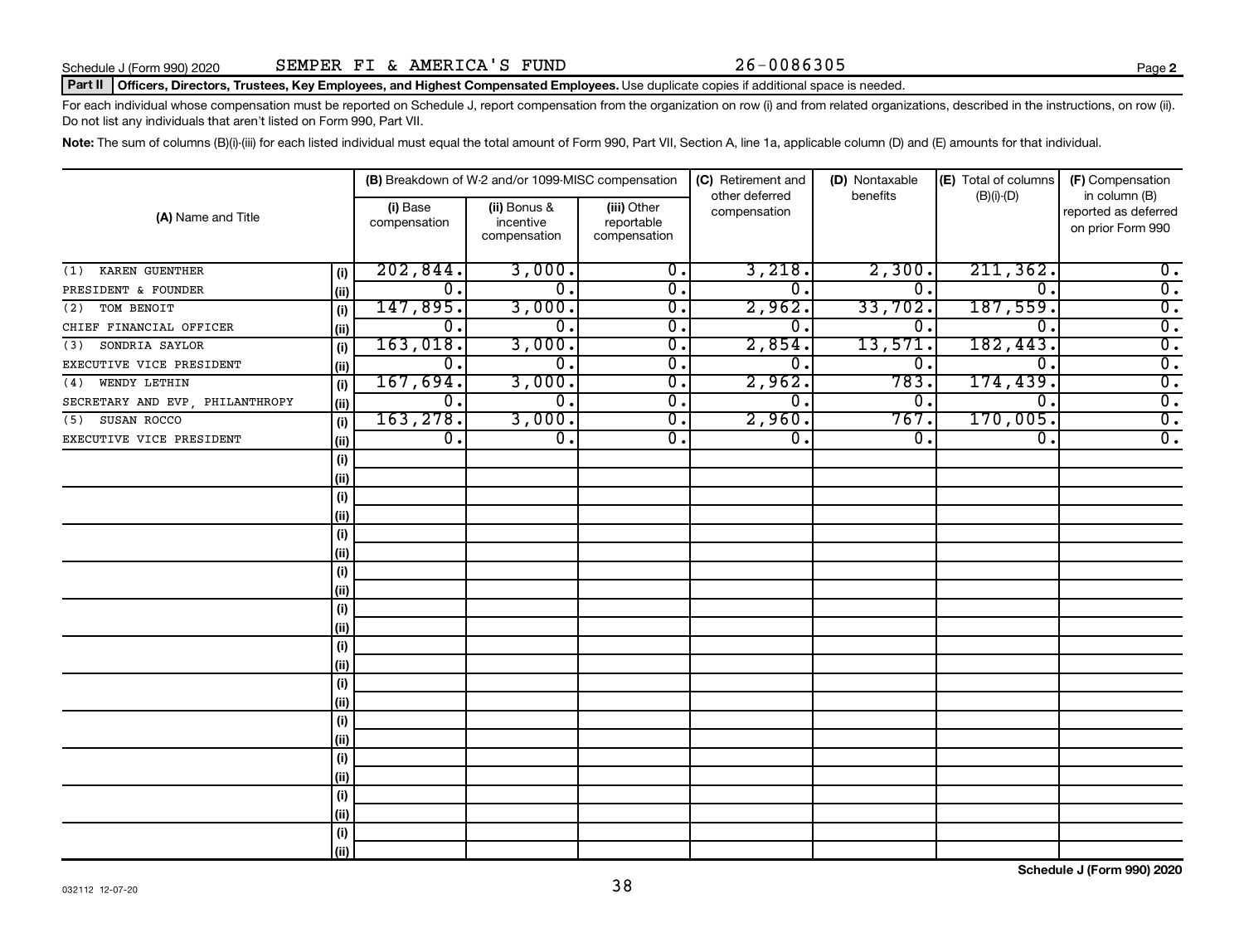#### **Part III Supplemental Information**

Provide the information, explanation, or descriptions required for Part I, lines 1a, 1b, 3, 4a, 4b, 4c, 5a, 5b, 6a, 6b, 7, and 8, and for Part II. Also complete this part for any additional information.

**Schedule J (Form 990) 2020**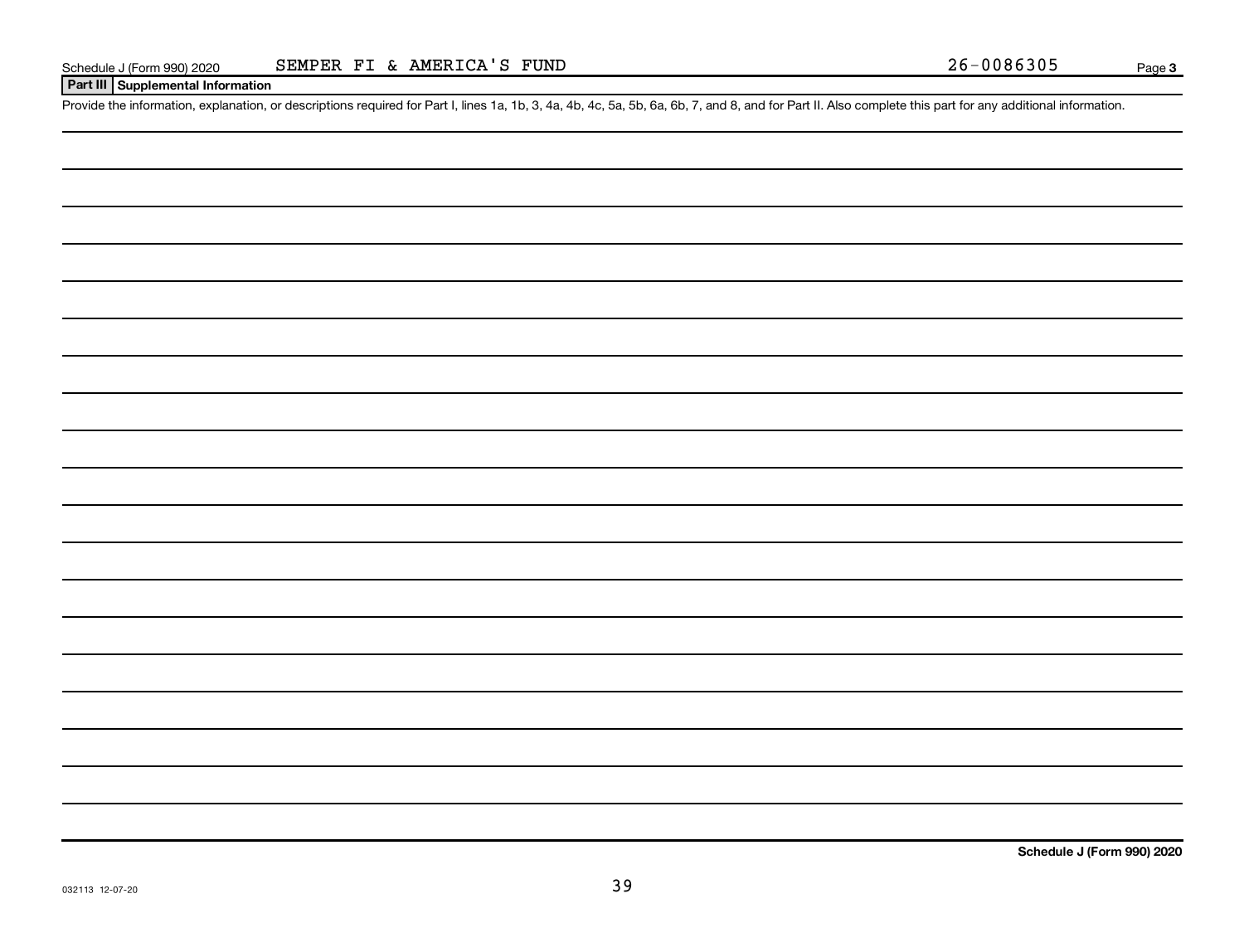| <b>SCHEDULE L</b>                                                                                                    |                   | <b>Transactions With Interested Persons</b>                                                                                                                                                     |                           |                                                       |  |                                |  |          |                                                                                                                                                                                                                                                                                                                                                                                                                                                                                  | OMB No. 1545-0047                          |      |                                      |  |
|----------------------------------------------------------------------------------------------------------------------|-------------------|-------------------------------------------------------------------------------------------------------------------------------------------------------------------------------------------------|---------------------------|-------------------------------------------------------|--|--------------------------------|--|----------|----------------------------------------------------------------------------------------------------------------------------------------------------------------------------------------------------------------------------------------------------------------------------------------------------------------------------------------------------------------------------------------------------------------------------------------------------------------------------------|--------------------------------------------|------|--------------------------------------|--|
| (Form 990 or 990-EZ)   Complete if the organization answered "Yes" on Form 990, Part IV, line 25a, 25b, 26, 27, 28a, |                   |                                                                                                                                                                                                 |                           | 28b, or 28c, or Form 990-EZ, Part V, line 38a or 40b. |  |                                |  |          |                                                                                                                                                                                                                                                                                                                                                                                                                                                                                  |                                            | 2021 |                                      |  |
| Department of the Treasury<br><b>Internal Revenue Service</b>                                                        |                   | Go to www.irs.gov/Form990 for instructions and the latest information.                                                                                                                          |                           | Attach to Form 990 or Form 990-EZ.                    |  |                                |  |          |                                                                                                                                                                                                                                                                                                                                                                                                                                                                                  | <b>Open To Public</b><br><b>Inspection</b> |      |                                      |  |
| Name of the organization                                                                                             |                   |                                                                                                                                                                                                 |                           |                                                       |  |                                |  |          | <b>Employer identification number</b>                                                                                                                                                                                                                                                                                                                                                                                                                                            |                                            |      |                                      |  |
|                                                                                                                      |                   | SEMPER FI & AMERICA'S FUND                                                                                                                                                                      |                           |                                                       |  |                                |  |          | 26-0086305                                                                                                                                                                                                                                                                                                                                                                                                                                                                       |                                            |      |                                      |  |
| Part I                                                                                                               |                   | Excess Benefit Transactions (section 501(c)(3), section 501(c)(4), and section 501(c)(29) organizations only).                                                                                  |                           |                                                       |  |                                |  |          |                                                                                                                                                                                                                                                                                                                                                                                                                                                                                  |                                            |      |                                      |  |
|                                                                                                                      |                   | Complete if the organization answered "Yes" on Form 990, Part IV, line 25a or 25b, or Form 990-EZ, Part V, line 40b.                                                                            |                           |                                                       |  |                                |  |          |                                                                                                                                                                                                                                                                                                                                                                                                                                                                                  |                                            |      |                                      |  |
| 1<br>(a) Name of disqualified person                                                                                 |                   | (b) Relationship between disqualified<br>person and organization                                                                                                                                |                           |                                                       |  | (c) Description of transaction |  |          |                                                                                                                                                                                                                                                                                                                                                                                                                                                                                  |                                            |      | (d) Corrected?                       |  |
|                                                                                                                      |                   |                                                                                                                                                                                                 |                           |                                                       |  |                                |  |          |                                                                                                                                                                                                                                                                                                                                                                                                                                                                                  |                                            | Yes  | No                                   |  |
|                                                                                                                      |                   |                                                                                                                                                                                                 |                           |                                                       |  |                                |  |          |                                                                                                                                                                                                                                                                                                                                                                                                                                                                                  |                                            |      |                                      |  |
|                                                                                                                      |                   |                                                                                                                                                                                                 |                           |                                                       |  |                                |  |          |                                                                                                                                                                                                                                                                                                                                                                                                                                                                                  |                                            |      |                                      |  |
|                                                                                                                      |                   |                                                                                                                                                                                                 |                           |                                                       |  |                                |  |          |                                                                                                                                                                                                                                                                                                                                                                                                                                                                                  |                                            |      |                                      |  |
|                                                                                                                      |                   |                                                                                                                                                                                                 |                           |                                                       |  |                                |  |          |                                                                                                                                                                                                                                                                                                                                                                                                                                                                                  |                                            |      |                                      |  |
|                                                                                                                      |                   |                                                                                                                                                                                                 |                           |                                                       |  |                                |  |          |                                                                                                                                                                                                                                                                                                                                                                                                                                                                                  |                                            |      |                                      |  |
| 2 Enter the amount of tax incurred by the organization managers or disqualified persons during the year under        |                   |                                                                                                                                                                                                 |                           |                                                       |  |                                |  |          |                                                                                                                                                                                                                                                                                                                                                                                                                                                                                  |                                            |      |                                      |  |
| section 4958                                                                                                         |                   |                                                                                                                                                                                                 |                           |                                                       |  |                                |  |          | $\begin{array}{c}\n\blacktriangleright \  \  \, \mathsf{s} \quad \  \  \, \text{and} \quad \  \  \, \mathsf{s} \quad \  \  \, \text{and} \quad \  \  \, \text{and} \quad \  \  \, \text{and} \quad \  \, \text{and} \quad \  \, \text{and} \quad \  \, \text{and} \quad \  \, \text{and} \quad \  \, \text{and} \quad \  \, \text{and} \quad \  \, \text{and} \quad \  \, \text{and} \quad \  \, \text{and} \quad \  \, \text{and} \quad \  \, \text{and} \quad \, \text{and} \$ |                                            |      |                                      |  |
|                                                                                                                      |                   |                                                                                                                                                                                                 |                           |                                                       |  |                                |  |          |                                                                                                                                                                                                                                                                                                                                                                                                                                                                                  |                                            |      |                                      |  |
|                                                                                                                      |                   | Loans to and/or From Interested Persons.                                                                                                                                                        |                           |                                                       |  |                                |  |          |                                                                                                                                                                                                                                                                                                                                                                                                                                                                                  |                                            |      |                                      |  |
| Part II                                                                                                              |                   |                                                                                                                                                                                                 |                           |                                                       |  |                                |  |          |                                                                                                                                                                                                                                                                                                                                                                                                                                                                                  |                                            |      |                                      |  |
|                                                                                                                      |                   | Complete if the organization answered "Yes" on Form 990-EZ, Part V, line 38a or Form 990, Part IV, line 26; or if the organization<br>reported an amount on Form 990, Part X, line 5, 6, or 22. |                           |                                                       |  |                                |  |          |                                                                                                                                                                                                                                                                                                                                                                                                                                                                                  |                                            |      |                                      |  |
| (a) Name of                                                                                                          | (b) Relationship  | (c) Purpose                                                                                                                                                                                     | $(d)$ Loan to or          | (e) Original                                          |  | (f) Balance due                |  | $(g)$ In |                                                                                                                                                                                                                                                                                                                                                                                                                                                                                  | <b>(h)</b> Approved<br>(i) Written         |      |                                      |  |
| interested person                                                                                                    | with organization | of loan                                                                                                                                                                                         | from the<br>organization? | principal amount                                      |  | default?<br>Yes<br>No.         |  |          |                                                                                                                                                                                                                                                                                                                                                                                                                                                                                  | by board or<br>committee?                  |      | agreement?                           |  |
|                                                                                                                      |                   |                                                                                                                                                                                                 | To <b>IFrom</b>           |                                                       |  |                                |  | Yes      | No.                                                                                                                                                                                                                                                                                                                                                                                                                                                                              | Yes                                        | No.  |                                      |  |
|                                                                                                                      |                   |                                                                                                                                                                                                 |                           |                                                       |  |                                |  |          |                                                                                                                                                                                                                                                                                                                                                                                                                                                                                  |                                            |      |                                      |  |
|                                                                                                                      |                   |                                                                                                                                                                                                 |                           |                                                       |  |                                |  |          |                                                                                                                                                                                                                                                                                                                                                                                                                                                                                  |                                            |      |                                      |  |
|                                                                                                                      |                   |                                                                                                                                                                                                 |                           |                                                       |  |                                |  |          |                                                                                                                                                                                                                                                                                                                                                                                                                                                                                  |                                            |      |                                      |  |
|                                                                                                                      |                   |                                                                                                                                                                                                 |                           |                                                       |  |                                |  |          |                                                                                                                                                                                                                                                                                                                                                                                                                                                                                  |                                            |      |                                      |  |
|                                                                                                                      |                   |                                                                                                                                                                                                 |                           |                                                       |  |                                |  |          |                                                                                                                                                                                                                                                                                                                                                                                                                                                                                  |                                            |      |                                      |  |
|                                                                                                                      |                   |                                                                                                                                                                                                 |                           |                                                       |  |                                |  |          |                                                                                                                                                                                                                                                                                                                                                                                                                                                                                  |                                            |      |                                      |  |
|                                                                                                                      |                   |                                                                                                                                                                                                 |                           |                                                       |  |                                |  |          |                                                                                                                                                                                                                                                                                                                                                                                                                                                                                  |                                            |      |                                      |  |
|                                                                                                                      |                   |                                                                                                                                                                                                 |                           |                                                       |  |                                |  |          |                                                                                                                                                                                                                                                                                                                                                                                                                                                                                  |                                            |      |                                      |  |
|                                                                                                                      |                   |                                                                                                                                                                                                 |                           |                                                       |  |                                |  |          |                                                                                                                                                                                                                                                                                                                                                                                                                                                                                  |                                            |      |                                      |  |
| Total                                                                                                                |                   |                                                                                                                                                                                                 |                           | $\blacktriangleright$ \$                              |  |                                |  |          |                                                                                                                                                                                                                                                                                                                                                                                                                                                                                  |                                            |      |                                      |  |
| Part II                                                                                                              |                   | <b>Grants or Assistance Benefiting Interested Persons.</b>                                                                                                                                      |                           |                                                       |  |                                |  |          |                                                                                                                                                                                                                                                                                                                                                                                                                                                                                  |                                            |      |                                      |  |
|                                                                                                                      |                   | Complete if the organization answered "Yes" on Form 990, Part IV, line 27.                                                                                                                      |                           |                                                       |  |                                |  |          |                                                                                                                                                                                                                                                                                                                                                                                                                                                                                  |                                            |      |                                      |  |
| (a) Name of interested person                                                                                        |                   | (b) Relationship between                                                                                                                                                                        |                           | (c) Amount of                                         |  | (d) Type of                    |  |          |                                                                                                                                                                                                                                                                                                                                                                                                                                                                                  | (e) Purpose of                             |      |                                      |  |
|                                                                                                                      |                   | interested person and<br>the organization                                                                                                                                                       |                           | assistance                                            |  | assistance                     |  |          |                                                                                                                                                                                                                                                                                                                                                                                                                                                                                  | assistance                                 |      |                                      |  |
|                                                                                                                      |                   |                                                                                                                                                                                                 |                           |                                                       |  |                                |  |          |                                                                                                                                                                                                                                                                                                                                                                                                                                                                                  |                                            |      |                                      |  |
|                                                                                                                      |                   |                                                                                                                                                                                                 |                           |                                                       |  |                                |  |          |                                                                                                                                                                                                                                                                                                                                                                                                                                                                                  |                                            |      |                                      |  |
|                                                                                                                      |                   |                                                                                                                                                                                                 |                           |                                                       |  |                                |  |          |                                                                                                                                                                                                                                                                                                                                                                                                                                                                                  |                                            |      |                                      |  |
|                                                                                                                      |                   |                                                                                                                                                                                                 |                           |                                                       |  |                                |  |          |                                                                                                                                                                                                                                                                                                                                                                                                                                                                                  |                                            |      |                                      |  |
|                                                                                                                      |                   |                                                                                                                                                                                                 |                           |                                                       |  |                                |  |          |                                                                                                                                                                                                                                                                                                                                                                                                                                                                                  |                                            |      |                                      |  |
|                                                                                                                      |                   |                                                                                                                                                                                                 |                           |                                                       |  |                                |  |          |                                                                                                                                                                                                                                                                                                                                                                                                                                                                                  |                                            |      |                                      |  |
|                                                                                                                      |                   |                                                                                                                                                                                                 |                           |                                                       |  |                                |  |          |                                                                                                                                                                                                                                                                                                                                                                                                                                                                                  |                                            |      |                                      |  |
|                                                                                                                      |                   |                                                                                                                                                                                                 |                           |                                                       |  |                                |  |          |                                                                                                                                                                                                                                                                                                                                                                                                                                                                                  |                                            |      |                                      |  |
|                                                                                                                      |                   |                                                                                                                                                                                                 |                           |                                                       |  |                                |  |          |                                                                                                                                                                                                                                                                                                                                                                                                                                                                                  |                                            |      |                                      |  |
|                                                                                                                      |                   |                                                                                                                                                                                                 |                           |                                                       |  |                                |  |          |                                                                                                                                                                                                                                                                                                                                                                                                                                                                                  |                                            |      |                                      |  |
| LHA For Paperwork Reduction Act Notice, see the Instructions for Form 990 or 990-EZ.                                 |                   |                                                                                                                                                                                                 |                           |                                                       |  |                                |  |          |                                                                                                                                                                                                                                                                                                                                                                                                                                                                                  |                                            |      | Schedule L (Form 990 or 990-EZ) 2020 |  |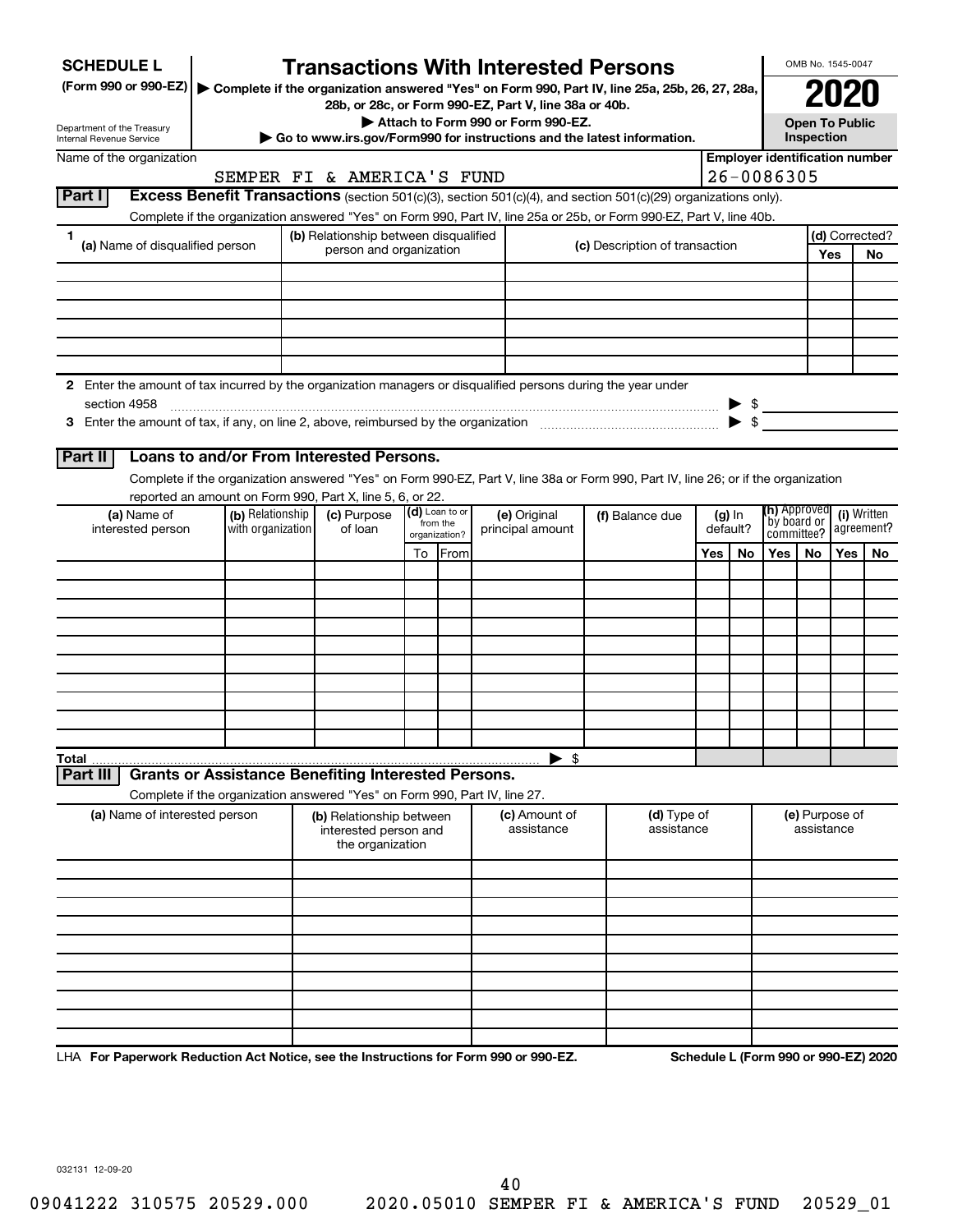#### Schedule L (Form 990 or 990-EZ) 2020 SEMPER FI & AMERICA'S FUND  $26-0086305$  Page

#### **Part IV** | Business Transactions Involving Interested Persons.

Complete if the organization answered "Yes" on Form 990, Part IV, line 28a, 28b, or 28c.

| (a) Name of interested person    |          |    |         | (b) Relationship between interested<br>person and the organization | (c) Amount of<br>transaction | (d) Description of<br>transaction | (e) Sharing of<br>organization's<br>revenues? |    |
|----------------------------------|----------|----|---------|--------------------------------------------------------------------|------------------------------|-----------------------------------|-----------------------------------------------|----|
|                                  |          |    |         |                                                                    |                              |                                   | <b>Yes</b>                                    | No |
| CHARO BATES                      | CHILD OF |    |         | <b>DIRECTOR</b>                                                    |                              | 53,709. EMPLOYEE<br>WA            |                                               | X  |
| CICELY KENT-WARREN               | CHILD    | OF |         | <b>DIRECTOR</b>                                                    |                              | 68,623. EMPLOYEE<br>WA            |                                               | х  |
| MATTHEW ROCCO                    | CHILD    | OF | KEY     | EMPLOY                                                             |                              | 66,122. EMPLOYEE<br>WA            |                                               | х  |
| <b>GUENTHER</b><br><b>BROOKE</b> | CHILD    | OF | OFFICER |                                                                    |                              | 10,574. EMPLOYEE<br>WA            |                                               | x  |
| CHRISTOPHER SAYLOR               | CHILD    |    |         | OF KEY EMPLOY                                                      |                              | 69,013. EMPLOYEE<br>WA            |                                               | x  |
|                                  |          |    |         |                                                                    |                              |                                   |                                               |    |
|                                  |          |    |         |                                                                    |                              |                                   |                                               |    |
|                                  |          |    |         |                                                                    |                              |                                   |                                               |    |
|                                  |          |    |         |                                                                    |                              |                                   |                                               |    |
|                                  |          |    |         |                                                                    |                              |                                   |                                               |    |

#### **Part V Supplemental Information.**

Provide additional information for responses to questions on Schedule L (see instructions).

#### SCH L, PART IV, BUSINESS TRANSACTIONS INVOLVING INTERESTED PERSONS:

(A) NAME OF PERSON: CHARO BATES

(B) RELATIONSHIP BETWEEN INTERESTED PERSON AND ORGANIZATION:

#### CHILD OF DIRECTOR

- (C) AMOUNT OF TRANSACTION \$ 53,709.
- (D) DESCRIPTION OF TRANSACTION: EMPLOYEE WAGES
- (E) SHARING OF ORGANIZATION REVENUES? = NO

#### (A) NAME OF PERSON: CICELY KENT-WARREN

#### (B) RELATIONSHIP BETWEEN INTERESTED PERSON AND ORGANIZATION:

CHILD OF DIRECTOR

(C) AMOUNT OF TRANSACTION \$ 68,623.

- (D) DESCRIPTION OF TRANSACTION: EMPLOYEE WAGES
- (E) SHARING OF ORGANIZATION REVENUES? = NO

#### (A) NAME OF PERSON: MATTHEW ROCCO

(B) RELATIONSHIP BETWEEN INTERESTED PERSON AND ORGANIZATION:

CHILD OF KEY EMPLOYEE

(C) AMOUNT OF TRANSACTION \$ 66,122.

#### (D) DESCRIPTION OF TRANSACTION: EMPLOYEE WAGES

032132 12-09-20

**Schedule L (Form 990 or 990-EZ) 2020**

41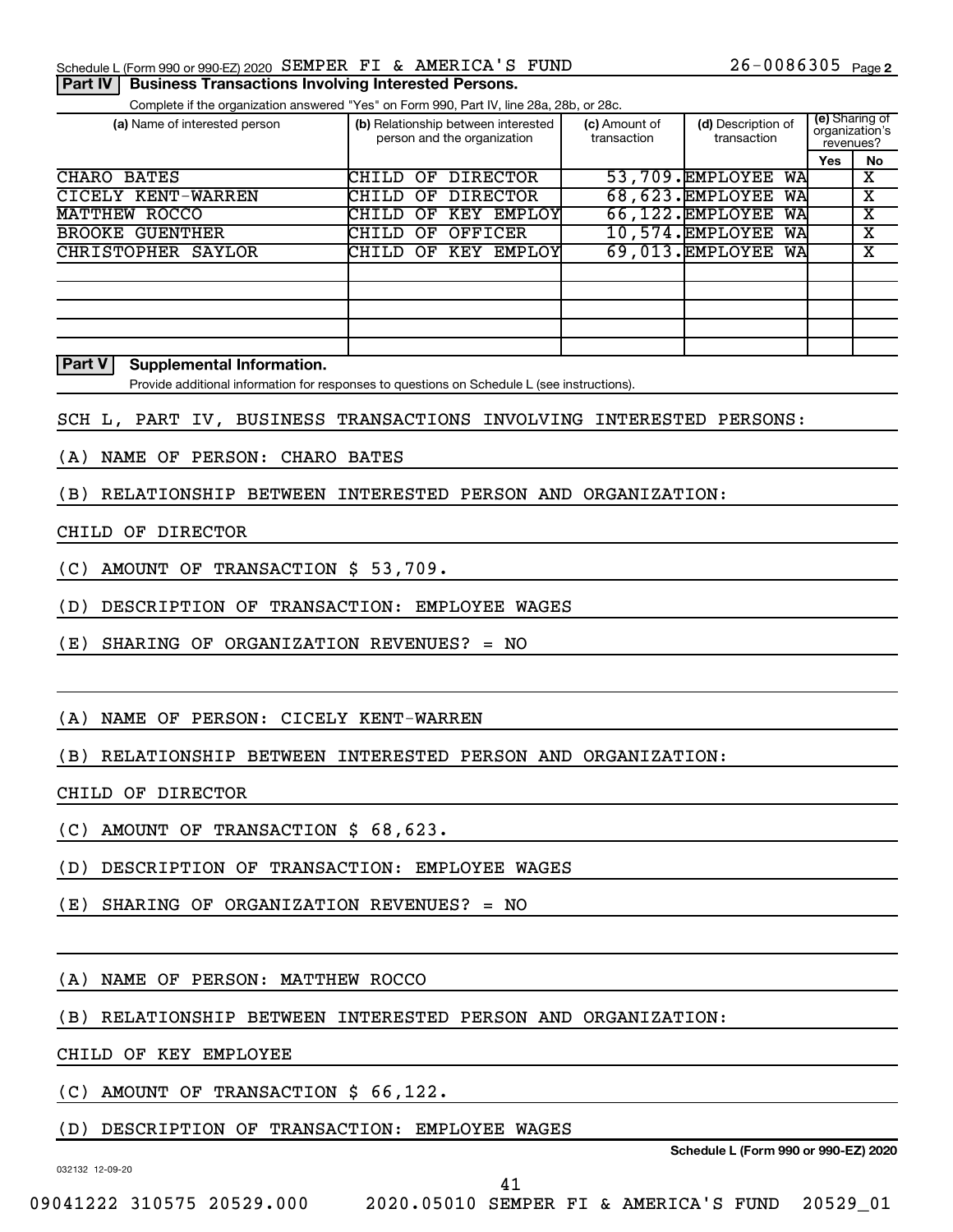**Part V Supplemental Information**

Complete this part to provide additional information for responses to questions on Schedule L (see instructions).

#### (E) SHARING OF ORGANIZATION REVENUES? = NO

(A) NAME OF PERSON: BROOKE GUENTHER

(B) RELATIONSHIP BETWEEN INTERESTED PERSON AND ORGANIZATION:

CHILD OF OFFICER

(C) AMOUNT OF TRANSACTION \$ 10,574.

(D) DESCRIPTION OF TRANSACTION: EMPLOYEE WAGES

(E) SHARING OF ORGANIZATION REVENUES? = NO

(A) NAME OF PERSON: CHRISTOPHER SAYLOR

(B) RELATIONSHIP BETWEEN INTERESTED PERSON AND ORGANIZATION:

CHILD OF KEY EMPLOYEE

(C) AMOUNT OF TRANSACTION \$ 69,013.

(D) DESCRIPTION OF TRANSACTION: EMPLOYEE WAGES

(E) SHARING OF ORGANIZATION REVENUES? = NO

032461 04-01-20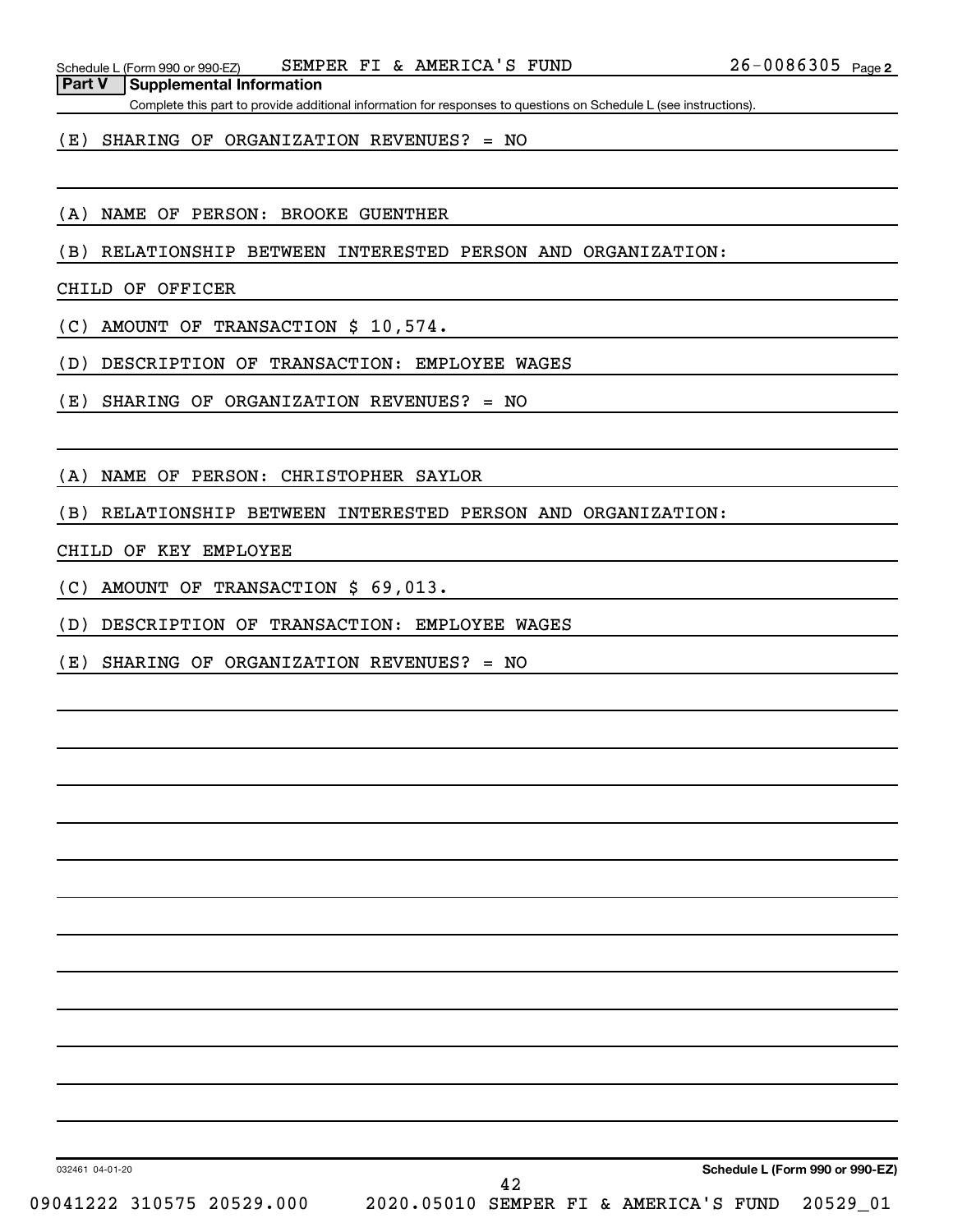#### **SCHEDULE M (Form 990)**

# **Noncash Contributions**

OMB No. 1545-0047

| Department of the Treasury |
|----------------------------|
| Internal Revenue Service   |
|                            |

**Complete if the organizations answered "Yes" on Form 990, Part IV, lines 29 or 30. Attach to Form 990.** →<br>**→** Complete if the organizations answered "Yes" on Form 990, Part IV, lines 29 or 30.<br>● Complete if the organizations answered "Yes" on Form 990, Part IV, lines 29 or 30.  $\blacktriangleright$ 

**Open to Public Inspection**

|  | Name of the organization |  |
|--|--------------------------|--|
|  |                          |  |
|  |                          |  |

 **Go to www.irs.gov/Form990 for instructions and the latest information.** J

|        | Name of the organization                                                                                                       |                               |                                      |                                                                                                      |                     | <b>Employer identification number</b>                        |
|--------|--------------------------------------------------------------------------------------------------------------------------------|-------------------------------|--------------------------------------|------------------------------------------------------------------------------------------------------|---------------------|--------------------------------------------------------------|
| Part I | SEMPER FI & AMERICA'S FUND<br><b>Types of Property</b>                                                                         |                               |                                      |                                                                                                      |                     | 26-0086305                                                   |
|        |                                                                                                                                | (a)<br>Check if<br>applicable | (b)<br>Number of<br>contributions or | (c)<br>Noncash contribution<br>amounts reported on<br>items contributed Form 990, Part VIII, line 1q |                     | (d)<br>Method of determining<br>noncash contribution amounts |
| 1      |                                                                                                                                |                               |                                      |                                                                                                      |                     |                                                              |
| 2      |                                                                                                                                |                               |                                      |                                                                                                      |                     |                                                              |
| з      | Art - Fractional interests                                                                                                     |                               |                                      |                                                                                                      |                     |                                                              |
| 4      |                                                                                                                                |                               |                                      |                                                                                                      |                     |                                                              |
| 5      | Clothing and household goods                                                                                                   |                               |                                      |                                                                                                      |                     |                                                              |
| 6      | Cars and other vehicles                                                                                                        |                               |                                      |                                                                                                      |                     |                                                              |
| 7      |                                                                                                                                |                               |                                      |                                                                                                      |                     |                                                              |
| 8      |                                                                                                                                |                               |                                      |                                                                                                      |                     |                                                              |
| 9      | Securities - Publicly traded                                                                                                   | $\overline{\text{x}}$         | 56                                   | 5,958,200.FMV                                                                                        |                     |                                                              |
| 10     | Securities - Closely held stock                                                                                                |                               |                                      |                                                                                                      |                     |                                                              |
| 11     | Securities - Partnership, LLC, or                                                                                              |                               |                                      |                                                                                                      |                     |                                                              |
|        | trust interests                                                                                                                |                               |                                      |                                                                                                      |                     |                                                              |
| 12     | Securities - Miscellaneous                                                                                                     |                               |                                      |                                                                                                      |                     |                                                              |
| 13     | Qualified conservation contribution -                                                                                          |                               |                                      |                                                                                                      |                     |                                                              |
|        |                                                                                                                                |                               |                                      |                                                                                                      |                     |                                                              |
| 14     | Qualified conservation contribution - Other                                                                                    |                               |                                      |                                                                                                      |                     |                                                              |
| 15     | Real estate - Residential                                                                                                      |                               |                                      |                                                                                                      |                     |                                                              |
| 16     | Real estate - Commercial                                                                                                       |                               |                                      |                                                                                                      |                     |                                                              |
| 17     |                                                                                                                                |                               |                                      |                                                                                                      |                     |                                                              |
| 18     |                                                                                                                                |                               |                                      |                                                                                                      |                     |                                                              |
| 19     |                                                                                                                                |                               |                                      |                                                                                                      |                     |                                                              |
| 20     | Drugs and medical supplies                                                                                                     |                               |                                      |                                                                                                      |                     |                                                              |
| 21     |                                                                                                                                |                               |                                      |                                                                                                      |                     |                                                              |
| 22     |                                                                                                                                |                               |                                      |                                                                                                      |                     |                                                              |
| 23     |                                                                                                                                |                               |                                      |                                                                                                      |                     |                                                              |
| 24     |                                                                                                                                |                               |                                      |                                                                                                      |                     |                                                              |
| 25     | Other $\blacktriangleright$ (GIFT CARDS                                                                                        | $\overline{\textbf{x}}$       |                                      |                                                                                                      | 350,000. INVOICES   |                                                              |
| 26     | ( $\overline{EQUIPMENT/SUP}$ )<br>Other $\blacktriangleright$                                                                  | $\overline{\text{x}}$         | 3                                    |                                                                                                      | 6,575.ESTIMATED FMV |                                                              |
| 27     | Other $\blacktriangleright$<br>$\left(\begin{array}{ccc} 0 & 0 & 0 \\ 0 & 0 & 0 \\ 0 & 0 & 0 \end{array}\right)$               |                               |                                      |                                                                                                      |                     |                                                              |
| 28     | Other $\blacktriangleright$                                                                                                    |                               |                                      |                                                                                                      |                     |                                                              |
| 29     | Number of Forms 8283 received by the organization during the tax year for contributions                                        |                               |                                      |                                                                                                      |                     |                                                              |
|        |                                                                                                                                |                               |                                      |                                                                                                      |                     |                                                              |
|        |                                                                                                                                |                               |                                      |                                                                                                      |                     | Yes<br>No                                                    |
|        | 30a During the year, did the organization receive by contribution any property reported in Part I, lines 1 through 28, that it |                               |                                      |                                                                                                      |                     |                                                              |
|        | must hold for at least three years from the date of the initial contribution, and which isn't required to be used for          |                               |                                      |                                                                                                      |                     |                                                              |
|        |                                                                                                                                |                               |                                      |                                                                                                      |                     | х<br><b>30a</b>                                              |
|        | <b>b</b> If "Yes," describe the arrangement in Part II.                                                                        |                               |                                      |                                                                                                      |                     |                                                              |
| 31     | Does the organization have a gift acceptance policy that requires the review of any nonstandard contributions?                 |                               |                                      |                                                                                                      |                     | x<br>31                                                      |
|        | 32a Does the organization hire or use third parties or related organizations to solicit, process, or sell noncash              |                               |                                      |                                                                                                      |                     |                                                              |
|        | contributions?                                                                                                                 |                               |                                      |                                                                                                      |                     | х<br>32a                                                     |
|        | <b>b</b> If "Yes," describe in Part II.                                                                                        |                               |                                      |                                                                                                      |                     |                                                              |
| 33     | If the organization didn't report an amount in column (c) for a type of property for which column (a) is checked,              |                               |                                      |                                                                                                      |                     |                                                              |
|        | describe in Part II.                                                                                                           |                               |                                      |                                                                                                      |                     |                                                              |
| LHA    | For Paperwork Reduction Act Notice, see the Instructions for Form 990.                                                         |                               |                                      |                                                                                                      |                     | Schedule M (Form 990) 2020                                   |

032141 11-23-20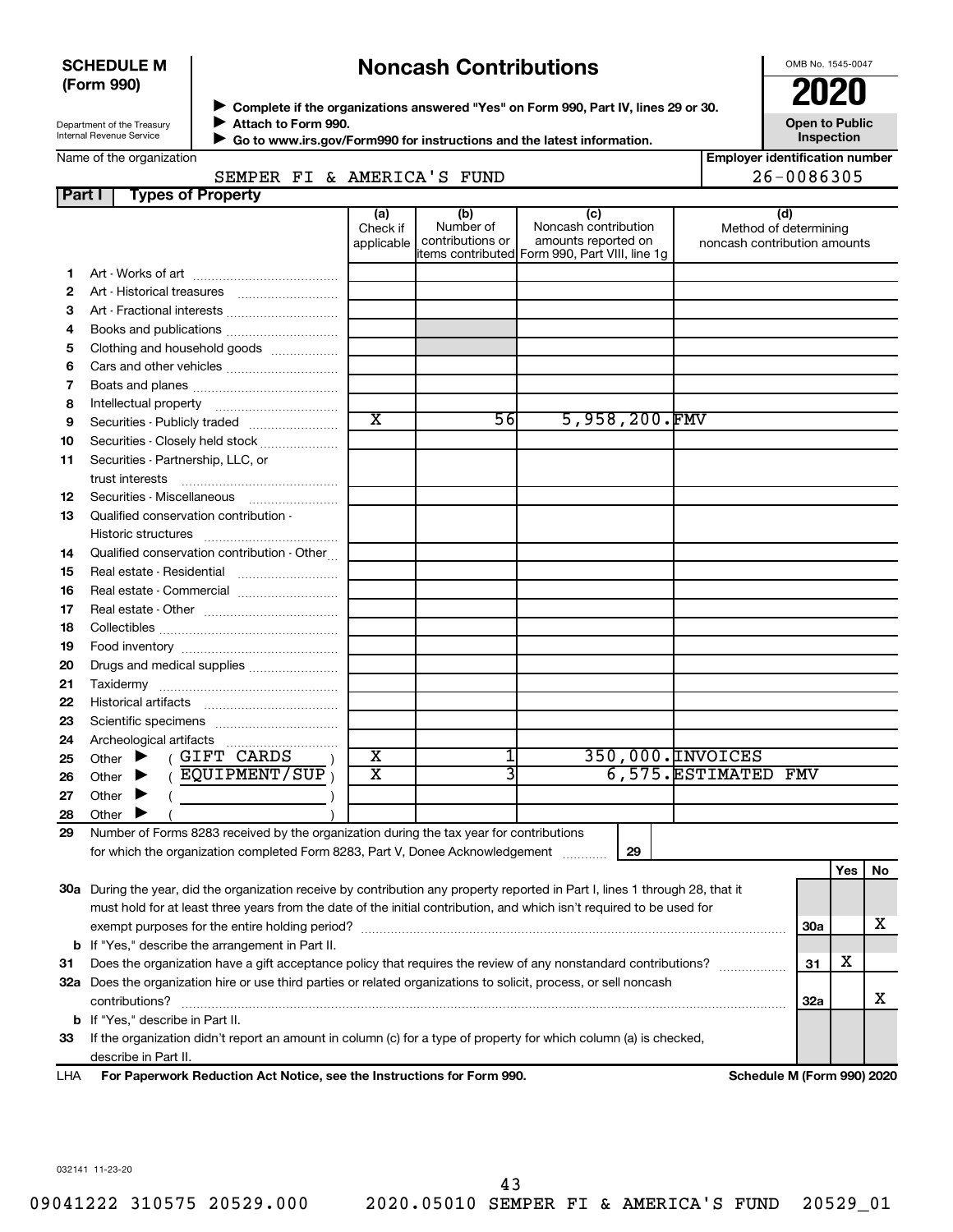**2**

Provide the information required by Part I, lines 30b, 32b, and 33, and whether the organization is reporting in Part I, column (b), the number of contributions, the number of items received, or a combination of both. Also complete this part for any additional information. **Part II Supplemental Information.** 

| 032142 11-23-20           | Schedule M (Form 990) 2020                     |
|---------------------------|------------------------------------------------|
|                           | $\bf 44$                                       |
| 09041222 310575 20529.000 | 2020.05010 SEMPER FI & AMERICA'S FUND 20529_01 |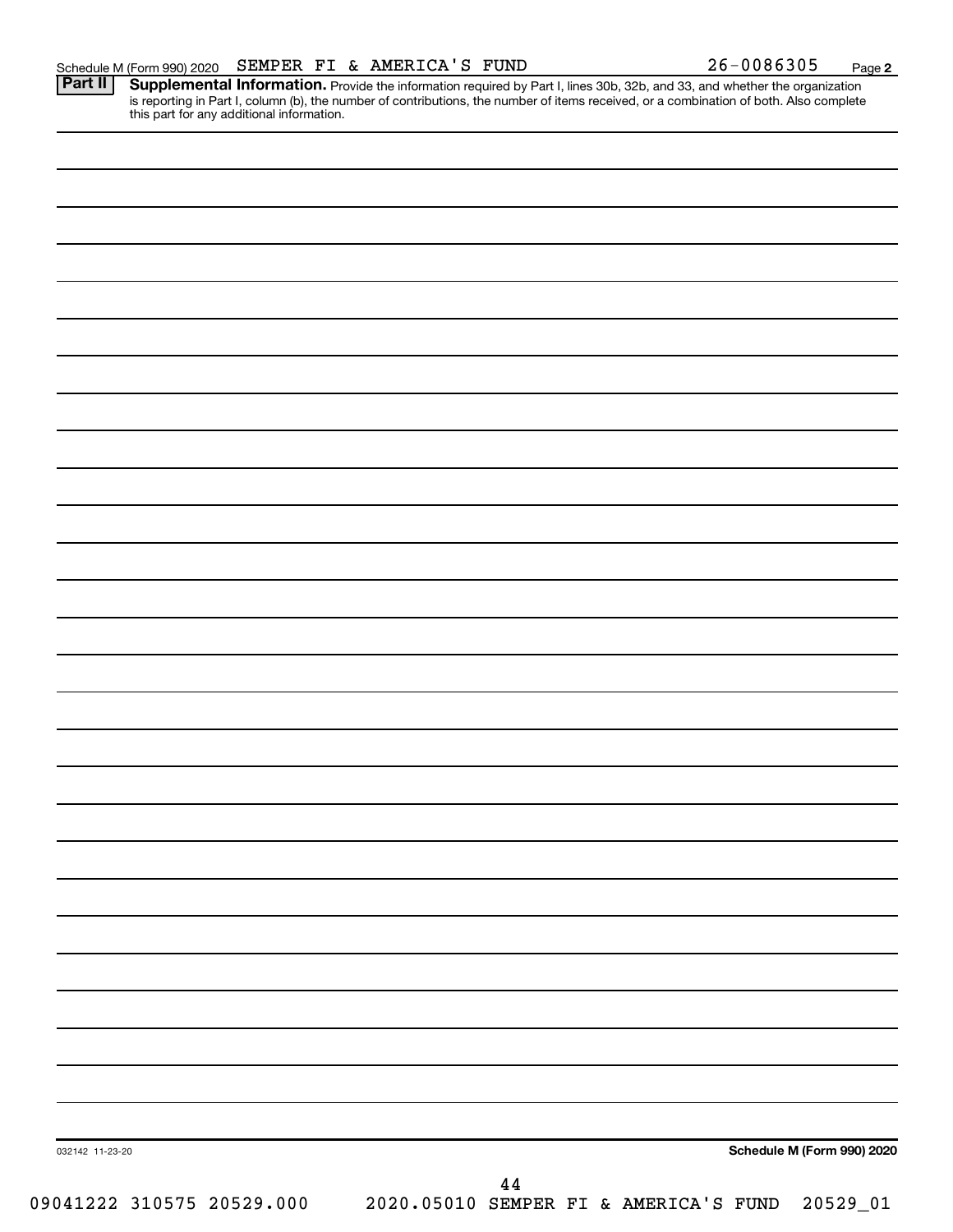**(Form 990 or 990-EZ)**

**Complete to provide information for responses to specific questions on Form 990 or 990-EZ or to provide any additional information. | Attach to Form 990 or 990-EZ. SCHEDULE O Supplemental Information to Form 990 or 990-EZ 2020**<br>(Form 990 or 990-EZ) Complete to provide information for responses to specific questions on

Department of the Treasury Internal Revenue Service Name of the organization

**| Go to www.irs.gov/Form990 for the latest information.**

**Inspection Employer identification number** SEMPER FI & AMERICA'S FUND 26-0086305

OMB No. 1545-0047

**Open to Public**

FORM 990, PART III, LINE 2, NEW PROGRAM SERVICES:

ON MARCH 31, 2021, THE ORGANIZATION ENTERED INTO AN AGREEMENT (THE "AGREEMENT") WITH VAIL VETERANS FOUNDATION, INC. (VVF). UNDER THE AGREEMENT, THE ORGANIZATION RECEIVED \$4.7 MILLION IN INVESTMENTS AND CASH FROM VVF AND AGREED TO ASSUME OPERATIONS OF VVF'S FIVE PROGRAMS FOR THREE YEARS, BUT DID NOT ACQUIRE VVF'S LEGAL ENTITY. ALL ASSETS RECEIVED FROM VVF WERE INCLUDED IN CONTRIBUTIONS IN THE FY 2021 FORM 990. AS OF JUNE 30, 2021, THE ORGANIZATION WAS IN COMPLIANCE WITH ALL TERMS OF THE AGREEMENT. SUBSEQUENT TO JUNE 30, 2021, THE ORGANIZATION AND VVF AGREED IT WAS IN THEIR RESPECTIVE BEST INTERESTS TO RESCIND AND CANCEL THE AGREEMENT. A RESCISSION AGREEMENT (THE RESCISSION) WAS ENTERED INTO BY BOTH PARTIES ON OCTOBER 21, 2021. PER THE RECISSION, THE ORGANIZATION RETURNED \$4.8 MILLION TO VVF, CONSISTING OF THE ASSETS IT RECEIVED UNDER THE ACQUISITION, PLUS EARNINGS ON THE INVESTMENTS, LESS COSTS INCURRED BY THE ORGANIZATION UNDER THE ACQUISITION. PER THE RESCISSION, THE ORGANIZATION WAS RELEASED FROM ALL OBLIGATIONS IT ASSUMED IN THE ACQUISITION AND HAS NO FUTURE FINANCIAL OBLIGATIONS. THE \$4.8 MILLION WILL BE SHOWN IN ITS FISCAL YEAR 2022 FORM 990 IN PART XI, RECONCILIATION OF NET ASSETS, ITEM 9 - OTHER CHANGE IN NET ASSETS OR FUND BALANCES.

032211 11-20-20 **For Paperwork Reduction Act Notice, see the Instructions for Form 990 or 990-EZ. Schedule O (Form 990 or 990-EZ) 2020** LHA FORM 990, PART VI, SECTION B, LINE 11B: THE FORM 990 IS INITIALLY REVIEWED BY THE AUDIT COMMITTEE AND SENIOR MANAGEMENT. AFTER CHANGES, IF ANY, ARE MADE, THE FORM 990 IS THEN PROVIDED TO THE ENTIRE BOARD OF DIRECTORS FOR REVIEW PRIOR TO BEING FILED. THE FORM 990 IS FILED ONCE IT IS APPROVED BY THE ENTIRE BOARD. 45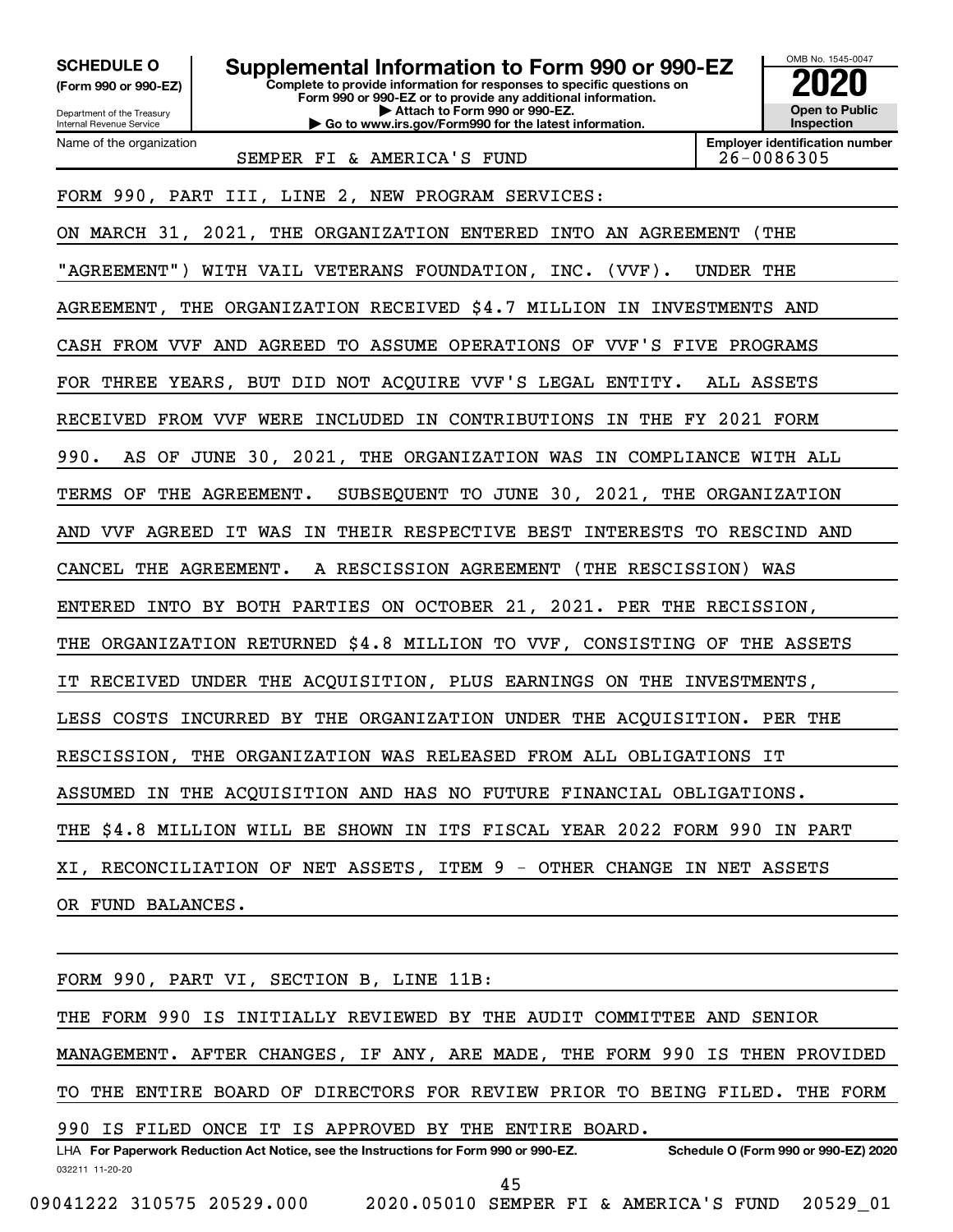SEMPER FI & AMERICA'S FUND 26-0086305

FORM 990, PART VI, SECTION B, LINE 12C:

THE SF&AF REQUIRES AN ANNUAL STATEMENT FROM EACH BOARD MEMBER DISCLOSING

ALL CONFLICTS OF INTEREST. PERIODIC REVIEWS OF THESE ANNUAL STATEMENTS ARE

MADE BY VARIOUS MEMBERS OF THE BOARD.

FORM 990, PART VI, SECTION B, LINE 15:

THE COMPENSATION OF TOP MANAGEMENT IS REVIEWED AND APPROVED BY THE

COMPENSATION COMMITTEE. THE COMPENSATION COMMITTEE IS MADE UP OF

INDEPENDENT MEMBERS OF THE BOARD. THE COMMITTEE DISCUSSES COMPARABLE

COMPENSATION IN OTHER ORGANIZATIONS, REVIEWS NON-PROFIT COMPENSATION

SURVEYS AND KEEPS CONFIDENTIAL RECORDS OF THE COMMITTEE'S DELIBERATIONS.

FORM 990, PART VI, LINE 17, LIST OF STATES RECEIVING COPY OF FORM 990: CA,AK,AL,AR,CO,CT,DC,FL,GA,HI,IL,KS,KY,MA,MD,ME,MI,MN,MS,NC,ND,NH,NJ,NM,NY OH,OK,OR,PA,RI,SC,TN,TX,UT,VA,WA,WI,WV

FORM 990, PART VI, SECTION C, LINE 18:

ANY PERSON CALLING OR E-MAILING THE ORGANIZATION IS PROVIDED A COPY OF THESE DOCUMENTS.

FORM 990, PART VI, SECTION C, LINE 19:

THE SF&AF'S GOVERNING DOCUMENTS, CONFLICT OF INTEREST POLICY AND FINANCIAL

46

STATEMENTS ARE AVAILABLE UPON REQUEST. THE AUDITED FINANCIAL STATEMENTS,

FORM 990 AND PRIVACY POLICY ARE ALSO AVAILABLE ON THE SF&AF'S WEBSITE.

032212 11-20-20